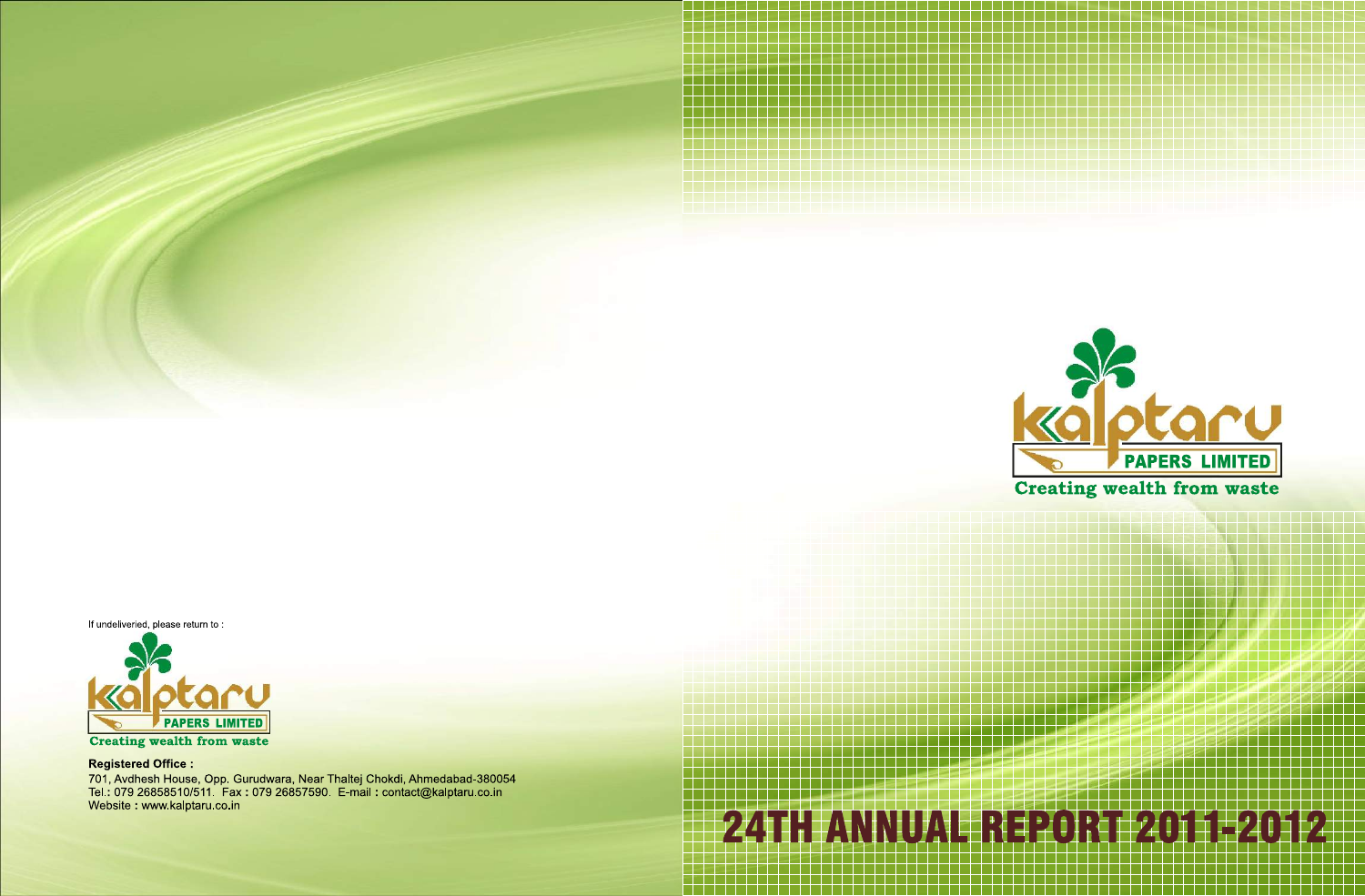# Wm LΤ 丽  $\Box$  $\mathbf{I}$  $\Omega$ ×  $\frac{1}{2}$  $\frac{1}{2}$  $\Box$  $\Box$ Ξ. 昆 **Factory Machines**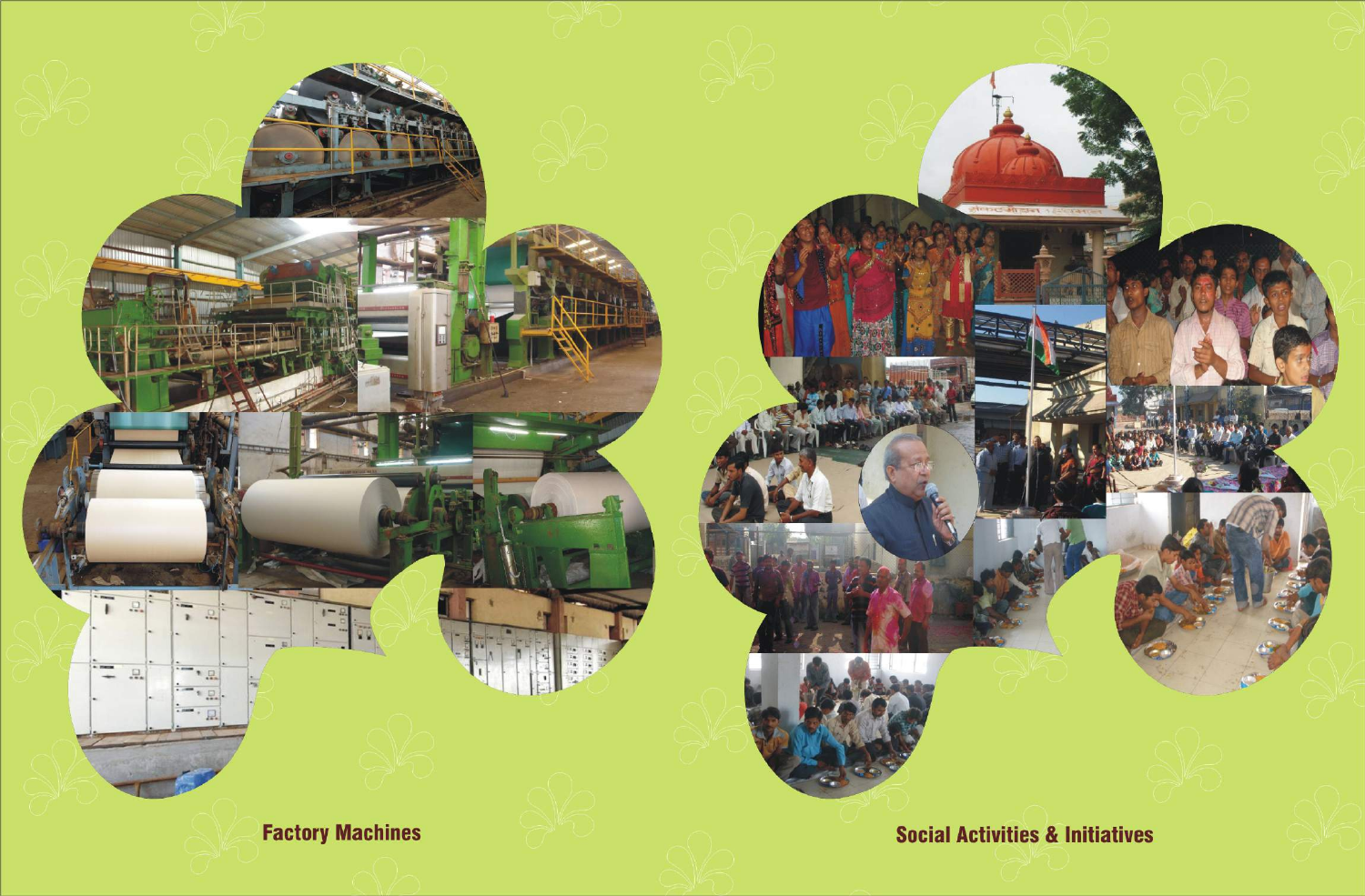

| <b>BOARD OF DIRECTORS</b>                                         | SHRI JAIKISHAN B. GUPTA<br>SHRI NAVEEN J. GUPTA<br>SHRI PARESH PANDYA<br><b>SHRI RAMESH CHAND</b><br>SHRI SHIVRATAN SHARMA                                                                                                                                                                                                                                                       | Chairman<br><b>Managing Director</b><br><b>Director</b><br><b>Director</b><br>Additional Director (w.e.f.15.11.2011) |
|-------------------------------------------------------------------|----------------------------------------------------------------------------------------------------------------------------------------------------------------------------------------------------------------------------------------------------------------------------------------------------------------------------------------------------------------------------------|----------------------------------------------------------------------------------------------------------------------|
| <b>AUDIT COMMITTEE</b>                                            | <b>SHRI RAMESH CHAND</b><br>SHRI PARESH PANDYA<br><b>SHRI SHIVRATAN SHARMA</b>                                                                                                                                                                                                                                                                                                   |                                                                                                                      |
| <b>SHAREHOLDERS' AND INVESTORS'</b><br><b>GRIEVANCE COMMITTEE</b> | SHRI JAIKISHAN GUPTA<br><b>SHRI NAVEEN GUPTA</b>                                                                                                                                                                                                                                                                                                                                 |                                                                                                                      |
| <b>COMPANY SECRETARY</b>                                          | <b>MS. SHRIMA DAVE</b>                                                                                                                                                                                                                                                                                                                                                           |                                                                                                                      |
| <b>STATUTORY AUDITOR</b>                                          | V. D. AGGARWAL & CO.<br>Chartered Accountants, Delhi                                                                                                                                                                                                                                                                                                                             |                                                                                                                      |
| <b>BANKER</b>                                                     | <b>INDIAN OVERSEAS BANK</b><br>Stadium Road Branch, Ahmedabad                                                                                                                                                                                                                                                                                                                    |                                                                                                                      |
| <b>REGISTRARS &amp;</b><br><b>SHARES TRANSFER AGENTS</b>          | LINK INTIME INDIA PVT. LTD.<br><b>HEAD OFFICE:</b><br>13, Pannalal Silk Mills Compound, L.B.S. Marg, Bhandup (West),<br>Mumbai-400078, Tel.: 91-22-2596 3838, Fax: 91-22-2594 6969<br>E-mail: mumbai@linkintime.co.in<br><b>BRANCH OFFICE:</b><br>Unit No. 303, 3rd Floor, Shoppers Plaza V, Opp. Minicipal Market,<br>Behind Shoppers Plaza II, Off C G Road, Ahmedabad-380009. |                                                                                                                      |
|                                                                   | Tel.: 079-26465179. E-mail: ahmedabad@linkintime.co.in                                                                                                                                                                                                                                                                                                                           |                                                                                                                      |
| <b>REGISTERED OFFICE</b>                                          | Tel.: 079 26858510/511, 40230230. Fax: 079 30171202.                                                                                                                                                                                                                                                                                                                             | 701, Avdhesh House, Opp. Gurudwara, Near Thaltej Chokdi, Ahmedabad-380054                                            |
| <b>HEAD OFFICE</b>                                                | C 8/10, Model Town, Delhi-110009                                                                                                                                                                                                                                                                                                                                                 |                                                                                                                      |
| <b>WORKS</b>                                                      | Khatraj Chokdi, Village Karoli, Kalol, Dist. Gandhinagar, Gujarat                                                                                                                                                                                                                                                                                                                |                                                                                                                      |

| <b>Contents</b>              | <b>Pages</b> | <b>Contents</b>            | Pages |
|------------------------------|--------------|----------------------------|-------|
| <b>Notice</b>                | 3            | <b>Balance Sheet</b>       | 29    |
| Director's Report            | 6            | Profit & Loss Account      | 30    |
| Corporate Governance Report  | 13           | Notes on Accounts          | 31    |
| <b>Auditor's Certificate</b> | 25           | <b>Cash Flow Statement</b> | 45    |
| Auditors' Report             | 26           |                            |       |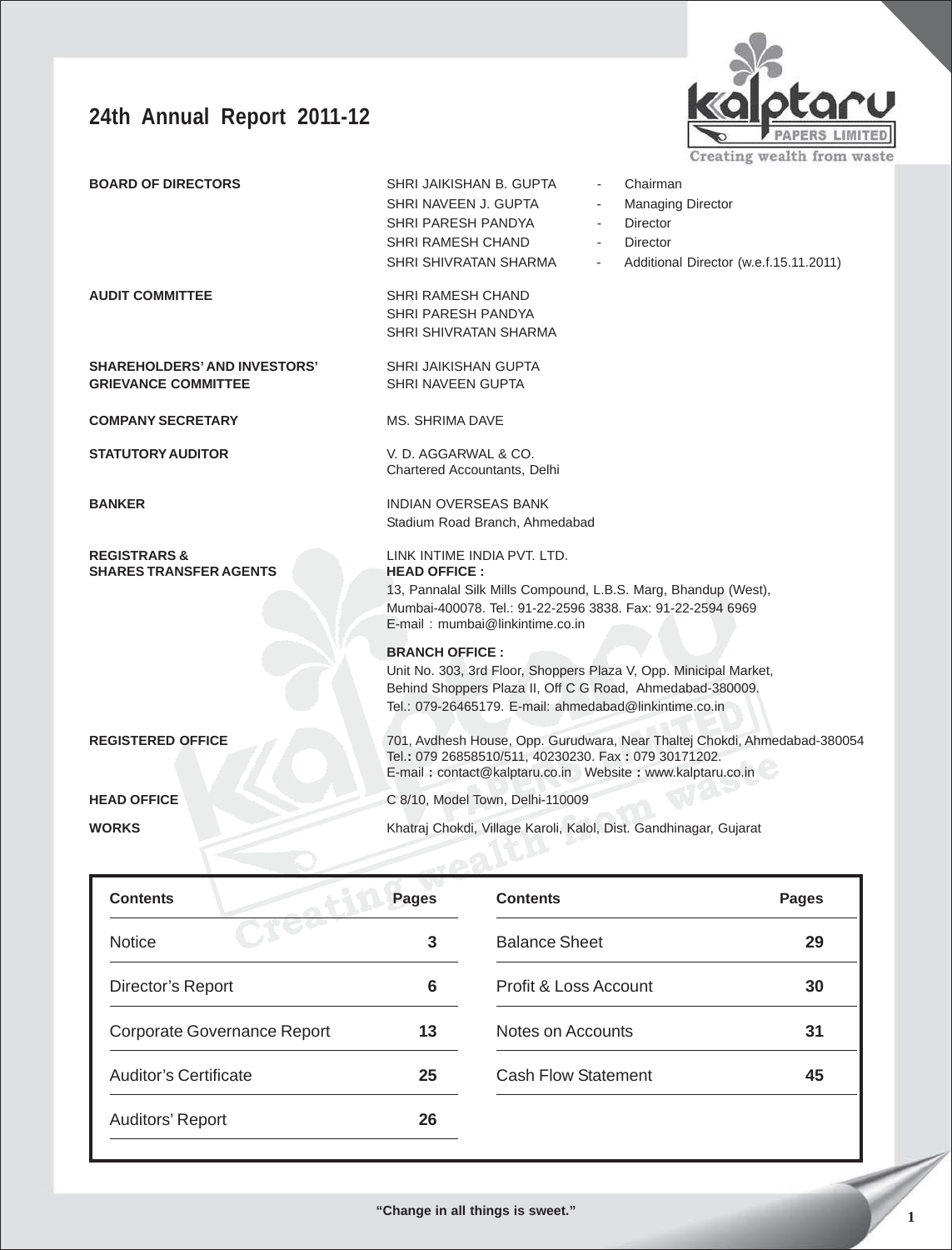

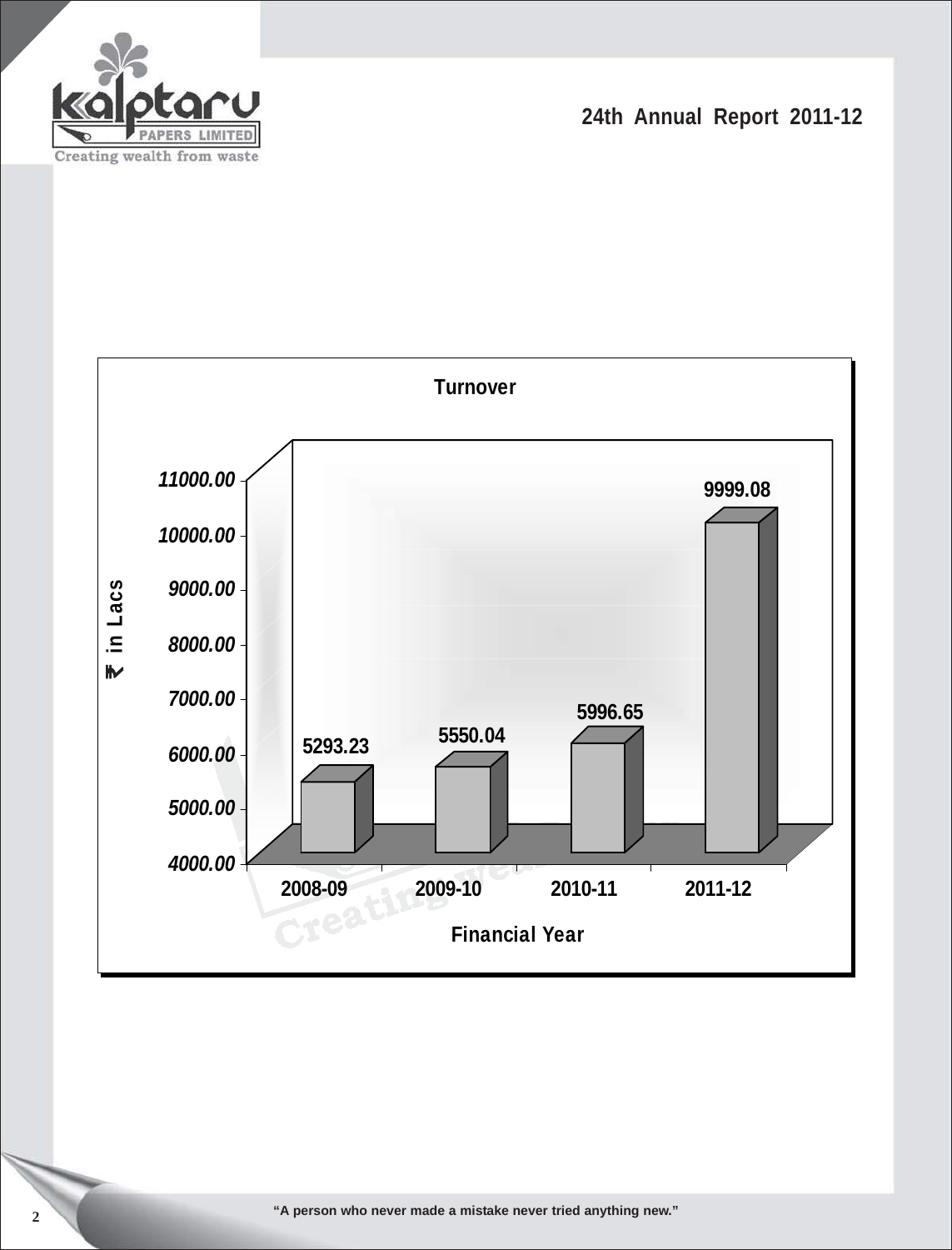

#### **NOTICE**

**NOTICE** is hereby given that the 24th Annual General Meeting of the Members of M/s. Kalptaru Papers Limited will be held on Wednesday, 26th day of September, 2012 at 10:00 a.m. at the Registered Office of the Company situated at 701, Avdhesh House, Opp. Gurudwara, Near Thaltej Chokdi, Ahmedabad – 380054 to transact the followings:

#### **ORDINARY BUSINESS :**

- 1. To receive, consider and adopt the Audited Accounts for the Financial Year ended on 31st March 2012, and the Reports of the Board of Directors and Auditors thereon.
- 2. To appoint a Director in place of Shri. Naveen Gupta, who retires by rotation and being eligible, offers himself for re-appointment.
- 3. To appoint a Director in place of Shri. Ramesh Chand, who retires by rotation and being eligible, offers himself for re-appointment.
- 4. To appoint Statutory Auditors to hold office from the conclusion of this Annual General Meeting of the Company until the conclusion of next Annual General Meeting and fix their remuneration and in this regard to consider and, if thought fit, to pass, with or without modification, the following resolution as an Ordinary Resolution.

**"RESOLVED THAT** M/s. V D Aggarwal & Co., Chartered Accountants, Delhi, be and are hereby re-appointed as Statutory Auditors of the Company from the conclusion of this Annual General Meeting of the Company until the conclusion the next Annual General Meeting of the Company on such remuneration as shall be fixed by the Board of Directors, exclusive of traveling and other out of pocket expenses.**"**

#### **SPECIAL BUSINESS :**

#### 5. **TO CONSIDER AND IF THOUGHT FIT TO PASS, WITH OR WITHOUT MODIFICATION THE FOLLOWING AS AN ORDINARY RESOLUTION**

**"RESOLVED THAT** Shri. Shivratan Sharma who was appointed as Additional Director of the Company by the Board of Directors and who holds office as per Section 260 of the Companies Act, 1956, up to the date of this Annual General Meeting and in respect of whom the company has, pursuant to Section 257 of the Companies Act, 1956 received a notice in writing proposing his candidature for the office of Director, be and is hereby appointed as a director of the Company, liable to retire by rotation.**"**

#### **Regd. Office:**

701, Avdhesh House, **By Order of the Board** Near Thaltej Chokdi, Ahmedabad - 380054. Gujarat **Jaikishan B. Gupta Date: 30th May, 2012 Chairman**

Opp. Gurudwara, **For, Kalptaru Papers Limited**

#### **NOTES:**

- 1. **A MEMBER ENTITILED TO ATTEND AND VOTE AT THE MEETING IS ENTITLED TO APPOINT A PROXY TO ATTEND AND ON A POLL, VOTE INSTEAD OF HIMSELF, SUCH PROXY NEED NOT BE A MEMBER OF THE COMPANY.PROXIES IN ORDER TO BE EFFECTIVE MUST BE RECEIVED BY THE COMPANY NOT LESS THAN 48 HOURS BEFORE THE MEETING.**
- 2. An explanatory statement pursuant to section 173(2) of the Companies Act, 1956, in respect of special business in the Notice is annexed hereto. The relevant details has stipulated under Clause 49 of the Listing Agreement with the Stock Exchanges(s), in respect of Directors seeking appointments / re-appointments as directors under item Nos. 2, 3 and 5 above, are also annexed hereto.
- 3. Relevant documents referred to in the accompanying Notice are open for inspection by the members at the Registered Office of the company on all working days, except Sundays, between 11:00 a.m. and 1:00 p.m. up to the date of the meeting.
- 4. The Register of Members and the Share Transfer Books of the Company will remain closed **F**rom Friday, 21st day of September, 2012 **T**o Wednesday, 26th day of September, 2012 (both days inclusive).
- 5. The Equity Shares of the Company are available for Dematerialization, as the Company has entered into an agreement with National Securities Depository Limited (NSDL) and The Central Depository Services Limited (CDSL). Those Shareholders who wish to hold the Company's Share in electronic form may approach their Depository participants.
- 6. Members holding shares in physical form are requested to advise any change of address immediately to the Company's Registrar and Share Transfer Agent M/s. Link Intime India Pvt. Ltd., 13, Pannalal Silk Mills Compound, L.B.S. Marg, Bhandup (West), Mumbai – 400 078. Members holding shares in electronic form must send the advice about change in address to their respective Depository Participant only and not to the Company or Company's Registrar and Share Transfer Agent. As per Circular No. MRD/ Dop/ Cir-05/2009 dated 20th May 2009 issued by Securities and Exchange Board of India (SEBI), it is mandatory to quote PAN for transfer of shares in physical form. Therefore, the transferee(s) are required to furnish a copy of their PAN to the Registrar and Share Transfer Agent of the Company.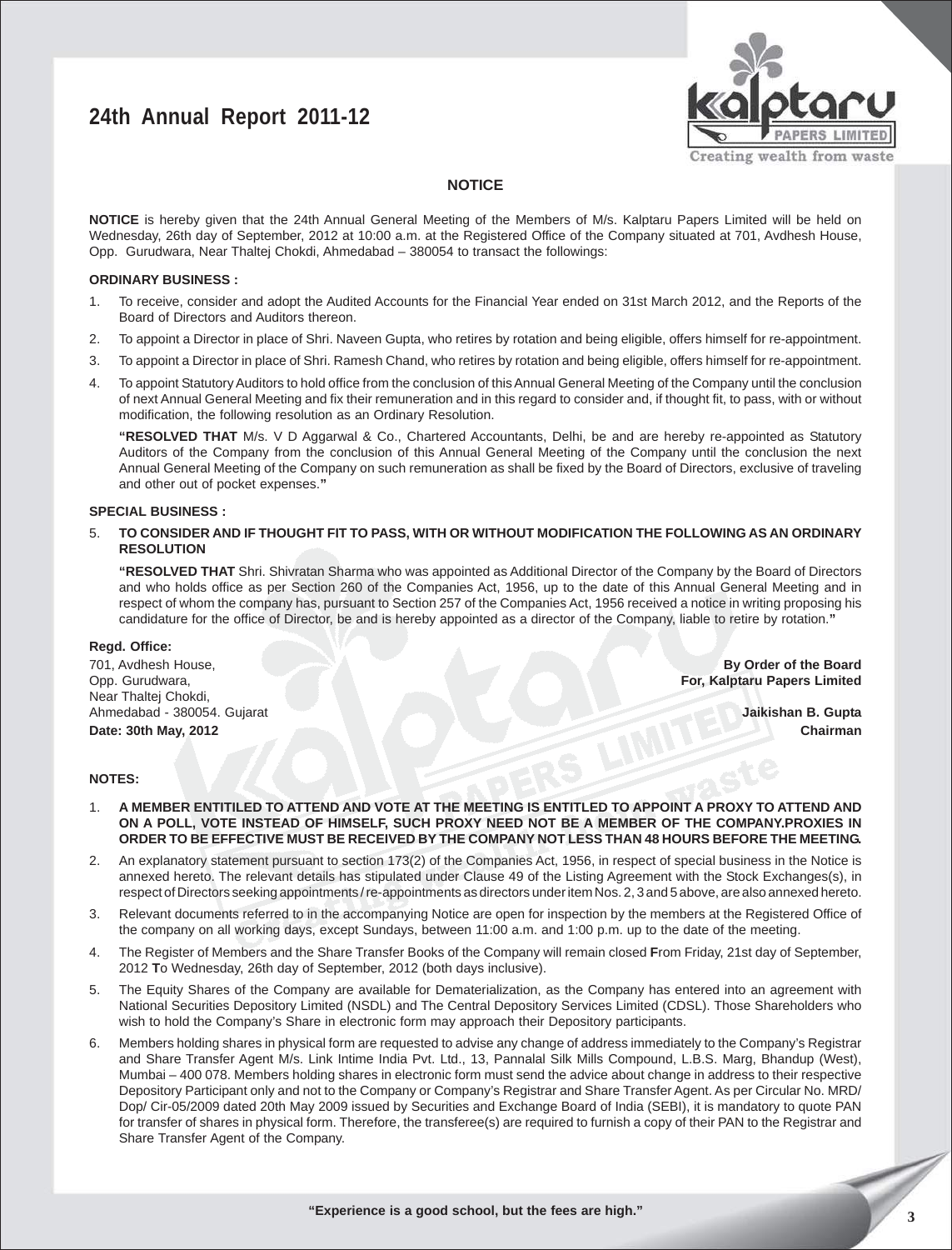

Creating wealth from waste

- 7. Members / Proxies should fill in the Attendance Slip for attending the meeting and they are requested to bring their Attendance Slip along with their copy of Annual Report to the meeting. Members who hold shares in dematerialized form are requested to write their Client ID and DP ID and those who hold shares in physical form are requested to write their Folio No in Attendance Slip for attending the meeting.
- 8. The Annual Report of the Company for the year 2011-12, circulated to the members of the Company, will also be uploaded on the Company's website www.kalptaru.co.in
- 9. Members are requested to intimate to the company, queries, if any, on the accounts at least ten days before the meeting to enable the Management to keep the required information available at the meeting.

#### **Regd. Office:**

Near Thaltej Chokdi, Ahmedabad - 380054. Gujarat **Jaikishan B. Gupta Date: 30th May, 2012 Chairman**

701, Avdhesh House, **By Order of the Board** Opp. Gurudwara, **For, Kalptaru Papers Limited**

#### **ANNEXURE TO THE NOTICE**

Notes on Directors seeking appointment / re-appointment at the annual general meeting as required under the revised Clause 49 of the Listing Agreement entered into with the Stock Exchanges.

#### **Profile of Directors being appointed / re-appointed:**

| Item No 2 |  |  |
|-----------|--|--|
|-----------|--|--|

| Name                                                                                                    | Shri Naveen Gupta                                                                                                                                                                                                                                                                                                  |
|---------------------------------------------------------------------------------------------------------|--------------------------------------------------------------------------------------------------------------------------------------------------------------------------------------------------------------------------------------------------------------------------------------------------------------------|
| Qualification                                                                                           | <b>Graduate in Commerce</b>                                                                                                                                                                                                                                                                                        |
| Experience                                                                                              | He has experience of more than two decades in marketing and manufacturing papers<br>and its allied products, products metals or non ferrous metals. He is associated with<br>the Company since incorporation. Under his able guidance and direction, the Company<br>has achieved phenomenon growth and prosperity. |
| Other Directorship                                                                                      | Kalptaru Alloys Pvt. Ltd.<br>Kalptaru Fincap Limited<br>Kalptaru Infosoft Pvt. Ltd.                                                                                                                                                                                                                                |
| Chairman / Member of the Committees<br>of the Board of the other companies<br>on which he is a director | None                                                                                                                                                                                                                                                                                                               |
| No. of shares held in the company                                                                       | 3,11,820 Equity Shares of ₹10/- each                                                                                                                                                                                                                                                                               |
| Disclosure of the relationships                                                                         | Shri. Naveen Gupta, Managing Director of the Company is son of Shri. Jaikishan Gupta-<br>Chairman of the Company.                                                                                                                                                                                                  |

#### **Item No 3**

| Name                                                                                                    | Shri Ramesh Chand                                                                                                          |
|---------------------------------------------------------------------------------------------------------|----------------------------------------------------------------------------------------------------------------------------|
| Qualification                                                                                           | Graduate in business administration                                                                                        |
| Experience                                                                                              | He has more than two decades of experience in accounting and administration field.                                         |
| Other Directorship                                                                                      | None                                                                                                                       |
| Chairman / Member of the Committees<br>of the Board of the other companies<br>on which he is a director | None                                                                                                                       |
| No. of shares held in the company                                                                       | 500 Equity Shares of ₹10/- each.                                                                                           |
| Disclosure of the relationships                                                                         | Shri. Ramesh Chand is not, in any way, concerned / interested / related with any of the<br>other directors of the company. |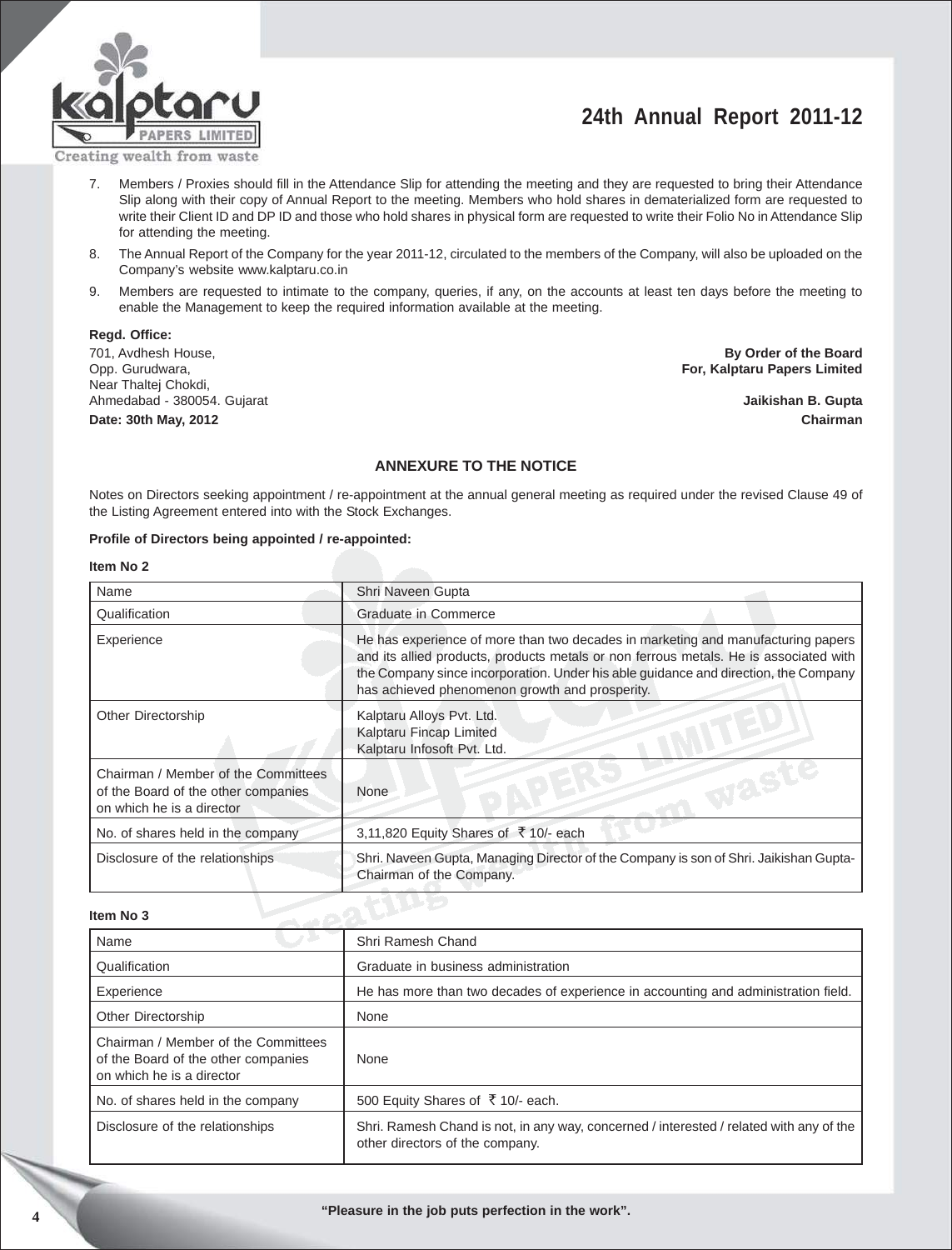

#### **Item No 5**

| Name                                                                                                    | Shri, Shivratan Sharma                                                                                                         |
|---------------------------------------------------------------------------------------------------------|--------------------------------------------------------------------------------------------------------------------------------|
| Qualification                                                                                           | Graduate in Arts                                                                                                               |
| Experience                                                                                              | He has more than two decades of experience in Management Field.                                                                |
| Other Directorship                                                                                      | None                                                                                                                           |
| Chairman / Member of the Committees<br>of the Board of the other companies<br>on which he is a director | None                                                                                                                           |
| No. of shares held in the company                                                                       | None                                                                                                                           |
| Disclosure of the relationships                                                                         | Shri. Shivratan Sharma is not, in any way, concerned / interested / related with any of<br>the other directors of the company. |

#### **EXPLANATORY STATEMENT PURSUANT TO SECTION 173(2) OF THE COMPANIES ACT, 1956.**

The Explanatory statement pursuant to section 173 (2) of the Companies Act, 1956 set out all material facts relating to the Special Business mentioned in the accompanying Notice are as follows:

#### **ITEM NO 5**

Shri Shivratan Sharma was appointed as Additional Director by the Board of Directors of the Company at its meeting held on 15th day of November, 2011 in terms of section 260 of the Companies Act, 1956 ("the Act") and he shall hold office up to the date of the forthcoming Annual General Meeting of the Company. The Company has received valid notice and requisite deposit from member of the Company under Section 257 of the Act, proposing the candidature of Shri. Shivratan Sharma for the office of Director. In view of the background and valuable experience of Shri. Shivratan Sharma, it will be in the interest of the Company to appoint him as Director of the Company.

Your director recommends the resolution for approval of the members.

Shri. Shivratan Sharma is interested in the resolution as it relates to his appointment. None of the other directors of the Company is, in any way, concerned or interested in the resolution.

#### **Regd. Office:**

**701, Avdhesh House, By Order of the Board** Opp. Gurudwara, **For, Kalptaru Papers Limited** Near Thaltej Chokdi,<br>Ahmedabad - 380054. Guiarat Ahmedabad - 380054. Gujarat **Jaikishan B. Gupta Date: 30th May, 2012 Chairman**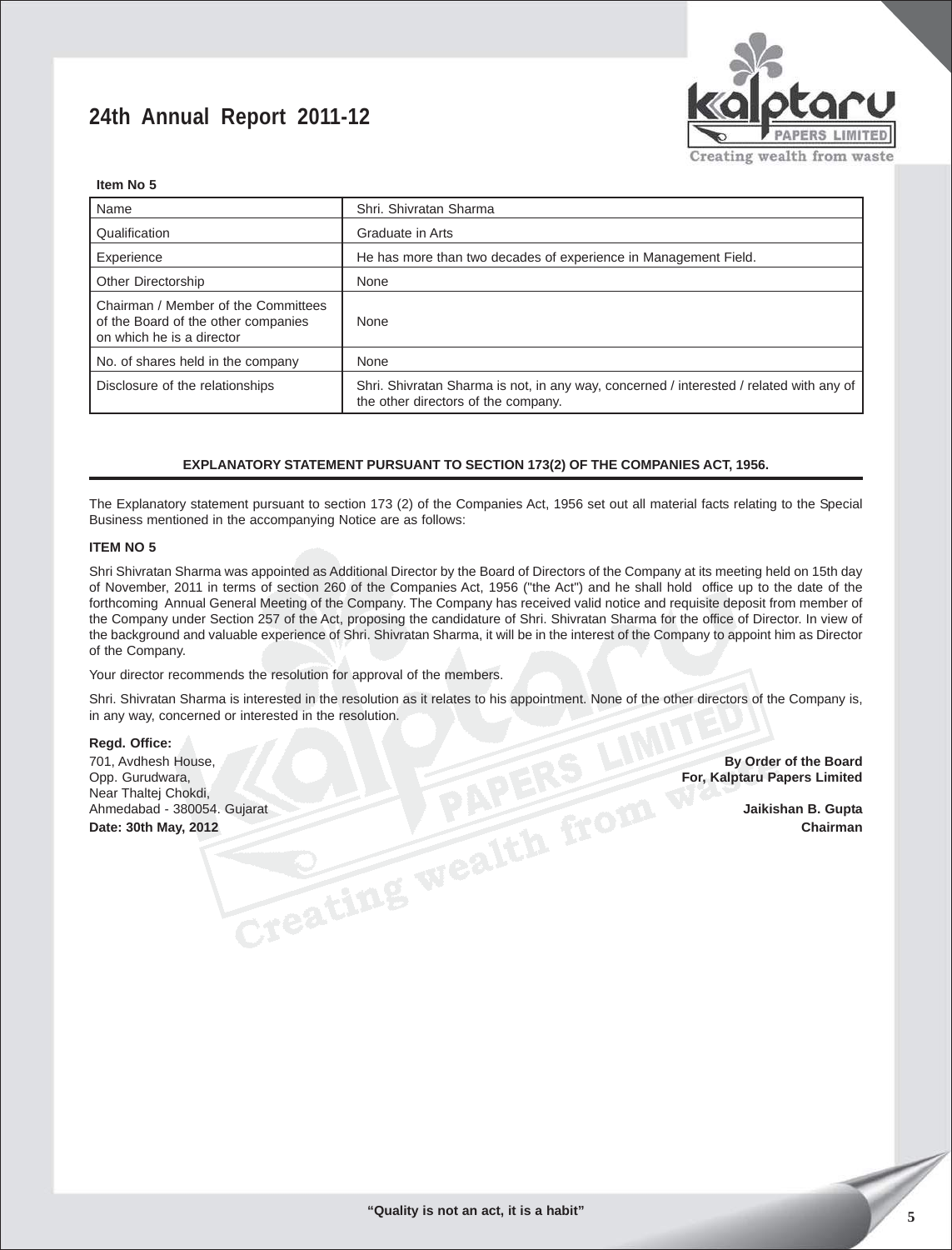

#### **DIRECTORS' REPORT**

#### **To, The Members, Kalptaru Papers Limited, Ahmedabad.**

Your directors have pleasure in presenting herewith their 24th Annual Report together with the Audited Statements of Accounts for the period ended on 31st March, 2012.

#### **PERFORMANCE HIGHLIGHTS:**

|                                                            |                                                      | $(5 \in \text{Ln } Lac)$                |
|------------------------------------------------------------|------------------------------------------------------|-----------------------------------------|
| <b>Particulars</b>                                         | <b>Current year</b><br><b>Ended on</b><br>31/03/2012 | Previous year<br>Ended on<br>31/03/2011 |
| Revenue from Operations                                    | 9955.97                                              | 5981.15                                 |
| Other Income                                               | 43.11                                                | 15.50                                   |
| Profit/Loss before exceptional & extraordinary items & tax | (30.98)                                              | 157.38                                  |
| <b>Exceptional Items</b>                                   | 0.00                                                 | 0.00                                    |
| <b>Extraordinary Items</b>                                 | 0.00                                                 | 0.00                                    |
| Profit /Loss before Tax                                    | (30.98)                                              | 157.38                                  |
| Current Tax                                                | 0.00                                                 | $-12.55$                                |
| Deffered Tax                                               | 7.68                                                 | $-50.60$                                |
| P/L from the period from continuing Operations             | (23.30)                                              | 94.23                                   |
| P/L from the period from discontinuing Operations          | 0.00                                                 | 0.00                                    |
| P/L for the period                                         | (23.30)                                              | 94.23                                   |
|                                                            |                                                      |                                         |

#### **DIVIDEND:**

To conserve the resources for the expansion projects under pipeline and loss incurred during the year under review, your directors do not recommend any dividend for the financial year ended on 31st March, 2012.

#### **BUSINESS PERFORMANCE & PROSPECTS:**

During the year under report, the company has a turnover of  $\bar{\tau}$  9955.97 Lac as compared to  $\bar{\tau}$  5981.15 Lac during the previous year and the operation for the year under review has resulted into net loss of  $\bar{\tau}$  23.30 Lac in compared to previous year's profit of  $\bar{x}$  94.23 Lac.

Your company will achieve sustained growth in business by continuing pursuit of our strategy to work with innovation ideas, developing new areas of its activities and reducing cost of products through process innovation. Directors are hoping better performance during the current year.

#### **QUALITY, HEALTH, SAFETY & ENVIRONMENT (QHSE) AND CORPORATE SOCIAL RESPONSIBILITY :**

'Quality, Health, Safety and Environment (QHSE) are our core values. Simply stated, our goals are: give best to all, no accidents, no harm to people and no damage to environment. Health, Safety and Security of everyone who works at Kalptaru are critical to our business.'

Kalptaru's commitment towards excellence in Health, Safety and Environment is one of the company's core values by complying with the Laws and Regulations first, and then going beyond the mandate to keep our planet safe for future generations. Minimizing the environment impact of our operations assumes utmost priority.

The company is unwavering in its policy of 'safety of persons overrides all production targets' which drives all employees to continuously break new grounds in safety management for the benefit of the people, property, environment and the communities in which Kalptaru operates. Our comprehensive QHSE Policy, as well as dedicated measures by conducting the Risk Assessment, Identification of significant environment aspects of all manufacturing plants and signatory commitment of Responsible Care, Greatest emphasis is given to safety measures for minimizing accidents and incidents.

The Company continued extending helping hand towards Social and Economic Development of the villages and the community located closed to its operations and also providing assistance to improving the quality of life.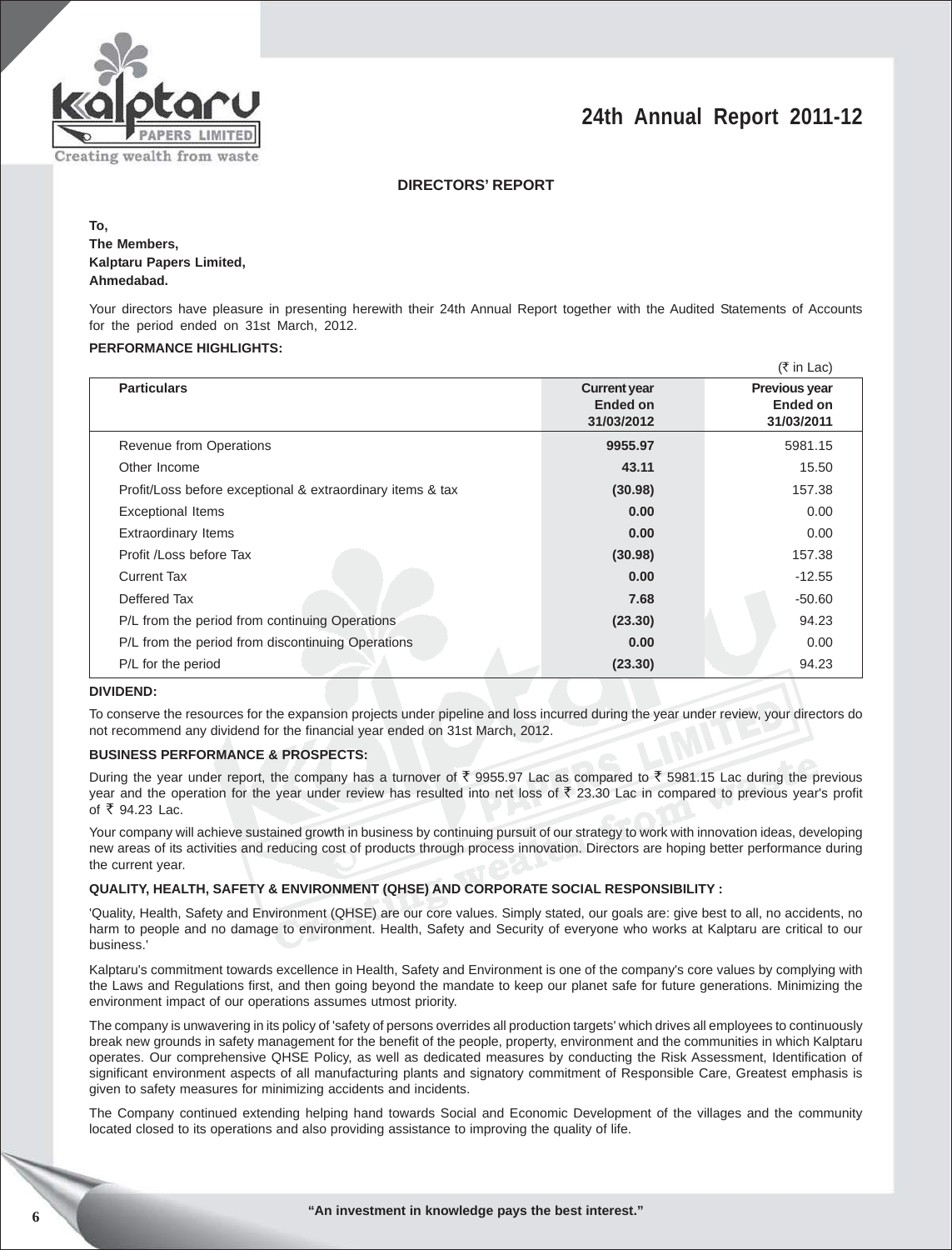

Creating wealth from

The Company understands its social obligations .It pays back to the society in whatever way is possible be it flood relief or giving school bags and books to children, installing slides and rides, donating computers in schools in villages around the factory.

The Company is regularly organizing sports and cultural activities for its staff members and their families .The national events like Independence Day and Republic Day are celebrated with full enthusiasm.

#### **FINANCE:**

The Company is at present enjoying financial assistance in the form of working capital facilities and term loan from Indian Overseas Bank, Stadium Road Branch, Ahmedabad, and from Axis Bank Limited, Ahmedabad.

#### **PUBLIC DEPOSITS:**

During the year ended on 31st March 2012, the Company has not accepted any deposit from the public within the meaning section 58A of the Companies Act, 1956 read with Companies (Acceptance of Deposits) Rules, 1975 and amendment made thereto.

#### **CONSERVATION OF ENERGY, TECHNOLOGY ABSORPTION, FOREIGN EXCHANGE EARNINGS / OUTGO:**

The information relating to conservation of Energy, Technology, Absorption and Foreign Exchange Earning / Outgo as required under section 217 (1) (e) of the Companies Act, 1956 read with the Companies (Disclosure of Particulars in the Report of the Board of Directors) Rules, 1988 is given by way of annexure attached hereto which forms part of this report.

#### **PARTICULARS OF EMPLOYEES:**

The information required under the provision of Section 217(2A) of the Companies Act, 1956 read with the Companies (Particulars of Employees) Amendment Rules, 2011 be treated as Nil as none of the employees of the Company was in receipt of total remuneration exceeding of  $\bar{\tau}$  60,00,000 p.a. or  $\bar{\tau}$  5,00,000 p.m. for part of the year during the financial year under review. No employee is related to any Director of the Company.

#### **BOARD OF DIRECTORS:**

In accordance with provisions of Section 256 of the Companies Act, 1956, Shri Naveen Gupta and Shri Ramesh Chand retire by rotation at the forthcoming Annual General Meeting and being eligible offers themselves for re-appointment.

The Board of Directors at its meeting held on 15th November, 2011 has appointed Shri Shivratan Sharma as Additional Director of the company w.e.f.15/11/2011.

Shri Pinakin Patel has resigned as Director of the company w.e.f.15/11/2011.The Board express its appreciation for the services rendered by him during his tenure with the Company.

Shri Arpit Gupta was appointed as Additional Director on 29th January 2011, resigned from Directorship wef 24/09/2011.

#### **RECONSTITUTION OF AUDIT COMMITTEE :**

The Board of Directors of the company at its meeting held on 24th August, 2011 has re-constituted an Audit Committee comprising three Independent Non-Executive Directors viz. Shri Paresh Pandya, Ex-Chairman, Shri Ramesh Chand and Shri Pinakin M. Patel. Shri Ramesh Chand (having financial and accounting knowledge) was appointed as Chairman of the Audit Committee as Shri Paresh Pandya has expressed his willingness to continue as Member of the Committee. Shri Jaikishan Gupta has showed his unwillingness to remain member of Audit Committee and resigned as Member of the Audit Committee w.e.f. 24/08/2011.

The Board of Directors of the company at its meeting held on 15th November, 2011 has again re-constituted an Audit Committee comprising three Independent Non-Executive Directors viz. Shri Ramesh Chand - Chairman, Shri Paresh Pandya and Shri Shivratan Sharma. Shri Shivratan Sharma has appointed as Member of the Audit Committee and Shri Pinakin Patel has resigned as Member of the Audit Committee w.e.f. 15/11/2011.

The constitution of Audit Committee meets with the requirements under Section 292A of the Companies Act, 1956 and Clause 49 of the Listing agreement of the Stock Exchanges as well.

The Committee periodically discussed the Financial Reporting process, reviewed the Financial Statements, and discussed the quality of the applied accounting principles and significant judgment that affected the Company's Financial Statements. Before presenting the audited accounts to the members of the Board, the Audit Committee recommended the appointment of the statutory auditors, subject to the Board's approval. The audit Committee reviewed with adequacy of internal control systems with the management, statutory and internal auditors.

#### **ACCOUNTING STANDARDS AND FINANCIAL REPORTING:**

The Company incorporates the accounting standards as and when issued by the Institute of Chartered Accountants of India. The Company complied with the Stock Exchange and legal requirement concerning the Financial Statements at the time of preparing them for the Annual Report.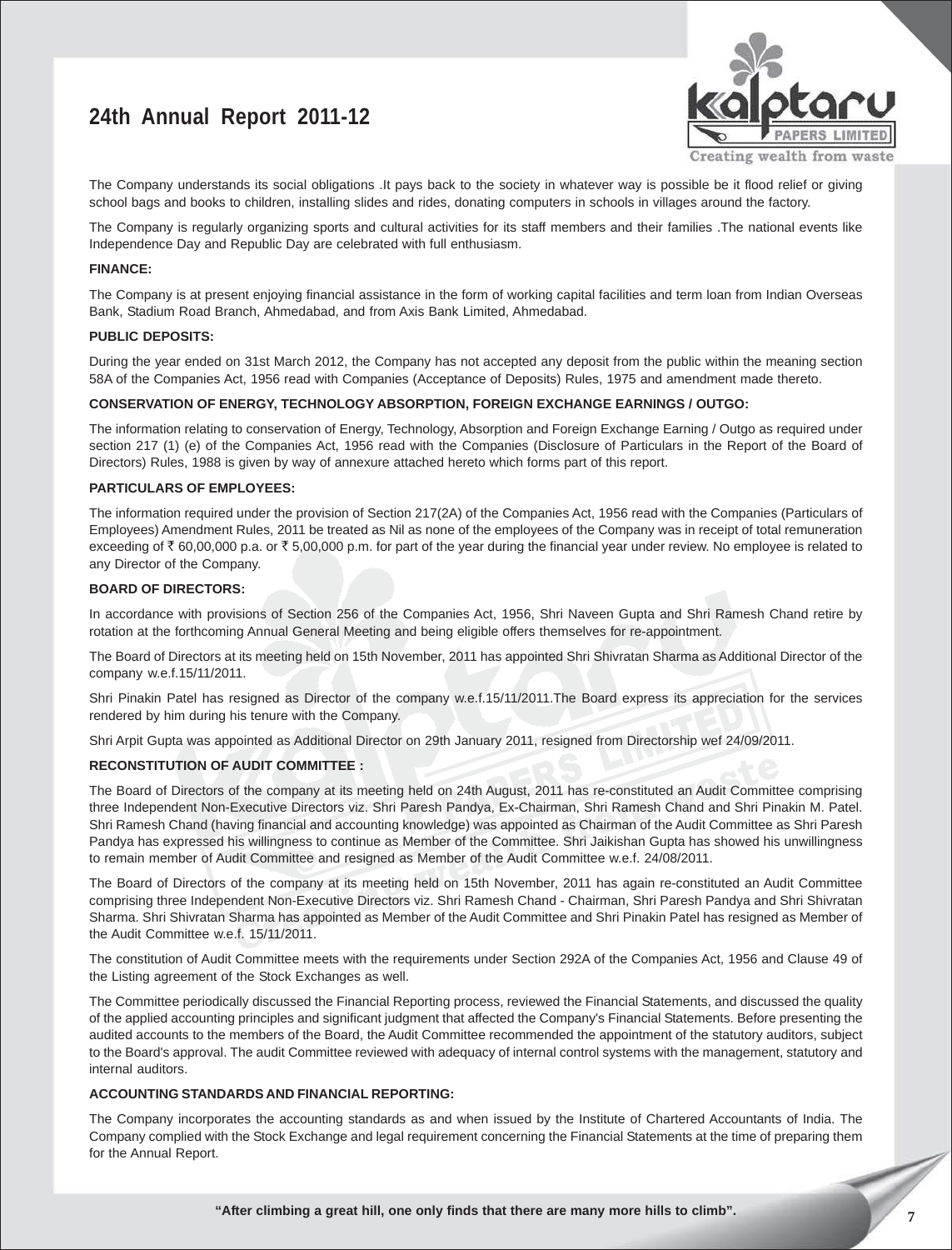

#### **CORPORATE GOVERNANCE:**

Your Company follows the principles of effective Corporate Governance. The Company has complied with the mandatory provisions of Corporate Governance as prescribed in the revised Clause 49 of the Listing Agreement executed with the Stock Exchange(s).

A separate section on Corporate Governance is included in the Annual Report and Certificate from Company's Auditors confirming the compliance with the code of Corporate Governance as enumerated in Clause-49 of the listing agreement with the Stock Exchange is annexed hereto.

#### **MANAGEMENT'S DISCUSSION AND ANALYSIS REPORT:**

Management's Discussion and Analysis Report for the year under review, as stipulated under Clause 49 of the Listing Agreement executed with the Stock Exchanges, is presented in a separate section forming part of the Annual Report.

#### **DEMATERIALISATION OF EQUITY SHARES :**

As per direction of the SEBI and the Bombay Stock Exchange Limited, the shares of the Company are under compulsory demat form. The Company has established connectivity with both the Depositories i.e. **N**ational **S**ecurities **D**epository **L**imited [NSDL] and **C**entral **D**epository **S**ervices India **L**imited [CDSL] and the demat activation number allotted to the Company is ISIN: INE783C01019. Presently shares are held in electronic and physical mode (96.65% of shares in demat and 3.35 % in physical mode.)

#### **LISTING:**

The Equity Shares of the Company are listed in the Stock Exchange, Mumbai (BSE) which has the connectivity in most of the cities across the country.

#### **AUDITORS:**

M/s. V. D. Aggarwal & Co., Chartered Accountants, Delhi, retires at the ensuing Annual General Meeting and have expressed their willingness to continue, if so appointed. As required under the provisions of Section 224 (1) (B) of the Companies Act, 1956 the Company has obtained a written confirmation from the Statutory Auditor's proposed to be reappointed to the effect that their reappointment , if made, would be in conformity with the limits specified in the said Section.

A proposal seeking their re-appointment is provided as a part of the Notice of the ensuing Annual General Meeting.

#### **AUDITORS REPORT:**

The comments in the Auditors Report with Notes to Accounts referred to the Auditor's Report are self explanatory and, therefore do not call for any further explanation.

#### **APPOINTMENT OF COST AUDITOR :**

The Board of Directors at its meeting held on 14th October, 2011 has appointed J. B. Mistri as Cost Auditor of the Company to conduct the audit of the Cost Records maintained by the Company under Section 233B (1) of the Companies Act, 1956 for the Financial Year ending on 31st March, 2012 (i.e. Financial Year 2011-12) under revised procedure prescribed in general Circular No.15/2011 dated 11th April, 2011 issued by Cost Audit Branch - CAB, Ministry of Corporate Affairs.

The appointment of J. B. MIstri, Cost Auditor is within the limit prescribed under section 224(1B) read with sub section (2) of section 223B of the Companies Act, 1956. He is holding certificate of practice issued by The Institute of Cost and Works Accountant of India and is in whole time practice.

The Due Date of filling of Cost Audit Report by the Cost Auditor for the Financial Year ending on 31st March, 2012 (i.e. Financial Year 2011 - 2012) is within 180 days from the end of Financial Year i.e. before 30th September, 2012. Shri J. B. Mistri, Cost Auditor of the Company is in process to prepare Cost Audit Report for the Financial Year ending on 31st March, 2012.

The Board of Directors at its meeting held on today 30th May, 2012 has re appointed J. B. Mistri as Cost Auditor of the Company for the Financial Year ending on 31st March, 2013 (i.e. Financial Year 2012- 2013) to conduct the audit of the Cost Records maintained by the Company under Section 233B (1) of the Companies Act, 1956 under revised procedure prescribed in general Circular No.15/ 2011 dated 11th April, 2011 issued by Cost Audit Branch - CAB, Ministry of Corporate Affairs.

#### **SECRETARIAL COMPLIANCE CERTIFICATE:**

The Compliance Certificate obtained from the Company Secretary in whole time practice regarding compliances of the provision of the Companies Act, 1956 is attached herewith and it is forming part of the Directors' Report.

#### **INDUSTRIAL RELATIONS:**

Industrial relations continued to be cordial during the year under review. The Directors express their appreciation towards the workers, staffs and executive staffs for their support and hope for a continued harmonious relations.

#### **DIRECTORS' RESPONSIBILITY STATEMENT:**

Pursuant to the requirement under Section 217(2AA) of the Companies Act, 1956 with respect to Director's Responsibilities Statement, it is hereby confirmed: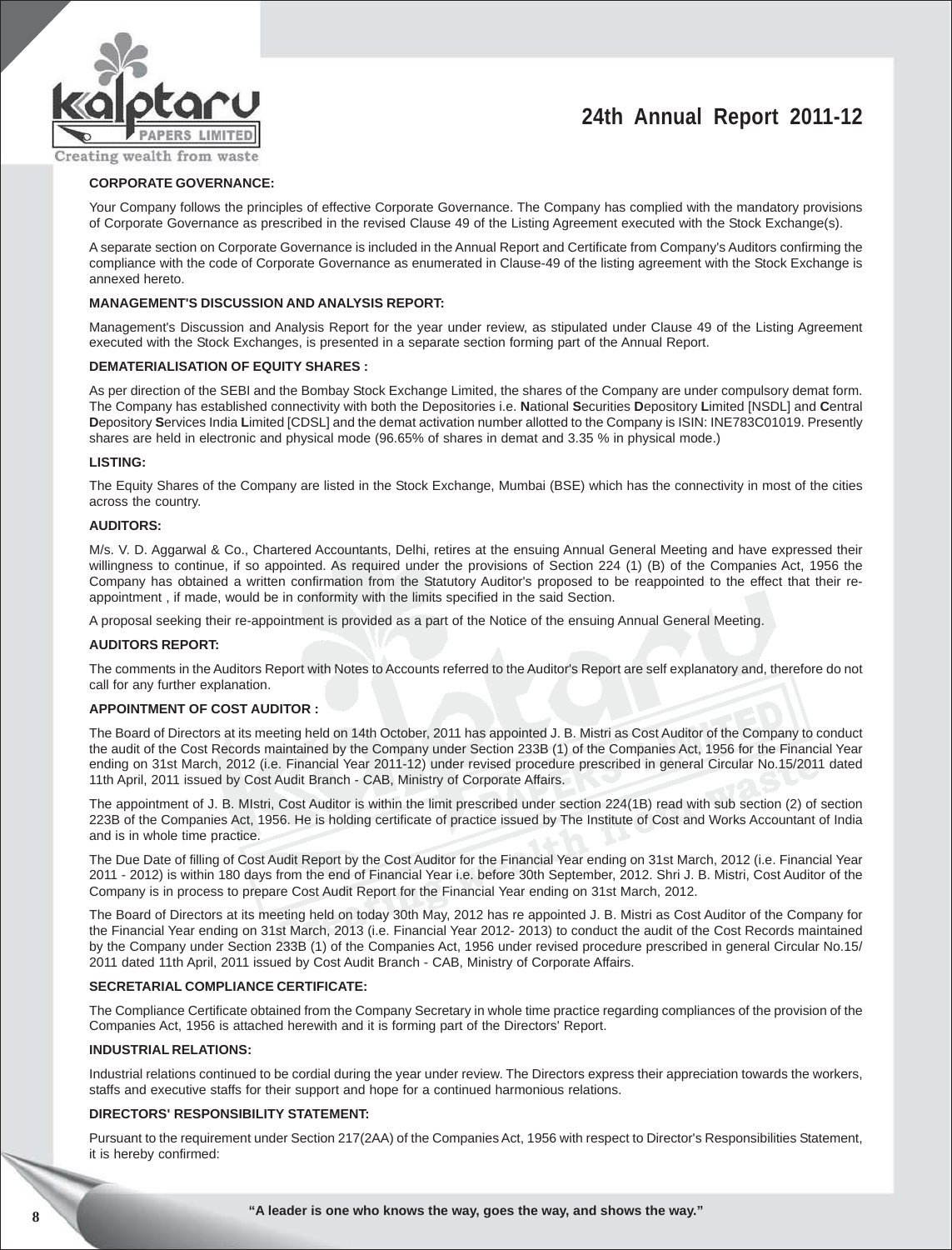

Creating wealth from

- (i) that in the preparation of the Annual Accounts for the Financial Year ended 31st March, 2012, the applicable accounting standards had been followed along with proper explanation relating to material departures;
- (ii) that the Director had selected such accounting policies and applied them consistently and made judgments and estimates that were reasonable and prudent so as to give a true and fair view of the state of affairs of the Company at the Financial Year and of the Profit or Loss of the Company for the Company for the year under review;
- (iii) that the Directors had taken proper and sufficient care for the maintenance of Adequate accounting records in according with the provisions of the Companies Act 1956, for safeguarding the assets of the Company and for preventing and detecting fraud and other irregularities;
- (iv) that the Directors had prepared the accounts for the Financial Year ended 31st March, 2012, on a going concern basis.
- (v) that the company has adequate internal systems and controls in place to ensure compliance of laws applicable to the company.

#### **INSURANCE:**

The company has made the necessary arrangement for adequately insuring its insurable interests.

#### **ACKNOWLEDGEMENT:**

Your Directors would like to express their grateful appreciation for the assistance and co operation received from the Government, Banks, Customers, Suppliers and Business associates during the year under review. The Directors also express their gratitude to the shareholders for the confidence reposed towards the Company. Your Directors wish to place on record their deep sense of appreciation to all the employees for their commendable team work and enthusiastic contribution during the year.

#### **Regd. Office :**

Near Thaltej Chokdi, Ahmedabad - 380054. Gujarat **Jaikishan B. Gupta Date: 30th May, 2012 Chairman**

701, Avdhesh House, **By Order of the Board** Opp. Gurudwara, **For, Kalptaru Papers Limited**

#### **ANNEXURE FORMING PART OF DIRECTOR' REPORT**

Disclosure of particulars with respect to conservation of energy as required under Section 217 (1) (e) read with the Companies (Disclosure of Particulars in the Report of Board of Directors) Rules, 1988 and forming part of Report of Board of Directors for the year ended on 31st March, 2012.

#### **I ENERGY CONSERVATION MEASURES:**

Energy Conservation is the most essential part in today's working. It is the duty of every individual at all levels to save energy as far as possible. Saving energy is not one time job but constant efforts are required for the same. The management has formed Committee to look into the matter and suggest latest measures to save steam and power.

Variable Drives have been installed to save energy. Energy efficient Motors / Pumps have been installed to achieve energy savings.

#### **II TECHNOLOGY ABSORPTION, ADOPTION AND INNOVATION:**

Use of the latest technology is the dire need of the industry if it wants to survive and keep pace with others in the changed environment.

#### **III FOREIGN EXCHANGE EARNINGS AND OUTGO:**

|                                                            | 2011-12         | 2010-11         |
|------------------------------------------------------------|-----------------|-----------------|
| Foreign exchanges earned:                                  | Nil             | Nil             |
| Foreign exchange outgo:<br>(Including Imports & Traveling) | US\$ 2,43,589/- | US\$ 2,96,344/- |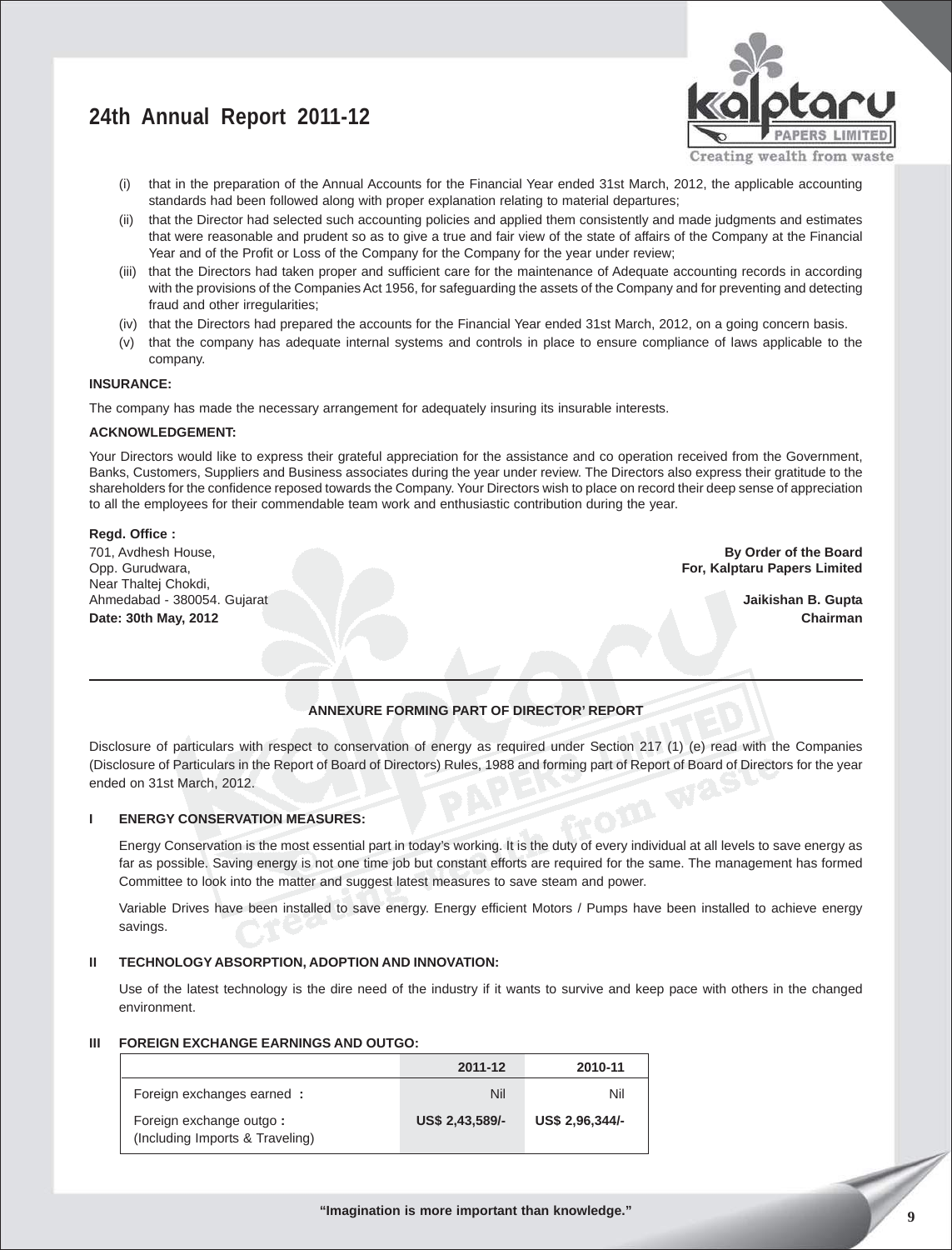

| <b>FORM A</b>                                                      |
|--------------------------------------------------------------------|
| (DISCLOSURE OF PARTICULARS WITH RESPECT TO CONSERVATION OF ENERGY) |

| <b>Particulars</b> |           |                                               | 2011-2012   | 2010-2011   |
|--------------------|-----------|-----------------------------------------------|-------------|-------------|
| (A)                |           | <b>Power and Fuel Consumption:</b>            |             |             |
|                    |           | 1. Electricity                                |             |             |
|                    |           | Purchased Power (units)                       | 9944240.00  | 6734831.00  |
|                    |           | <b>Total Amount</b>                           | 67116027.00 | 44143742.00 |
|                    |           | Rate (unit)                                   | 6.75        | 6.55        |
|                    |           | 2. Boiler Fuel                                |             |             |
|                    |           | Quantity (kg)                                 | 16880155.00 | 15272690.00 |
|                    |           | <b>Total Amount</b>                           | 49230242.00 | 43816105.00 |
|                    |           | Average Rate (kg)                             | 2.92        | 2.87        |
|                    | 3. (a)    | <b>LNG Gas</b>                                |             |             |
|                    |           | In SCM                                        | 222677.80   | 1641136.09  |
|                    |           | In ₹                                          | 5454067.00  | 31905671.89 |
|                    |           | Average Rate                                  | 24.49       | 19.44       |
|                    |           | <b>Total Units</b>                            | 758960.00   | 5844240.00  |
|                    |           | Rate per Unit                                 | 7.19        | 5.46        |
|                    | (b)       | L.E.O.                                        |             |             |
|                    |           | In Liters                                     | <b>NIL</b>  | <b>NIL</b>  |
|                    |           | In ₹                                          | <b>NIL</b>  | <b>NIL</b>  |
|                    |           | Average Rate                                  | <b>NIL</b>  | <b>NIL</b>  |
|                    |           | <b>Total Units</b>                            | <b>NIL</b>  | <b>NIL</b>  |
|                    |           | Rate per Unit                                 | <b>NIL</b>  | <b>NIL</b>  |
|                    | (c)       | <b>Furnace Oil</b>                            |             |             |
|                    |           | In Liters                                     | <b>NIL</b>  | <b>NIL</b>  |
|                    |           | In ₹                                          | <b>NIL</b>  | <b>NIL</b>  |
|                    |           | Average Rate                                  | <b>NIL</b>  | <b>NIL</b>  |
|                    |           | <b>Total Units</b>                            | <b>NIL</b>  | <b>NIL</b>  |
|                    |           | Rate per Unit                                 | <b>NIL</b>  | <b>NIL</b>  |
| (B)                |           | wealt<br>Consumption per unit of production : |             |             |
|                    |           | Electricity (Unit)                            | 0.463       | 0.426       |
|                    | Coal (kg) |                                               | 0.730       | 0.517       |

#### **MANAGEMENT DISCUSSION AND ANALYSIS REPORT**

#### **A. BUSINESS HIGHLIGHTS :**

#### **Turnover :**

Kalptaru Papers Limited has achieved a turnover of ₹ 9955.97 Lacs in 2011-2012 as against ₹ 5981.15 Lacs during the previous year recording an increase of over 66.46%.

#### **Other Income:**

Other income mainly consists of sales of scrap, profit on sales of assets, etc. Other income for the year amounted to  $\bar{f}$  43.11 Lacs as against  $\bar{x}$  15.50 Lacs during the previous year.

#### **Material Costs :**

Purchase costs include Raw Material consumption for the year was ₹2924.34 Lacs as against ₹3512.79 Lacs during the previous year. Inventory of Raw Materials has gone down during the year by ₹44.45 Lacs. Work in progress has decreased by ₹0.52 Lacs.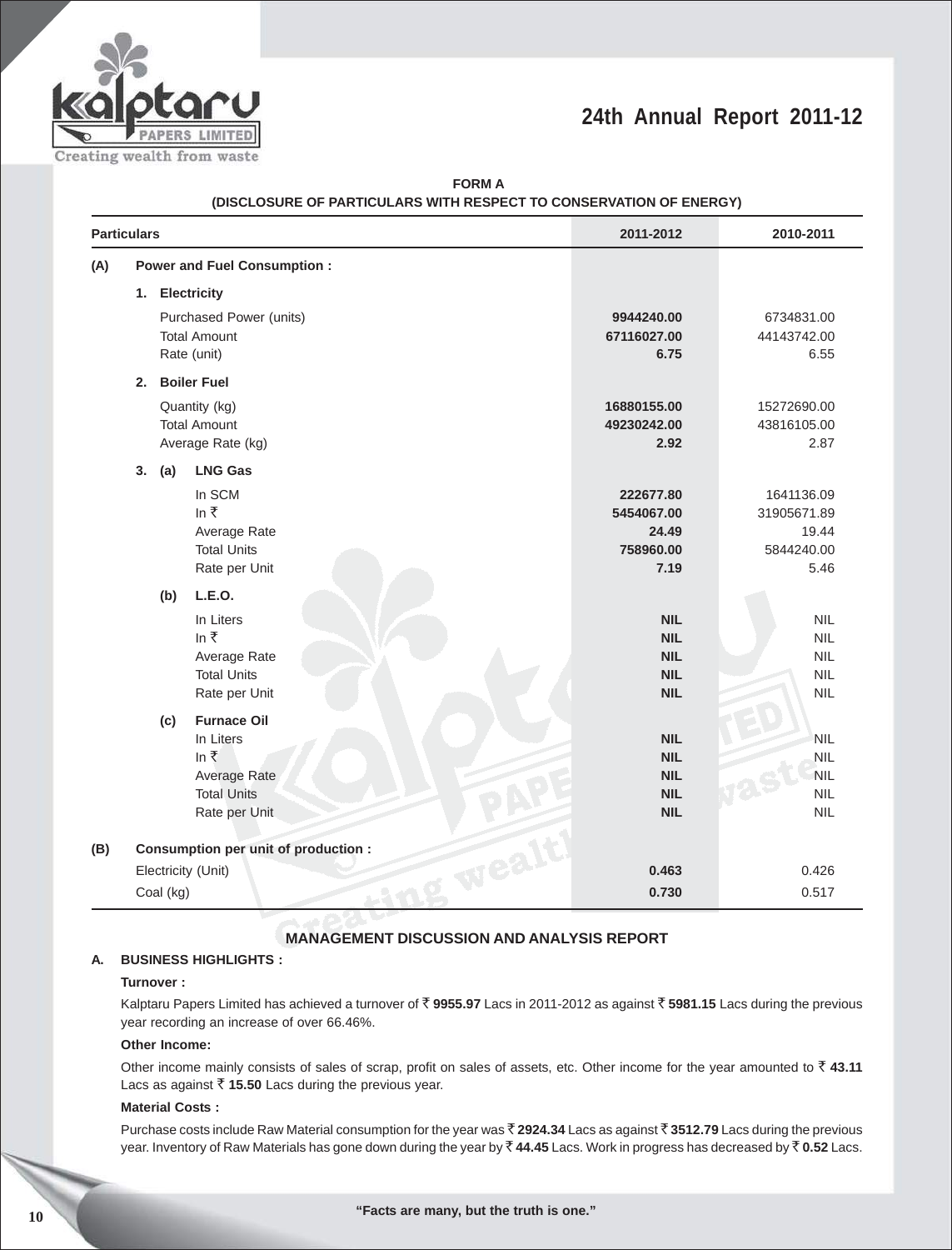

#### **Manufacturing Expenses :**

Purchase Cost also includes Manufacturing Expenses mainly comprises Power & Fuel ₹733.86 Lacs, Repairs & Maintenance ` **14.99** Lacs, as against ` **760.43** Lacs and ` **9.10** Lacs respectively during the previous year.

#### **Employee Emoluments:**

Employee's emoluments (other than managerial remuneration) have increased to  $\bar{\zeta}$  226.35 Lacs during the year as against ` **219.32** Lacs during the previous year. This increase is mainly due to higher increase given to employees.

#### **Administrative, Selling and Other Expenses :**

Major components of administrative, selling and other expenses include managerial remuneration, rent, postage, stationary, audit fees, traveling, commission on sales etc. Administrative, selling and other expenses for the year amounted to ₹154.25 Lacs as against  $\bar{\tau}$  140.34 Lacs during the previous year. These expenses accounted for 1.55% of sales during the year as against 2.35 % during the previous year.

#### **Interest and Finance Charges:**

Interest and finance charges during the year come to ₹ 389.87 Lacs as against ₹ 353.26 Lacs during the previous year.

#### **Depreciation :**

Depreciation charge for the current year came to  $\bar{z}$  257.97 Lacs as against  $\bar{z}$  247.96 Lacs during the previous year. Addition to fixed assets during the year was  $\bar{\tau}$  **143.49** Lac.

#### **Provision for Tax :**

Provision made during the year towards current tax as **Nil** against ` **12.55** Lacs during the previous year. The deferred tax credit for current year was  $\bar{\tau}$  7.68 Lac.

#### **Profit after Tax :**

Net profit during the year was  $\bar{\tau}$  **-23.30** Lacs as against  $\bar{\tau}$  94.23 Lacs during the previous year.

#### **Financial Condition:**

#### **Secured loans:**

Secured loans stood at ₹ 2999.07 Lacs as at 31st March, 2012 as against ₹ 3028.011 Lacs as at 31st March, 2011 due to disbursement of loans sanctioned (enhanced credit facilities) during the year. An amount of ` **179.18** Lacs (term loan) was repaid during the year.

#### **Unsecured Loans :**

Unsecured loans as on 31st March, 2012 were at ` **680.93** Lacs as against ` **539.95** Lacs as on 31st March, 2011.

#### **Inventories :**

Major items of inventories as of 31st March, 2012 are as under **:**

|                      |           | $(3 \nvert \mathsf{in}$ Lac) |
|----------------------|-----------|------------------------------|
| <b>Particulars</b>   | 2011-2012 | 2010-2011                    |
| <b>Raw Materials</b> | 88.60     | 128.20                       |
| Work in process      | 2.72      | 3.24                         |
| Finished goods       | 140.16    | 84.98                        |

#### **Debtors :**

Debtors as on 31st March, 2012 amounted to  $\bar{x}$  982.94 Lacs as against  $\bar{x}$  972.31 Lacs during the previous year.

#### **Fixed Assets :**

Net block of the fixed assets at the end of the year decreased to  $\bar{\tau}$  4554.19 Lacs compared to previous year's figure of ` **4669.98** Lacs.

#### **B. SEGMENT WISE PERFORMANCE :**

The company is operating in only one segment i.e. paper. The production of craft paper is 84% and of news print paper is only 16% of total production. There is no material deference in the technical and financial performance in either of the papers. Your company has adopted various marketing strategies for sustained growth including increase in number of clients / customers

to reduce the dependency on any single client / customer.

#### **AN INDUSTRY OVERVIEW :**

The paper industry in India is having shortage of raw materials, as we do not have enough forests to meet the industry requirement of pulpable wood, hence the dependence on waste paper is on higher scale. The central pulp and papers research institute and many other organizations are actively involve to find out ways to increase collection of waste papers to reduce dependence on imports.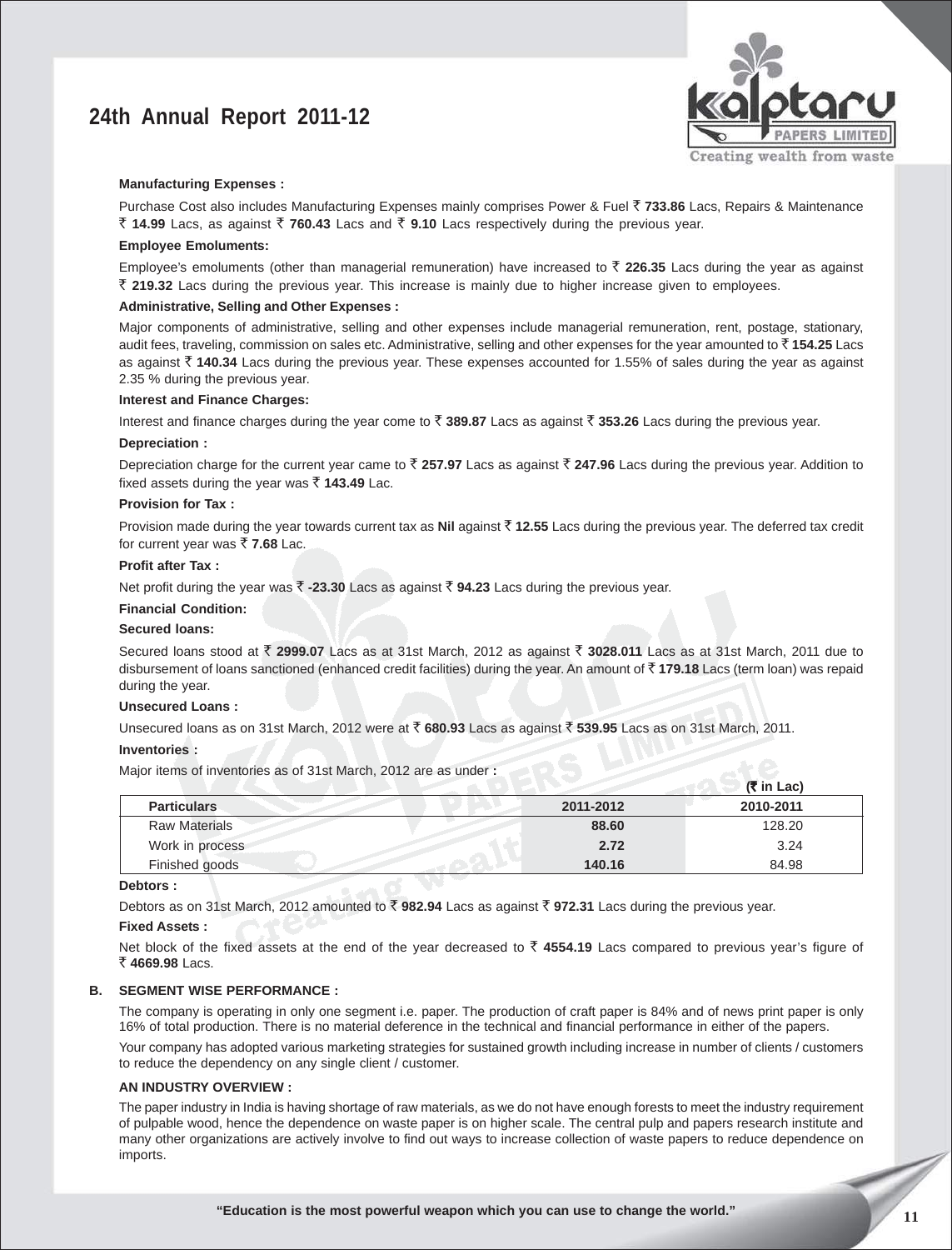



The management is confident of improvement in the demand of paper in the near future with fast growth of decorative and industrial laminate industry. News paper readers are also on increase. Both this trends will lead to higher demand of your company products year by year. The unit of the company is eco-friendly and have already adopted the concept of recycle of papers.

The scenario of the paper industry and economy in general is buoyant even after the industry is exposed to global competition with globalization policy of the government. The industry is facing problems for availability of raw materials and high cost of power and steam. The process of development, increasing thrust of the government on the education and demand from packaging sector, the future of papers industry appears quite bright.

#### **C. SWOT ANALYSIS OF THE COMPANY :**

**Strength:**

- $\bullet$  Management depth and ability to manage client relationships.
- R & D capabilities to develop efficient and cost effective process at short notice having a State of the Art dedicated R & D Center.
- $\bullet$  Multi-purpose and multi-production facilities having Quality Certifications.
- $\bullet$  Enhanced presence in the market through clientele basis.
- Has equipped itself with new business dynamics of comprehensive service providers to the clients this may call for required diversification also for which the company has already equipped itself.

#### **Opportunities:**

The paper industry in subject to tough competition amongst various segments of manufactures within and outside the country. The threat of competition is comparatively less in the product which your company is manufacturing viz. Absorbent paper and news print. Your company is exclusively manufacturing Absorbent paper which is being supplied to almost all the decorative and Industrial Laminate manufactures, and the products have been well approved by them. The company is market leader in absorbent paper. The increase in demand from this sector will provide opportunity to your company to increase its sale and capture more market share. Moreover, Indian paper industry witnessing changes in business dynamics.

#### **Threats :**

 $\bullet$  Competition from other Indian companies operating in similar segments.

#### **D. RISKS AND CONCERNS :**

Your company is mainly focusing on R & D and manpower and the intelligence. Apart from the risk on account of interest rate and regulatory changes, business of the company are exposed to certain operating business risks, which is mitigated by regular monitoring and corrective actions. The company has taken necessary measures to safe guard its assets and interest etc.

#### **E. INTERNAL CONTROL SYSTEMS AND THEIR ADEQUACY :**

The company has proper and adequate system of internal controls commensurate with its size and nature of operations to provide reasonable assurance that all assets are safeguarded, transactions are authorized, recorded and reported properly and to monitor internal business process, financial reporting and compliance with applicable laws.

The internal control system has been designed so as to ensure that the financial and other records are reliable and reflects a true and fair view of the state of the Company's business.

To further strengthen the Internal Audit system, including internal control systems and MIS, your company has appointed an experienced firm of Chartered Accountants as Internal Auditors.

#### **F. INDUSTRIAL RELATIONS & HUMAN RESOURCE MANAGEMENT :**

The Company believes that human resource is the most important assets of the organization. It is not shown in the corporate balance sheet, but influences appreciably the growth, progress, profits and the shareholders' values. During the year your company continued its efforts aimed at improving the HR policies and processes to enhance its performance. The vision and mission of the company is to create culture and value system and behavioral skills to insure achievement of its short and long term objectives.

The company as at year end has 128 employees on its role and continues to attract talent both from within and outside India to further its business interests. Industrial relations continue to be cordial.

#### **Cautionary Statement:**

Statement made in the Management Discussion & Analysis describing the company's objectives, projections, estimates, expectations may be "Forward-looking statements" within the meaning of applicable securities laws & regulations. Actual results could differ from those expressed or implied. Important factors that could make a difference to the Company's operations include economic conditions affecting demand supply and price conditions in the markets in which the company operates, changes in the government regulations, tax laws & other statutes & other incidental factors.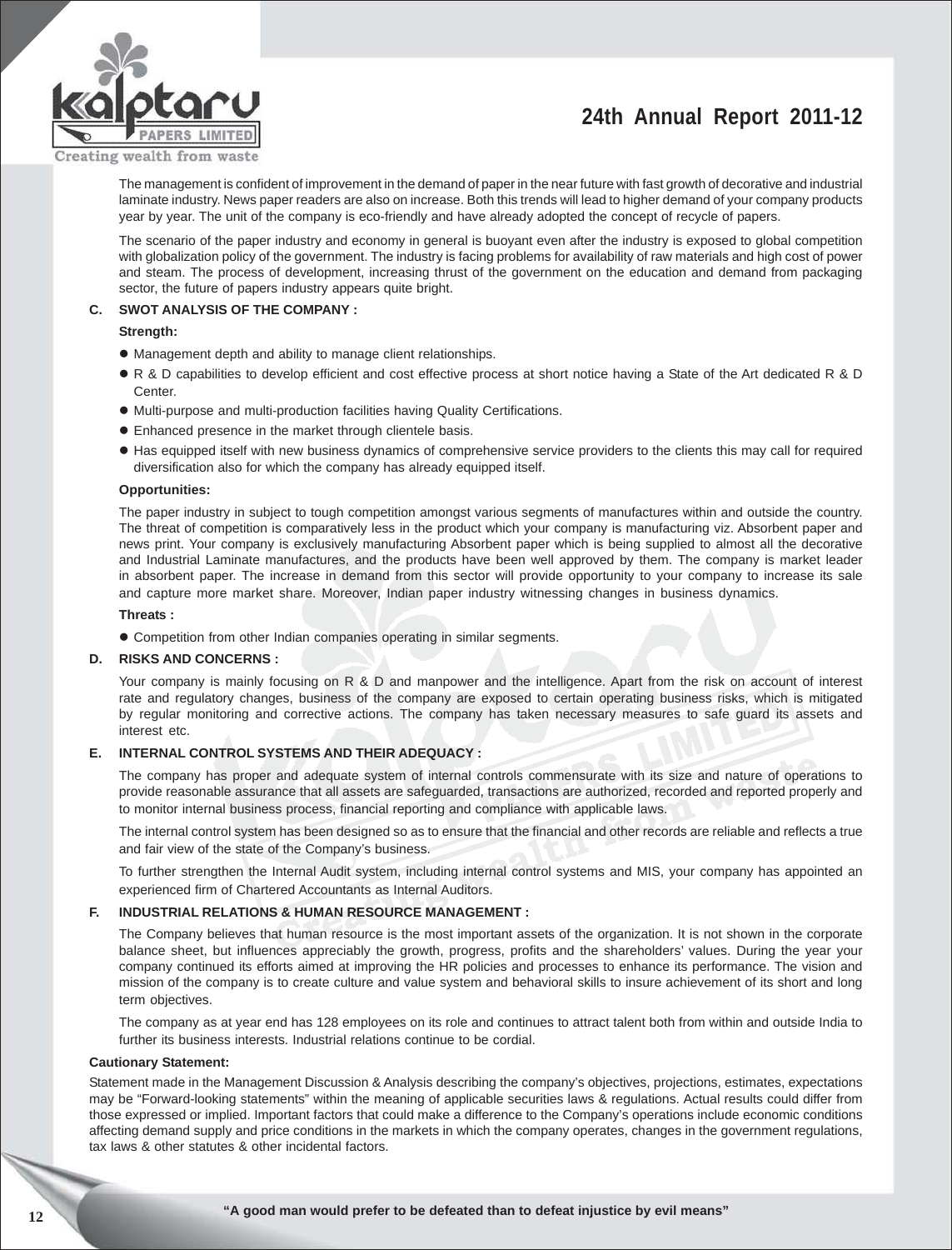

#### **CORPORATE GOVERNANCE REPORT**

#### **Corporate Governance and practices in accordance with the provisions of the Revised Clause 49 of the Listing Agreement:**

#### **1. Company's philosophy on Code of Governance :**

The Company believes that good Corporate Governance is essential to achieve long term corporate goals and enhance stakeholders' value. Thus, Company's philosophy on Corporate Governance is aimed at the attainment of laws in all facets of operations, leading to best standards of Corporate Governance.

It is Company's belief that good ethics make good business sense and our business practices are in keeping with this spirit of maintaining the highest level of ethical standards. The implementation of Company's code for prohibition of Insider Trading exemplifies this spirit of good ethics.

Corporate Governance signifies acceptance by management of the inalienable rights of shareholders as the true owners of organization and of their own role as trustees on behalf of the shareholders. At the highest level, the company continuously endeavors to improve upon these aspects on an ongoing basis and adopts innovative approaches for leveraging resources, converting opportunities into achievements through proper empowerment and motivation, fostering a healthy growth and development of human resources to take the company forward.

#### **2. Board of Directors :**

#### **Composition:**

The Board of Directors of the Company (hereinafter referred as 'Board') comprises of a combination of executive and non executive Directors. The Chairman of the Board is an Executive Director and more than half of the Board Members (excluding Alternate Director) are Independent. The Composition of the Board is in line with the requirement of Clause 49 of the Listing Agreement. Directors are qualified and experienced professionals in business, finance and corporate management.

The present Board of Directors consists of 3(three) non-executive / independent directors. As of date, the Board Comprises of 1(one) whole time / executive director and 1(one) executive directors and 3(three) independent / Non-Executive directors.

The number of non-executive/independent directors is 60% of the total number of directors. The Company, therefore, meets with the requirements relating to the composition of the Board of Directors.

The composition and category of Directors are as follows :

| <b>Name of Directors</b>                                                                                      |  |
|---------------------------------------------------------------------------------------------------------------|--|
| Shri Naveen J. Gupta, Managing Director                                                                       |  |
| Shri Jaikishan B. Gupta, Chairman                                                                             |  |
| Shri Paresh Pandya - Director<br>Shri, Ramesh Chand - Director<br>Shri Shivratan Sharma - Additional Director |  |
|                                                                                                               |  |

| <b>Name of directors</b> | <b>Relationship with other Director</b>                                                            |  |
|--------------------------|----------------------------------------------------------------------------------------------------|--|
| Shri Jaikishan B. Gupta  | Father of Shri Naveen Gupta, Managing Director of the Company.                                     |  |
| Shri Naveen J. Gupta     | Son of Shri Jaikishan Gupta, Chairman of the Company.                                              |  |
| Shri. Paresh Pandya      | Not, in any way, concern / interested / related with any of the other directors of the<br>company. |  |
| Shri Ramesh Chand        | Not, in any way, concern / interested / related with any of the other directors of the<br>company. |  |
| Shri, Shivratan Sharma   | Not, in any way, concern / interested / related with any of the other directors of the<br>company. |  |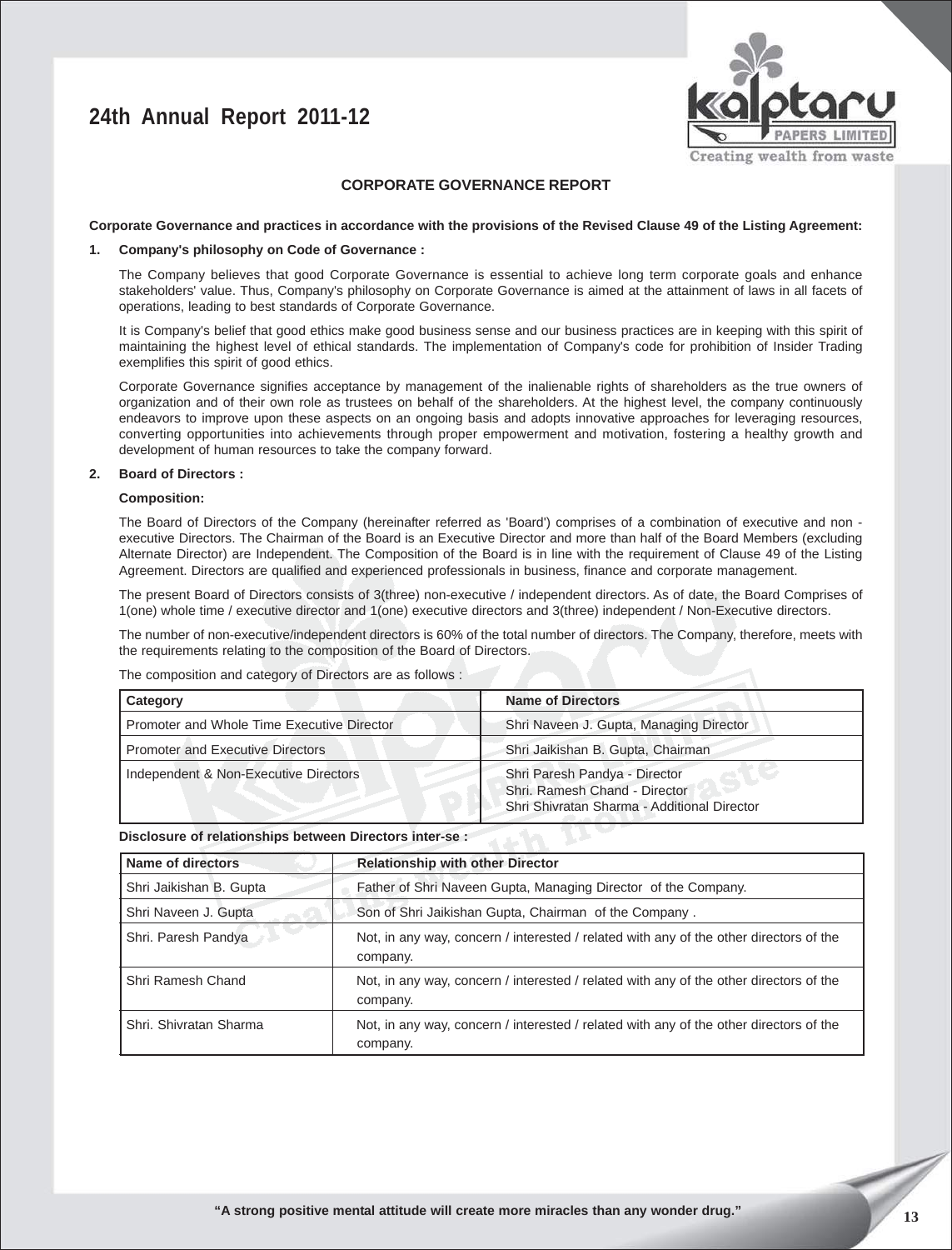

**Attendance of each Director at the Board meetings, Last Annual General Meeting and Number of Other Directorships and Chairmanships / Memberships of Committees of each Director in various Companies, during the year 2011-2012 :**

| <b>Name of Directors</b> | <b>Attendance</b><br>particulars |                    |                         | No. of Directorships and<br><b>Committees Memberships / Chairmanships</b> |                              |
|--------------------------|----------------------------------|--------------------|-------------------------|---------------------------------------------------------------------------|------------------------------|
|                          | <b>Board</b><br><b>Meetings</b>  | Last<br><b>AGM</b> | Other<br>Directorship** | <b>Committee</b><br>Membership***                                         | Committee<br>Chairmanship*** |
| Shri Naveen Gupta        | 11                               | Present            |                         |                                                                           | None                         |
| Shri Jaikishan Gupta     | 11                               | Present            | 2                       | っ                                                                         |                              |
| Shri Paresh Pandya       | 11                               | Present            | None                    |                                                                           | None                         |
| Shri Ramesh Chand        | 8                                | Present            | None                    |                                                                           |                              |
| Shri Shivratan Sharma*   | 4                                | <b>NA</b>          | None                    |                                                                           | None                         |

**\*** Appointed as additional director w.e.f.15/11/2011.

The number of Directorships excludes Directorships of Private Limited Companies, Foreign Companies, Companies licensed under section 25 of the Companies Act, 1956 and Alternate Directorships.

\*\*\* Committee includes only Audit Committee and Shareholders' and Investors' Grievance Committee of Public Limited Companies (excluding Foreign Companies and Section 25 Companies) in terms of Clause 49 of the Listing Agreement.

#### **Note :**

- Details of the Committee membership/chairmanship are in accordance with the revised Clause 49 of Listing Agreement.
- II) None of the Directors of the Company is a member of more than ten committees nor is the Chairman of more than five Committees across all the Companies in which he is a Director.

#### **Number of Board Meetings held and the dates on which held**

11(Eleven) Board Meetings were held during the year 2011-2012, as against the minimum requirement of 4 meetings. The dates on which the meetings were held are: 04/04/11, 14/05/11, 30/07/11, 24/08/11, 24/09/11, 14/10/11, 15/11/11, 18/01/12, 13/02/12, 27/02/12 and 17/03/12.

The Company has held one meeting every quarter and the maximum time gap between any two meetings was not more than four months.

The Information as required under Annexure IA to Clause 49 of the Listing Agreement is made available to the Board. The agenda and the papers for consideration at the Board meeting are circulated to the Directors in advance to the meeting. Adequate information is circulated as part of the Board papers and is also made available at the Board meeting to enable the Board to take informed decisions.

Where it is not practicable to attach supporting / relevant document(s) to the Agenda, the same are tabled at the meeting with specific reference to this is made in the Agenda.

#### **Information provided to the Board :**

The agenda is circulated well in advance to the Board members to enable the Board to deliberate on relevant points and arrive at an informed decision. All relevant information related to the working of the Company is made available to the Board. In addition to matters which require to be placed before the Board for its noting and / or approval, information is also provided on various other significant matters.

#### **CEO Certification :**

The Managing Director of the Company gives annual certification on financial reporting and internal controls to the Board in terms of Clause 49. The Managing Director also gives quarterly certification on financial results while placing the financial results before the Board in terms of Clause 41.

#### **Code of Conduct :**

The Company has formulated and implemented a Code of Conduct for all Board members and senior management personnel of the Company in compliance with Clause 49(I) (D) of the Listing Agreement.

The code of conduct for Directors and Senior Managerial Management personnel's has been posted at Company's website www.kalptaru.co.in. A declaration of CEO / Managing Director of the Company to this effect is also appended to this report.

#### **Risk Management Policy :**

The Company has formulated a Corporate Policy applicable to its operations, and duly approved by the Board of Directors in compliance with the requirement of the revised Clause 49 of the Listing Agreement with the Stock Exchanges. Audit Committee and Board Members are reviewing and updating the said policy periodically.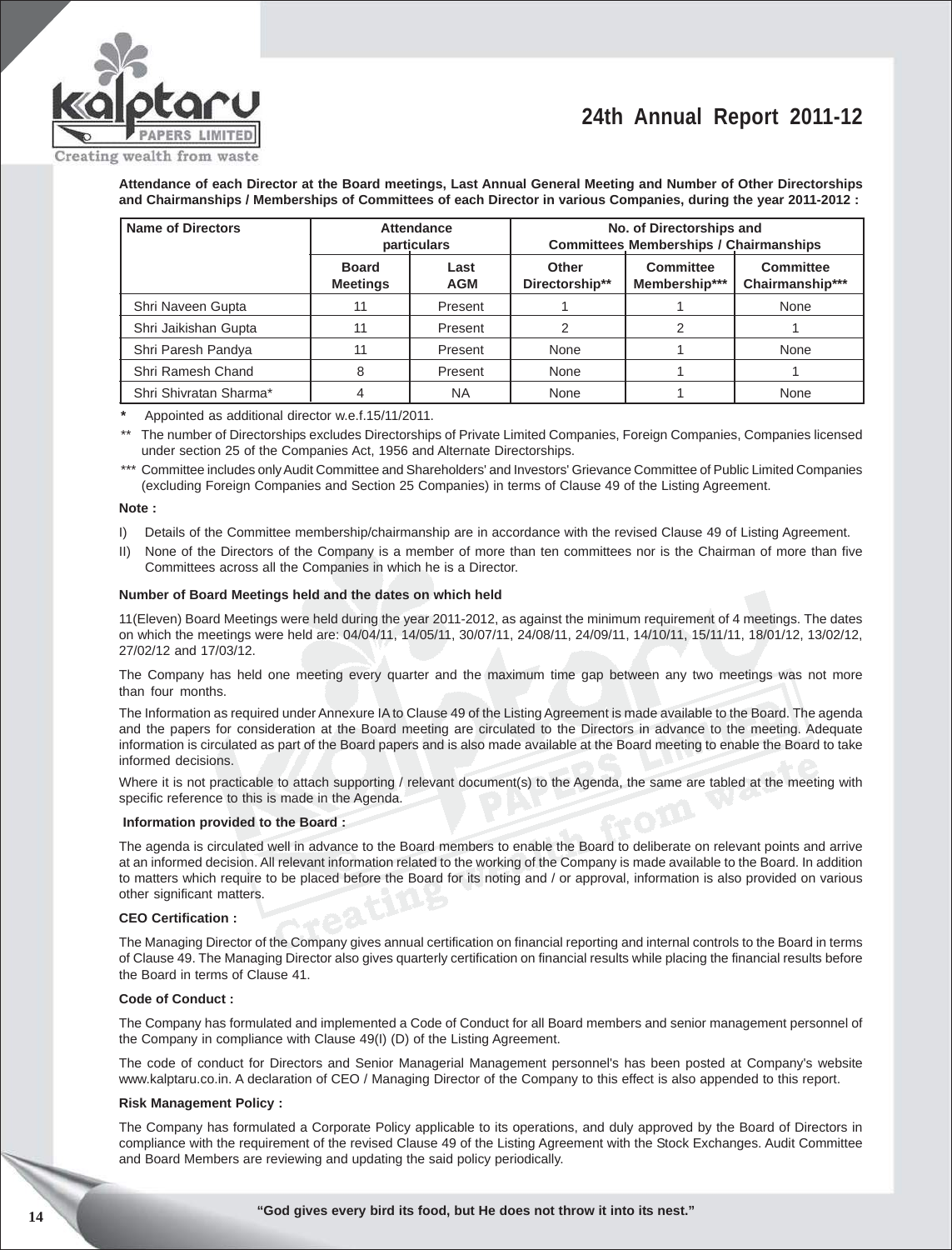

reating wealth from waste

#### **3. Audit Committee for the Financial Year 2011-2012:**

#### **Composition and procedure of Audit Committee**

Audit Committee of the Company comprises three independent Non-Executive Directors viz. Shri Ramesh Chand, Chairman (having financial and accounting knowledge), Shri Paresh Pandya and Shri Shivratan Sharma.

The constitution of Audit Committee meets with the requirements under Section 292A of the Companies Act, 1956 and Clause 49 of the Listing agreement of the Stock Exchanges as well. Detail of members and number of meeting attended by Committee members as mentioned as under:

| Sr.No. | Name of the Member      | <b>Designation</b> | No. of meeting attended |
|--------|-------------------------|--------------------|-------------------------|
|        | Shri Ramesh Chand*      | Chairman           |                         |
| ۷.     | Shri Paresh Pandya      | Member             |                         |
| 3.     | Shri Shivratan Sharma** | Member             |                         |

\*Appointed as Chairman and Member of the Audit Committee w.e.f. 24/08/2011.

\*\*Appointed as Member of the Audit Committee w.e.f. 15/11/2011.

The necessary quorum was present at the meetings. There are changes in the composition of the Committee during the year. Seven (7) meetings were held during the year. Dates of the meetings are: 06/04/11, 14/05/11, 30/07/11, 24/08/11, 14/10/11, 15/ 11/11 and 13/02/11.

#### **Scope of Audit Committee**

The Audit Committee oversees the work carried out in the financial reporting process by the management, including the Internal Auditors. The scope of activities of the Audit Committee is as set out in Clause 49 of the Listing Agreements entered with the Stock Exchanges read with Section 292A of the Companies Act, 1956 are mentioned as under:

- 1. Overseeing of the company's financial reporting process and the disclosure of its financial information;
- 2. Reviewing with the management, the annual financial statements before submission to the Board for approval;
- 3. Reviewing with the management, the quarterly financial statements before submission to the Board for approval;
- 4. Reviewing with the management, performance of statutory and internal auditors, adequacy of the internal control systems and internal audit function;
- 5. Discussion with internal auditors any significant findings and follow up there on;
- 6. Discussion with statutory auditors before the audit commences, about the nature and scope of audit as well as post-audit discussion to ascertain any area of concern;
- 7. Holding periodic discussions with the Statutory Auditors and Internal Auditors of the Company concerning the accounts of the Company, internal control systems, scope of audit and observations of the Auditors/ internal Auditors;
- 8. Recommending the Board on any matter relating to the financial management of the Company, including Statutory & Internal Audit Reports;
- 9. Such other matters as may be necessary in course of performing their functions.

The Chairman of the Committee attended the previous Annual General Meeting of the Company held on 28th September, 2011.

The Secretary to the Company acts as a Secretary to the Committee. The Internal Auditors, Managing Director, DGM -Finance & Accounts are invited to attend and participate at the meeting from time to time.

#### **Powers of the Audit Committee:**

The Audit Committee has powers that include the following:

- a) To investigate any activity of the Company within its terms of reference.
- b) To seek information from any employee.
- c) To obtain outside legal and other professional advice.
- d) To secure attendance of outsiders with relevant expertise, if it considers necessary.

#### **4. Remuneration Committee (non-mandatory):**

The Company has not constituted the Remuneration Committee. But the Audit Committee is entrusted with the responsibility of finalizing the remuneration of Executive / Whole Time Directors.

#### **5. Shareholders' and Investors' Grievance Committee :**

Board of Directors of the Company has constituted a Shareholders' and Investors' Grievance Committee. Presently, the Shareholders and Investors Grievance Committee comprises of two directors namely, Shri. Jaikishan Gupta, Chairman of the Committee and Shri. Naveen Gupta. The Committee, inter alia, approves issue of duplicate certificates and oversees and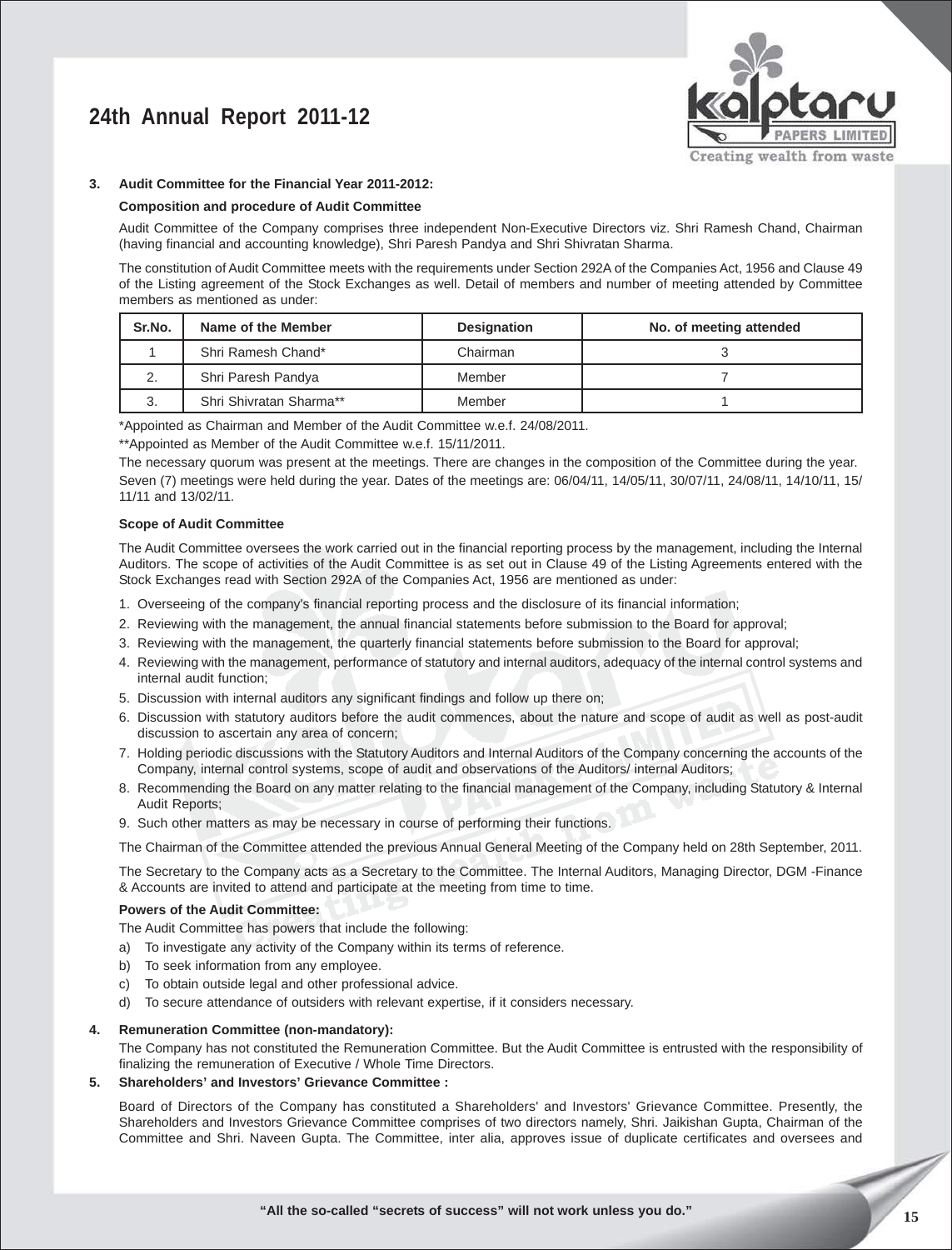

Creating wealth from waste

> reviews all matters connected with the securities transfers. The Committee also looks into redressal of shareholders' complaints like transfer of shares, non-receipts of balance sheet, non-receipt of declared dividends etc. The Committee overseas the performance of the Registrar and Transfer Agents and recommends measures for overall improvement in the quality of investor services.

| Sr.No.   | Name of the Member    | <b>Designation</b> | No. of meeting attended |
|----------|-----------------------|--------------------|-------------------------|
|          | Shri Jai Kishan Gupta | Chairman           |                         |
| <u>.</u> | Shri Naveen Gupta     | Member             |                         |

Eleven (11) meetings were held in year 2011-12. Dates of the meetings are: 30/04/11, 14/05/11, 03/06/11, 30/07/11, 19/08/11, 24/08/11, 24/09/11, 10/11/11, 17/12/11, 22/12/11 and 13/02/11.

The Company secretary acts as secretary to the Committee.

The necessary quorum was present at the meetings. There is no change in the composition of the Committee during the year.

None of the request for transfers, dematerialization and re-materialization was pending for approval as on 31st March, 2012.

Quarter-wise Summary of Investors' Complaints received and resolved to the satisfaction of the shareholders during the financial year 2011-2012.

| <b>Quarter Period</b>              |                                                                                        | <b>Complaints</b>                                     | <b>Complaints</b>     | <b>Complaints</b>                       |  |
|------------------------------------|----------------------------------------------------------------------------------------|-------------------------------------------------------|-----------------------|-----------------------------------------|--|
| To                                 | the begining<br>of the quarter                                                         | during the<br>quarter                                 | during the<br>quarter | pending at<br>the end of<br>the quarter |  |
| 30/06/2011                         | <b>NIL</b>                                                                             | <b>NIL</b>                                            | <b>NIL</b>            | <b>NIL</b>                              |  |
| 30/09/2011                         | <b>NIL</b>                                                                             | <b>NIL</b>                                            | <b>NIL</b>            | <b>NIL</b>                              |  |
| 31/12/2011                         | <b>NIL</b>                                                                             | <b>NIL</b>                                            | <b>NIL</b>            | <b>NIL</b>                              |  |
| 31/03/2012                         | <b>NIL</b>                                                                             | <b>NIL</b>                                            | <b>NIL</b>            | <b>NIL</b>                              |  |
| Total                              | <b>NIL</b>                                                                             | <b>NIL</b>                                            | <b>NIL</b>            | <b>NIL</b>                              |  |
|                                    | $=$                                                                                    | <b>NIL</b>                                            |                       |                                         |  |
| Complaint received during the year |                                                                                        | <b>NIL</b>                                            |                       |                                         |  |
| Complaint resolved during the year |                                                                                        | <b>NIL</b>                                            |                       |                                         |  |
|                                    |                                                                                        | <b>NIL</b>                                            |                       |                                         |  |
|                                    | Complaint pending at beginning of the year<br>Complaint pending at the end of the year | <b>Complaints</b><br><b>Position at</b><br>$=$<br>$=$ | received              | resolved                                |  |

#### **6. Annual General Body Meetings :**

Location, Date and Time for last three Annual General Meetings were as follows :

| Year    | Location                                                                      | Date       | <b>Time</b>  |
|---------|-------------------------------------------------------------------------------|------------|--------------|
| 2008-09 | 701, Avdhesh House, Opp: Gurudwara,<br>Nr. Thaltej Chokdi, Ahmedabad - 380054 | 29/09/2009 | $10:00$ a.m. |
| 2009-10 | 701, Avdhesh House, Opp: Gurudwara,<br>Nr. Thaltej Chokdi, Ahmedabad - 380054 | 29/09/2010 | $10:00$ am   |
| 2010-11 | 701, Avdhesh House, Opp: Gurudwara,<br>Nr. Thaltej Chokdi, Ahmedabad - 380054 | 28/09/2011 | $10:30$ am   |

Pursuant to the provisions of Section 192A of the Companies Act, 1956 there was no matter required to be dealt by the company to be passed through Postal Ballot.

#### **Whether any Special Resolutions :**

| (a) | Were put in the previous AGM                       | Yes |
|-----|----------------------------------------------------|-----|
| (b) | Were put through Postal Ballot last year           | No  |
| (c) | Are proposed to be conducted through postal ballot | No. |

#### **7. Disclosures:**

**7.1** There are no materially significant related party transactions i.e. transactions of material nature, with its promoters, the directors or the management, their subsidiaries or relatives etc., that may have potential conflicts with the interests of the company at large in the financial year 2011 - 2012 Related party transactions have been disclosed in the Notes to the Annual Accounts of the Company for the year ended 31st March, 2012.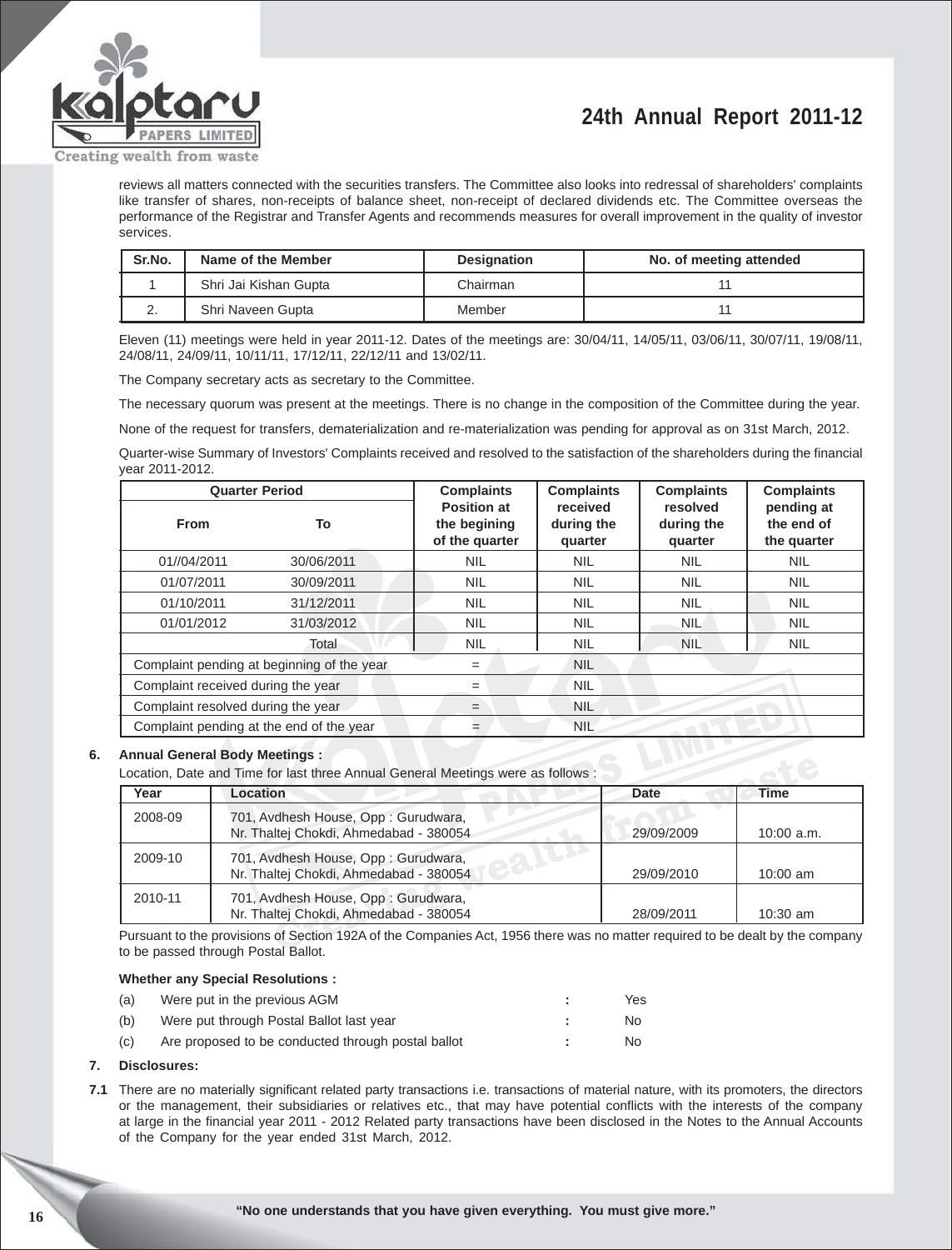

Creating wealth from

- **7.2** There has been no instance of non-compliance by the company on any matter related to capital markets, during the last three years and hence no penalties or strictures have been imposed on the company by Stock Exchange(s) or SEBI or any other statutory authority.
- **7.3** The Company has complied with all the mandatory requirements of the Revised Clause 49 of the Listing Agreement.

#### **8. Means of Communication:**

The Company has always promptly reported to all the Stock Exchanges where the securities of the Company are listed, all the material information including declaration of quarterly/ half yearly and annual Financial Results in the prescribed formats and through press release etc.

The Financial Result and the other statutory information are communicated to the shareholders by way of advertisement in one English daily and one Gujarati language daily newspaper, as per the requirement of the Listing Agreement entered with Stock Exchanges. Financial Results are normally published in "Western Times" in English daily and in its Gujarati edition.

The said are also available on the Company's website: www.kalptaru.co.in

As the Financial Results are published in leading newspapers as well as hosted on the Company's website, the results are not sent to the households of the individual shareholders.

All price sensitive information and announcements are communicated immediately after the Board decisions to the Stock Exchanges, where the company's shares are listed, for dissemination to the Shareholders and also hosted on Company's website.

The Management Discussion and Analysis Report forms part of this report.

#### **9. General Shareholder Information :**

#### **9.1 24th Annual General Meeting**

Date : 26th day of September, 2012

Time : 10:00 a.m.

Venue : 701, Avdhesh House, Opp. Gurudwara, Near Thaltej Chokdi, Ahmedabad - 380054

As required under Clause 49(IV) (G) (i), particulars of Directors seeking appointment/re-appointment are given in Annexure to the Notice of the Annual General Meeting to be held on 26th September, 2012.

#### **9.2 Financial Year / Calendar :**

The Company follows April to March as its Financial Year. The results for every quarter beginning from April are being declared in the month following the quarter as per the Listing Agreement.

#### **9.3 Date of Book Closure :**

**F**rom Friday, 21st day of September, 2012 **T**o Wednesday, 26th day of September, 2012 (both days inclusive), for the Annual General Meeting scheduled to be held on 26th September, 2012.

#### **9.4 Listing on Stock Exchanges :**

Bombay Stock Exchange Limited.

#### **9.5 Stock Code**

Bombay Stock Exchange Limited : **590036**

Demat ISIN Number in NSDL & CDSL for Equity Shares : **INE783C01019** 

#### **9.6 Market Price Information and Other information concerning the shares**

**The table below sets forth, for the periods indicated, the Closing high and low and volume of trading activity on the BSE for the shares**

| <b>Month</b>        | <b>Bombay Stock Exchange (BSE)</b> |         |                      |  |  |
|---------------------|------------------------------------|---------|----------------------|--|--|
|                     | High $( ₹)$                        | Low (₹) | <b>Volume Traded</b> |  |  |
| April, 2011         | 14.10                              | 11.72   | 108909               |  |  |
| May, 2011           | 11.99                              | 10.61   | 68391                |  |  |
| June, 2011          | 11.59                              | 10.20   | 100217               |  |  |
| July, 2011          | 11.45                              | 10.61   | 19234                |  |  |
| <b>August, 2011</b> | 10.95                              | 9.15    | 11047                |  |  |
| September, 2011     | 9.98                               | 8.35    | 12953                |  |  |
| October, 2011       | 8.93                               | 7.85    | 16835                |  |  |
| November, 2011      | 8.60                               | 6.77    | 6045                 |  |  |
| December, 2011      | 6.88                               | 7.90    | 2411                 |  |  |
| January, 2012       | 6.96                               | 8.00    | 15210                |  |  |
| February, 2012      | 7.54                               | 8.80    | 37359                |  |  |
| March, 2012         | 9.39                               | 7.94    | 6991                 |  |  |
| <b>Total</b>        |                                    |         | 405602               |  |  |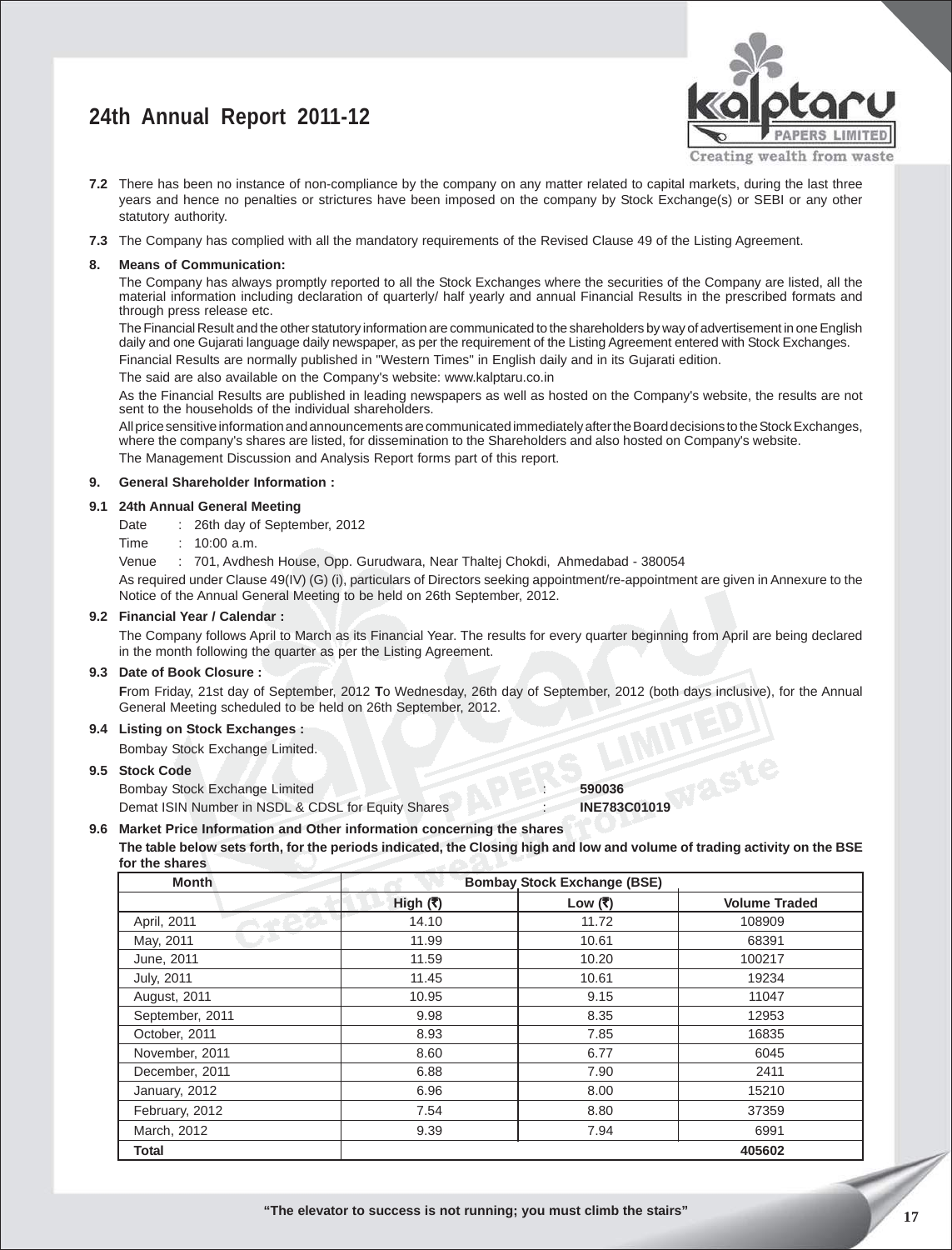

#### **9.7 BSE - Share performance of the Company**



BSE SENSEX CLOSING HIGH → KALPTARU SHARE PRICE CLOSING HIGH (₹)

#### **9.8 Registrars and Shares Transfer Agents :**

#### **LINK INTIME INDIA PVT. LTD.**

#### **Head Office :**

13, Pannalal Silk Mills Compound, L.B.S. Marg, Bhandup (West), Mumbai – 400 078 Tel.: 91-22-2596 3838. Fax : 91-22-2594 6969. E-mail : mumbai@linkintime.co.in

#### **Branch Office:**

Unit No. 303, 3rd Floor, Shoppers Plaza V, Opp. Minicipal Market, Behind Shoppers Plaza II, Off C G Road, Ahmedabad - 380009 Tel.: 079-26465179. E-mail : ahmedabad@linkintime.co.in

#### **9.9 Share Transfer / Demat System**

All the shares related work is being undertaken by our R & T Agent, Link Intime India Pvt. Ltd., 13, Pannalal Silk Mills Compound, L.B.S. Marg, Bhandup (West), Mumbai - 400 078. To expedite the process of share transfer, transmission, split, consolidation, rematerialization and de-materialization etc. of securities of the Company, the Board of Directors has delegated the power of approving the same to the Company's R & T Agent under the supervision and control of the Company Secretary & Compliance Officer of the Company, who is placing a summary statement of transfer / transmission etc. of securities of the Company at the meeting of the Shareholders' and Investors' Grievance Committee.

Shares lodged for transfer at the R & T Agents address in physical form are normally processed and approved within 15 days from the date of receipt, subject to the documents been valid and complete in all respect. Normally, the entire requests for dematerialization of shares are processed and the confirmation is give to the Depository within 15 days. The investors / shareholders grievances are also taken-up by our R & T Agent.

The Company has obtained and filed with the Stock Exchange(s), the half yearly certificates from a Company Secretary in Practice for due compliance with the share transfer formalities as required under Clause 47(c) of the Listing Agreement.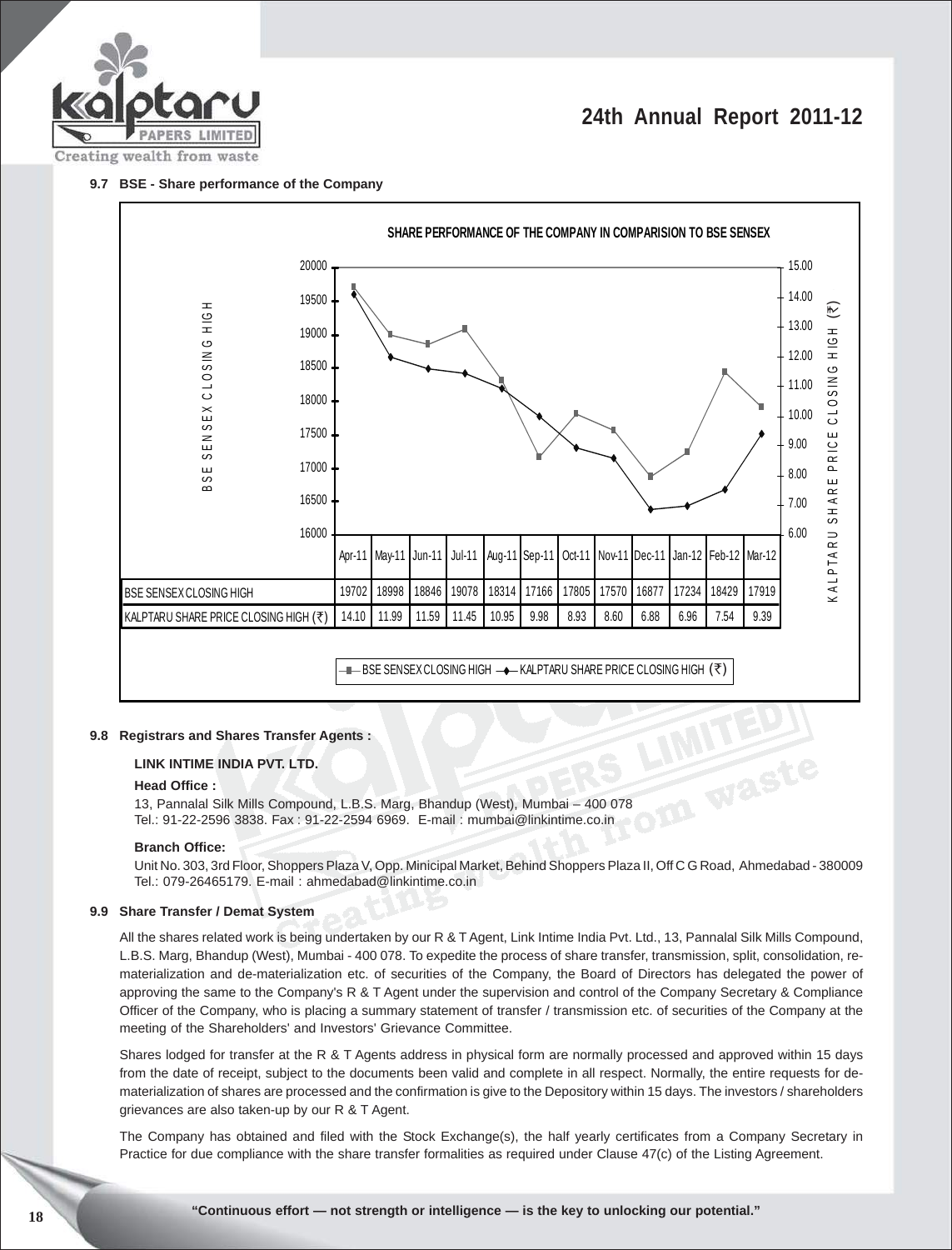

Creating wealth from

#### **9.10 Distribution Schedule and Shareholding Pattern as on 31st March, 2012**

#### **Distribution Schedule**

| No. of equity shares held |                          |              | No. of holders | %      | No. of Shares | % of Total |
|---------------------------|--------------------------|--------------|----------------|--------|---------------|------------|
|                           | $\overline{\phantom{0}}$ | 500          | 1826           | 80.16  | 274838        | 6.15       |
| 501                       | $\overline{\phantom{a}}$ | 1000         | 193            | 8.47   | 159436        | 3.57       |
| 1001                      | $\overline{\phantom{a}}$ | 2000         | 101            | 4.43   | 162120        | 3.63       |
| 2001                      | $\overline{\phantom{a}}$ | 3000         | 51             | 2.24   | 127116        | 2.85       |
| 3001                      | $\overline{\phantom{a}}$ | 4000         | 17             | 0.75   | 60241         | 1.35       |
| 4001                      | $\overline{\phantom{a}}$ | 5000         | 19             | 0.83   | 88143         | 1.97       |
| 5001                      | $\blacksquare$           | 10000        | 29             | 1.27   | 210140        | 4.70       |
| 10001                     | and                      | Above        | 42             | 1.85   | 3386086       | 75.78      |
|                           |                          | <b>Total</b> | 2278           | 100.00 | 4468120       | 100.00     |

#### **Shareholding Pattern :**

| No. | Category                                                           |                        | As on March 31, 2012                     |                                  | As on March 31, 2011    |  |
|-----|--------------------------------------------------------------------|------------------------|------------------------------------------|----------------------------------|-------------------------|--|
|     |                                                                    | Nos. of<br>Shares held | <b>Voting</b><br><b>Strength</b><br>$\%$ | Nos. of<br><b>Shares</b><br>held | Voting<br>Strength<br>% |  |
|     | <b>Promoters</b>                                                   | 2655686                | 59.44                                    | 2655308                          | 59.43                   |  |
| 2   | Mutual Fund & UTI                                                  | $\bf{0}$               | 0.00                                     | 0                                | 0.00                    |  |
| 3   | Bank, Financial Institutions (FI's),<br><b>Insurance Companies</b> | $\bf{0}$               | 0.00                                     | 0                                | 0.00                    |  |
| 4   | Foreign Institutional Investors (FII's)                            | $\bf{0}$               | 0.00                                     | 0                                | 0.00                    |  |
| 5   | <b>Private Bodies Corporate</b>                                    | 182253                 | 4.08                                     | 215795                           | 4.82                    |  |
| 6   | <b>Indian Public</b>                                               | 1554839                | 34.80                                    | 1513748                          | 33.88                   |  |
| 7   | Any other (i) Non Resident Indian                                  | 43780                  | 0.97<br>34305                            |                                  | 0.77                    |  |
|     | (ii) Clearing Member                                               | 31562                  | 0.71                                     | 1.10<br>48964                    |                         |  |
|     | Total                                                              | 4468120                | 100.00                                   | 4468120                          | 100.00                  |  |

#### **9.11 Dematerialization of Shares and Liquidity :**

The Company's Shares are in compulsory De-mat segment and as on 31st March, 2012, Equity Shares of the Company forming 96.65% of the company's paid - up Equity share capital is in dematerialized form. Company's shares are easily traded on Bombay Stock Exchange Limited.

The Table herein below gives the breakup of shares in physical and demat form as on 31st March, 2012:

| No. of Shares in Physical Segment | 149700  | 3.35%   |
|-----------------------------------|---------|---------|
| No. of Shares in Demat Segment    | 4318420 | 96.65%  |
| Total                             | 4468120 | 100.00% |

#### **9.12 Out standing GDRs/ADRs/Warrants or any Convertible Instruments**

- Not applicable.

#### **9.13 Insider Trading**

All the Directors and Senior Management have affirmed compliance of "The Code of Conduct and Ethics" as suggested under the SEBI (Prohibition of Insider Trading) regulations, 1992.

#### **9.14 Plant Location :**

Khatraj Chokdi, Village Karoli, Kalol, Dist. Gandhinagar, Gujarat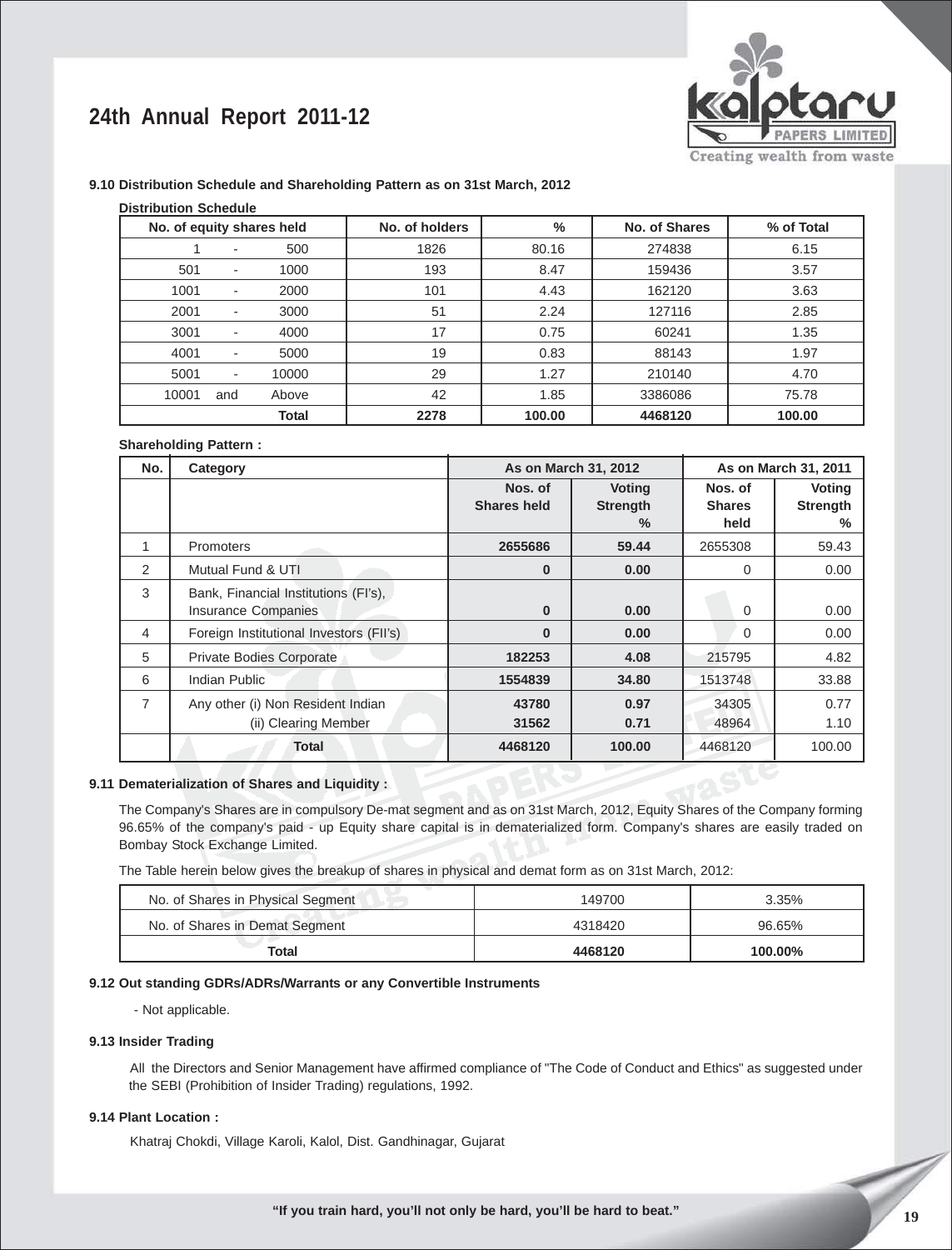

#### **9.15 Address for correspondence :**

| Investor correspondence for transfer /<br>a)                          | Link Intime India Pvt. Ltd.                                                                                                                                             |
|-----------------------------------------------------------------------|-------------------------------------------------------------------------------------------------------------------------------------------------------------------------|
| dematerialization of shares, payment of                               | 13, Pannalal Silk Mills Compound,                                                                                                                                       |
| dividend on shares and any other query                                | L.B.S. Marg, Bhandup (West),                                                                                                                                            |
| relating to the shares of the company.                                | Mumbai - 400 078                                                                                                                                                        |
| Any query on Payment of Dividend on<br>b)<br>shares and Annual Report | 701, Avdhesh House, Opp. Gurudwara,<br>Near Thaltej Chokdi, Ahmedabad - 380054<br>Tel.: 079 26858510/511, 40230202. Fax: 079 30171202<br>e-mail: contact@kalptaru.co.in |

#### **9.16 Reconciliation of Share Capital Audit Report :**

The Reconciliation of Share Capital Audit Report of the Company prepared in terms of SEBI Circular No. D&CC/FITTC/CIR-16/ 2002 dated December 31, 2002 reconciling the total shares held in both the depositories, viz NSDL and CDSL and in physical form with the total issued / paid-up capital of the Company were placed before the Board of Directors every quarter and also submitted to the Stock Exchange(s) every quarter.

#### **9.17 Investor Education and Protection Fund:**

Pursuant to the provision of Section 205A and 205C of the Companies Act, 1956, dividends, matured fixed deposits, redeemed debentures and interest thereon, which remained unclaimed up to 14th October, 2012 were deposited with Investors' Education and Protection Fund (IEPF) of the Central Government.

The amount of dividend paid, fixed deposit that have matured, debentures redeemed and interest thereon, after 14th October, 2012 will be transferred to the IEPF as mentioned above, no claim shall lie in respect of the same, with the Company and /or Government of India. Therefore, the shareholders are advised to claim such amounts immediately.

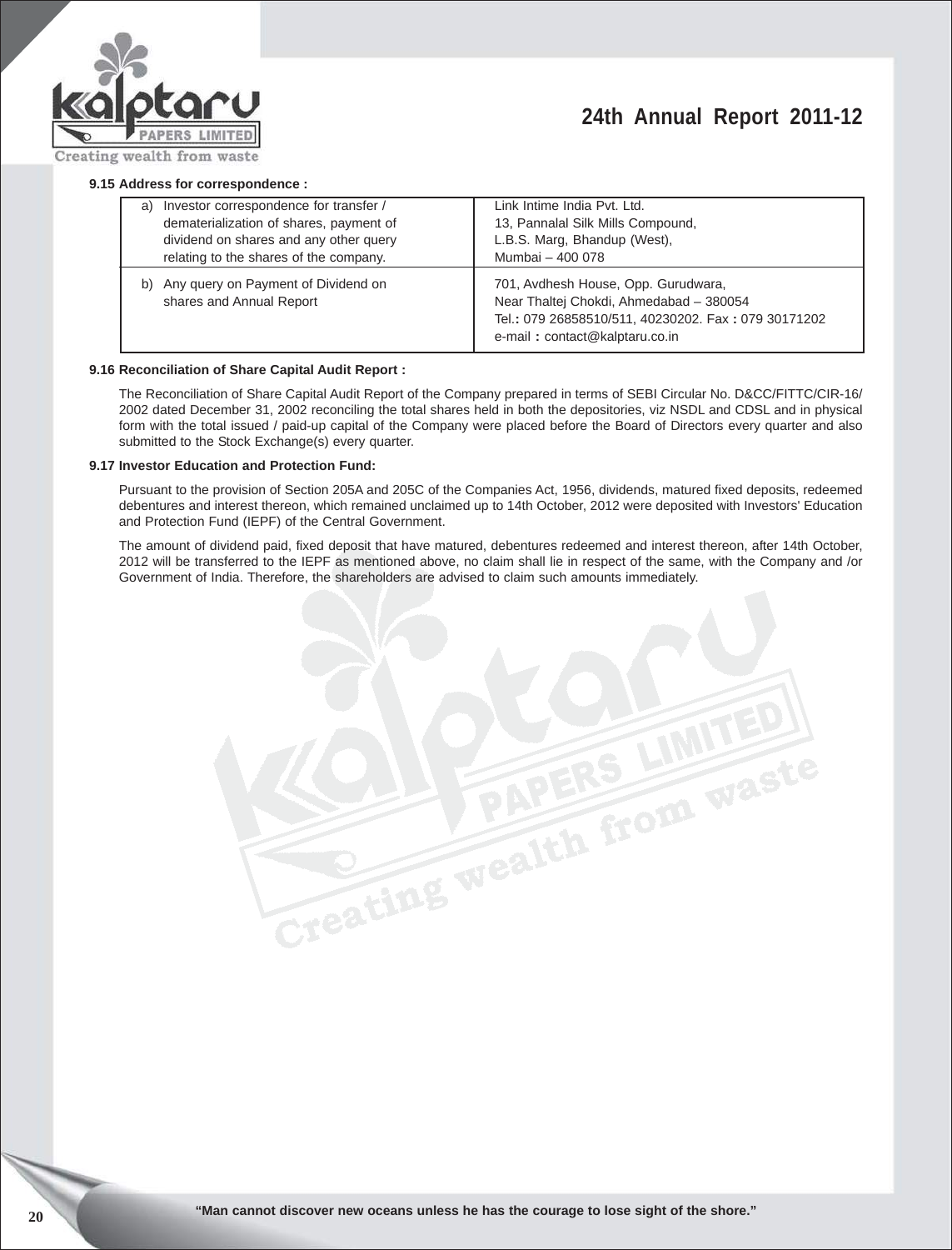

#### **SECRETARIAL COMPLIANCE CERTIFICATE**

#### **CIN – L21019GJ1988PLC040325**

**Nominal Capital :** ` **10,00,00,000**

To,

#### **The Members**

#### **KALPTARU PAPERS LIMITED**

701, Avdhesh House, Opp. Gurudwara, Near Thaltej Chokdi, Ahmedabad - 380054

We have examined the registers, records, books and papers of **M/s. KALPTARU PAPERS LIMITED** (the Company) as required to be maintained under the Companies Act, 1956, (the Act) and the Rules made there under and also the provisions contained in the Memorandum and Articles of Association of the Company for the financial year ended on **31st MARCH, 2012** (Financial Year). In our opinion and to the best of our information and according to the examinations carried out by us and explanations furnished to us by the company, its officers and agents, we certify that in respect of the aforesaid financial year **:**

- 1. The company has kept and maintained all registers as stated in Annexure 'A' to this certificate, as per the provisions of the Act and the Rules made there under and generally all entries therein have been duly recorded.
- 2. The company has duly filed the forms and returns as stated in Annexure 'B' to this certificate, with the Registrar of Companies, Regional Director, Central Government, Company Law Board or other authorities within the time prescribed under the Act, and the Rules made there under.
- 3. The company, being a public limited company, comments are not required.
- 4. The Board of Directors duly met 11 (Eleven) times respectively on 04/04/2011, 14/05/2011, 30/07/2011, 24/08/2011, 24/09/2011, 14/10/2011, 15/11/2011, 18/01/2012, 13/02/2012, 27/02/2012 and 17/03/2012 in respect of which meetings proper notices were given and the proceedings were properly recorded and signed (There were no circular resolutions passed), in the Minutes Book maintained for the purpose.
- 5. The company has close its Register of Members **F**rom Friday, 23rd day of September, 2011 **T**o Wednesday, 28th day of September, 2011 (both days inclusive).
- 6. The annual general meeting for the financial year ended on 31st March 2011 was held on Wednesday, 28th day of September, 2011 after giving duly notice to the members of the company and the resolutions passed thereat were duly recorded in Minutes Book maintained for the purpose.
- 7. No extra ordinary general meeting was held during the year under review.
- 8. As per the information and explanation provided to us, the company has not advanced any loans to its directors or persons or firms or companies referred to under section 295 of the Act.
- 9. As per the information and explanation provided to us, the company has not entered into any contracts falling within the purview of Section 297 of the Act,
- 10. The company has made necessary entries in the register maintained under section 301 of the Act.
- 11. As there were no instances falling within the purview of section 314 of the Act, the company has not obtained any approvals from the Board of Directors, members or Central Government.
- 12. The company has not issued any duplicate share certificates during the financial year.
- 13. The Company has **:**
	- (i) not made any allotment of securities during the financial year. The company has delivered all the certificate on lodgment thereof for transfer / transmission of securities during the year.
	- (ii) not deposited any amount in a separate Bank Account as no dividend was declared during the financial year.
	- (iii) not required to post warrants to any members of the company as no dividend was declared during the financial year.
	- (iv) not required to transfer the amounts in unpaid dividend account, application money due for refund, matured deposits, matured debentures and the interest accrued thereon which have remained unclaimed or unpaid for a period of seven years to Investor Education and Protection Fund.
	- (v) duly complied with the requirements of section 217 of the Act.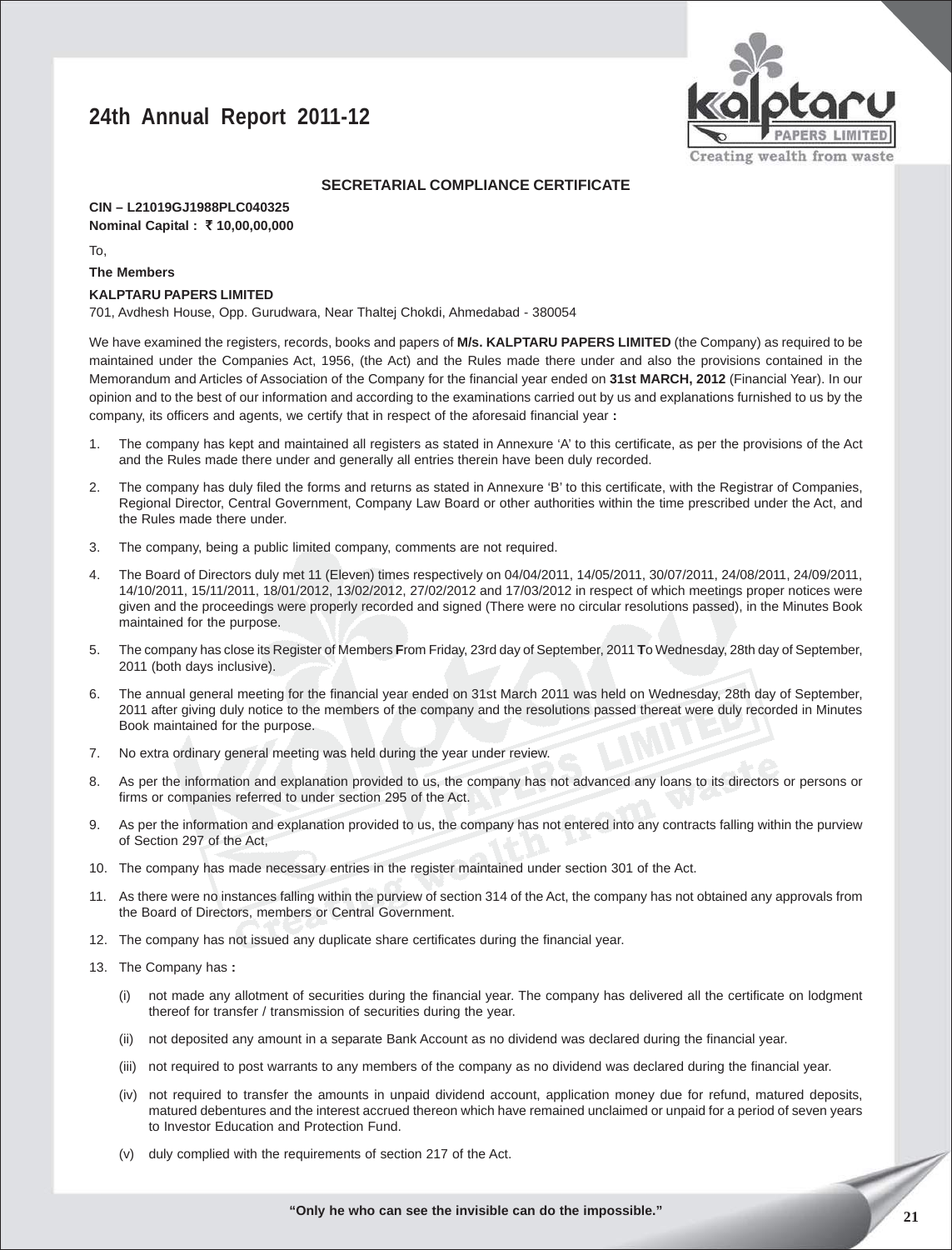

Creating wealth from waste

- 14. The Board of Directors of the company is duly constituted. The Company have appointed Shri. Ramesh Chand and Shri. Shivratan Sharma as Additional and Independent Directors w.e.f.30/07/2011 and 15/11/2011 respectively. Shri. Satish Singhal, Shri. Arpit Gupta and Shri. Pinakin Patel have resigned as Directors of the company w.e.f.30/07/2011, 24/09/2011 and 15/11/2011 respectively. Additional Director Shri. Ramesh Chand has been confirmed as regular director of the Company on 28/09/2011.
- 15. The company has not appointed any managing director / whole time director / manager during the financial year.
- 16. The company has not appointed any sole selling agents during the financial year.
- 17. The company was not required to obtain any approvals of the Central Government, Company Law Board, Regional Director, Registrar and/or such authorities prescribed under the various provisions of the Act during the financial year.
- 18. The directors have disclosed their interest in other firms/companies to the Board of Directors pursuant to the provisions of the Act and the rules made there under.
- 19. The company has not issued any shares/debentures or other securities during the financial year.
- 20. The company has not bought back any shares during the financial year.
- 21. The company has no redemption of preference shares/debentures during the financial year under review.
- 22. There were no transactions necessitating the company to keep in abeyance the rights to dividend, rights shares and bonus shares pending registration of transfer of shares.
- 23. The company has not invited/accepted any deposits including any unsecured loans falling within the purview of section 58A during the financial year. As informed to us, the unsecured loan received from Directors during the year are exempted deposit pursuant to Section 58A read with Rule 2(b)(xi) of Companies (Acceptance of deposits) Rules, 1975 being the amount brought in by the Directors/Promoters in pursuance of stipulation of Bank, and the loan are provided by Promoters themselves and/or by their relatives and not from their friends and business associates.
- 24. The amount borrowed by the company during the financial year are within the borrowing limits of the Company.
- 25. The company has made loans and investments, or given guarantees or provided securities to other bodies corporate in compliance with the provisions of the Act and has made necessary entries in the register kept for the purpose.
- 26. The company has not altered the provisions of the Memorandum with respect to situation of the company's registered office from one State to another during the year under scrutiny.
- 27. The company has not altered the provisions of the Memorandum with respect to the objects of the company during the year under scrutiny.
- 28. The company has not altered the provisions of the Memorandum with respect to name of the company during the year under scrutiny.
- 29. The company has not altered the provisions of the Memorandum with respect to share capital of the company during the year under scrutiny.
- 30. The Company has altered its Articles of Association on 28/09/2011 by inserting new Clause No. 216A after Clause 216 and Article 127B after Clause 127A in compliance of and be a part of the "Green Initiative in the Corporate Governance" of the Ministry of Corporate Affairs by allowing paperless compliances through electronic mode by way of Circular No. 17/2011 dtd.21/4/2011,Circular No.18/2011 dtd.29/4/2011,Circular No.21/2011 dtd.2/5/2011 and Companies (Passing of the Resolution by Postal Ballot) Rules, 2011.
- 31. There was no prosecution initiated against or show cause notices received by the company and no fines or penalties or any other punishment was imposed on the company during the financial year, for offences under the Act.
- 32. The company has not received any money as security from its employees during the financial year.
- 33. The Company has deposited both employee's and employer's contribution to provident fund with prescribed authority. However, there are some delays in payment of employees provident fund in favour of Central Government of Satpuda Unit.

**For, Ashok P. Pathak & Co., Place: Ahmedabad Company Secretaries, Date : 30/05/2012 Ashok P. Pathak Proprietor C.P.No. 2662**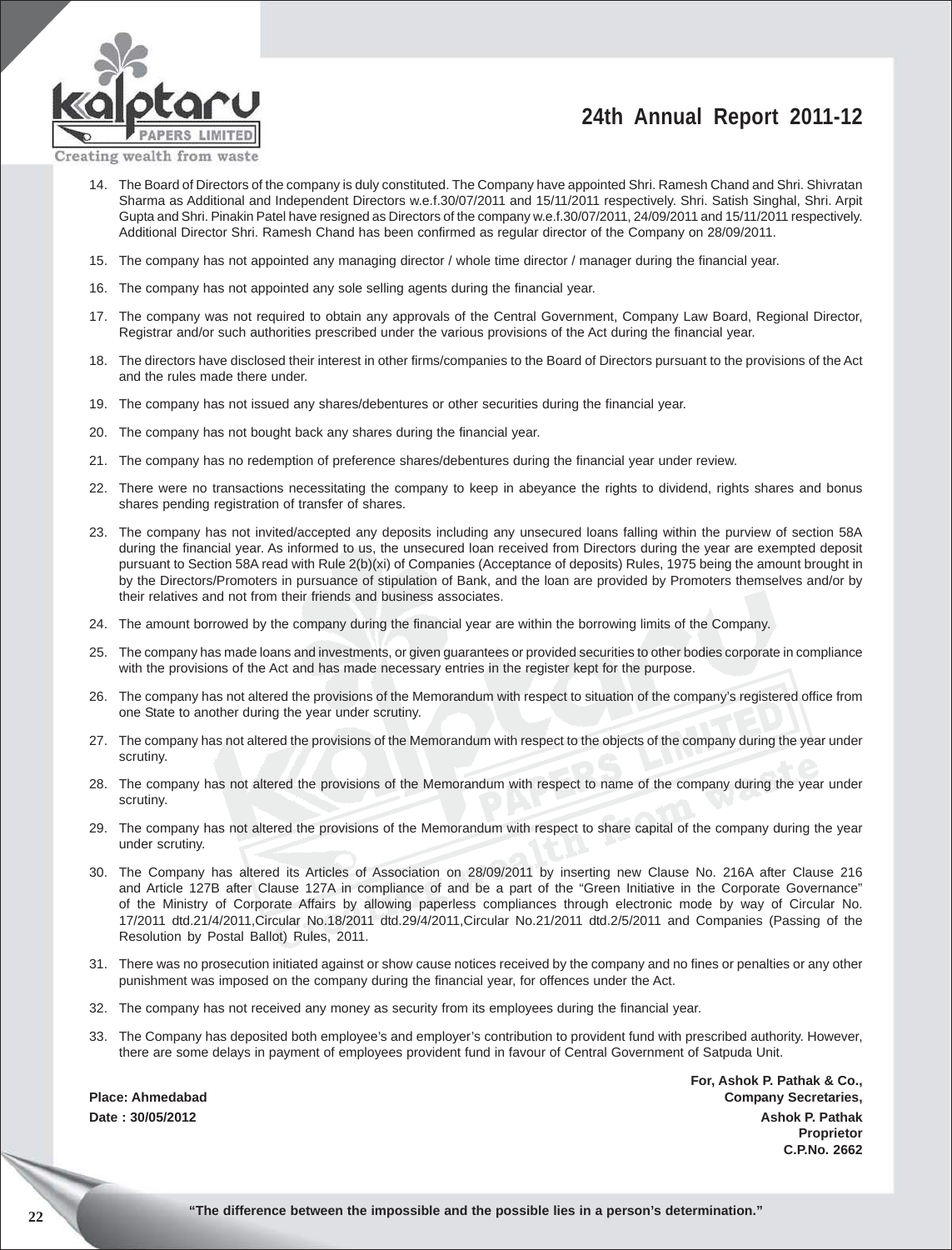

#### **ANNEXURE A - SECRETARIAL COMPLIANCE CERTIFICATE**

| Name of the Company<br><b>CIN</b><br><b>Authorized Capital</b> |                       | <b>KALPTARU PAPERS LIMITED</b><br>L21019GJ1988PLC040325<br>₹10,00,00,000<br>Registers as maintained by the Company. |
|----------------------------------------------------------------|-----------------------|---------------------------------------------------------------------------------------------------------------------|
| Sr. No.                                                        | <b>Section Number</b> | Name of the Register                                                                                                |
| 1.                                                             | 108                   | <b>Register of Transfer</b>                                                                                         |
| 2.                                                             | 143                   | <b>Register of Charges</b>                                                                                          |
| 3.                                                             | 150                   | Register of the Members                                                                                             |
| 4.                                                             | 193                   | Minutes of all meetings of Board of Directors                                                                       |
| 5.                                                             | 193(1)                | Minutes of General Meetings                                                                                         |
| 6.                                                             | 301                   | Register of Contracts / Transactions                                                                                |
| 7.                                                             | 303                   | <b>Register of Directors</b>                                                                                        |
| 8.                                                             | 307                   | Register of Directors' Shareholding                                                                                 |
| 9.                                                             | 372A (5)              | Register of Investments or Loans made, Guarantee given or Security provided.                                        |

**For, Ashok P. Pathak & Co., Place: Ahmedabad Company Secretaries, Date : 30/05/2012 Ashok P. Pathak Proprietor C.P.No. 2662**

#### **ANNEXURE B - SECRETARIAL COMPLIANCE CERTIFICATE**

**CIN : L21019GJ1988PLC040325**

### Name of the Company : KALPTARU PAPERS LIMITED

**Authorized Capital :** ` **10,00,00,000**

Forms / Documents / Returns as filed by the Company with Registrar of Companies, Regional Director, Central Government or other authorities during the financial year ending 31st March, 2012.

#### **FOR THE YEAR 2011-2012 (01/04/2011 To 31/03/2012)**

#### **REGISTRAR OF COMPANIES**

| Sr.<br>No.    | e-Form<br>No.                    | <b>Relevant</b><br><b>Section</b> | <b>Description</b>                                                                                                                                                                                                                                                                                                                                                                                                                                                                                                                                        | Date of<br><b>Document</b> |
|---------------|----------------------------------|-----------------------------------|-----------------------------------------------------------------------------------------------------------------------------------------------------------------------------------------------------------------------------------------------------------------------------------------------------------------------------------------------------------------------------------------------------------------------------------------------------------------------------------------------------------------------------------------------------------|----------------------------|
| $\mathbf 1$ . | 32                               | 303(2)                            | Shri Ramesh Chand was appointed as Additional Independent Director w.e.f.<br>30/07/2011 and Shri. Satish Kumar Singhal was resigned to act as Director<br>w.e.f.30/07/2011 by way of resolutions passed at the meeting of the Board of<br>Directors held on 30/07/2011.                                                                                                                                                                                                                                                                                   | 08/08/2011                 |
| 2.            | 32                               | 303(2)                            | Change in designation of Additional Director Shri. Ramesh Chand as Director<br>04/10/2011<br>w.e.f.28/09/2011 by ordinary resolution passed in the 23rd Annual General<br>Meeting held on Wednesday, 28th day of September, 2011. Shri. Arpit J. Gupta<br>has been resigned to act as director w.e.f.24/09/2011.                                                                                                                                                                                                                                          |                            |
| 3.            | 66                               | 383A                              | Compliance Certificate for the Financial Year ended on 31st March, 2011.                                                                                                                                                                                                                                                                                                                                                                                                                                                                                  | 06/10/2011                 |
| 4.            | 23                               | 192                               | Alteration in Articles of Association of the Company on 28/09/2011 by inserting<br>new Clause No. 216A after Clause 216 and Article 127B after Clause 127A in<br>compliance of and be a part of the "Green Initiative in the Corporate"<br>Governance" of the Ministry of Corporate Affairs by allowing paperless<br>compliances through electronic mode by way of Circular No.17/2011 dtd.<br>21/4/2011, Circular No. 18/201 dttd.29/4/2011, Circular No.21/2011 dtd.2/5/2011<br>and Companies (Passing of the Resolution by Postal Ballot) Rules, 2011. | 06/10/2011                 |
| 5.            | 23B                              | 224(1A)                           | Intimation by Statutory Auditor the Registrar of Companies, Gujarat for their<br>Re-appointment for the Financial Year 2011-2012.                                                                                                                                                                                                                                                                                                                                                                                                                         | 15/11/2011                 |
| 6.            | 23 AC &<br>23 ACA<br><b>XBRL</b> | 220                               | Balance Sheet, Profit & Loss Account, Auditors Report, Directors Report etc.<br>for the Financial Year 2010-2011.                                                                                                                                                                                                                                                                                                                                                                                                                                         | 16/11/2011                 |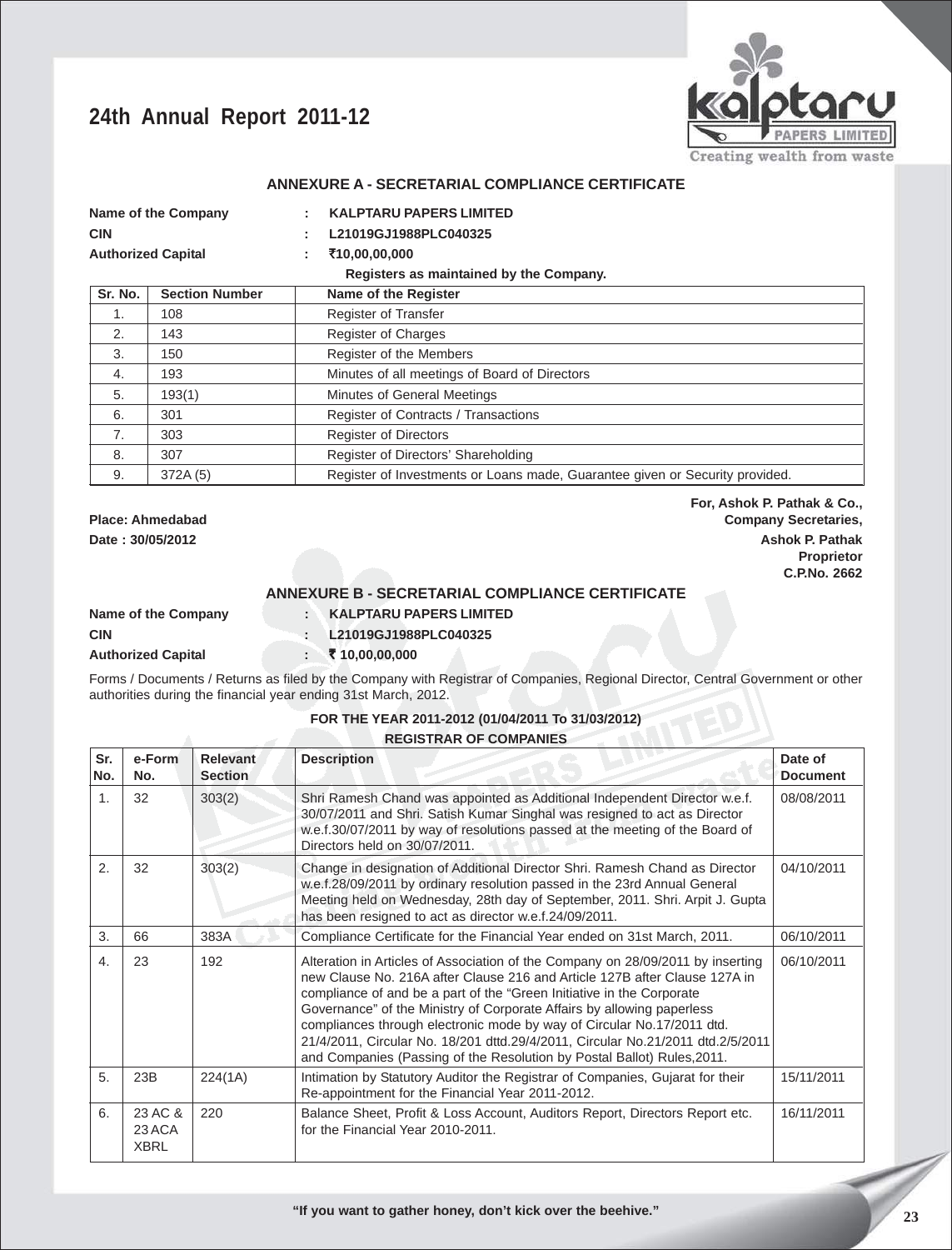

Creating wealth from waste

|   | 20 <sub>B</sub> | 159    | Annual Return made up to the date of AGM held on Wednesday, 28th day of<br>September, 2011.                                                                                                                                                                                                    | 16/11/2011 |
|---|-----------------|--------|------------------------------------------------------------------------------------------------------------------------------------------------------------------------------------------------------------------------------------------------------------------------------------------------|------------|
| 8 | 32              | 303(2) | Shri Shivratan Sharma as Additional Independent Director w.e.f.15/11/2011 and<br>Shri Pinakin M. Patel was resigned to act as Director w.e.f.15/11/2011 by<br>way of resolutions passed in the meeting of the Board of Directors<br>held on 15/11/2011.                                        | 25/11/2011 |
|   | 32              | 303(2) | Ms. Veenita Gehlot has been resigned from the post of the Company Secretary<br>cum Compliance Officer w.e.f.01/02/2012 and Ms. Shrima G. Dave has been<br>appointed as Company Secretary cum Compliance Officer of the Company<br>w.e.f.15/02/2012 by passing Board Resolution dtd.13/02/2012. | 25/02/2012 |

#### **CENTRAL GOVERNMENT**

| Sr.<br>No.     | e-Form<br>No. | Relevant<br><b>Section</b>                                                                                                                     | <b>Description</b>                                                                                                                                                                                                                     | Date of<br><b>Document</b> |
|----------------|---------------|------------------------------------------------------------------------------------------------------------------------------------------------|----------------------------------------------------------------------------------------------------------------------------------------------------------------------------------------------------------------------------------------|----------------------------|
| $\mathbf{1}$ . | 23C           | 233B(2)<br>Read with the<br>Companies<br>(Cost Account-<br>ing Records)<br>Rule, 2011<br>and Circular<br>No.15/2011<br>dated<br>11-April-2011. | Application to Central Government for Appointment of Cost Auditor<br>Shri Jagdishchandra Babulal Mistri to conduct Cost Audit for the Financial<br>Year 2011-2012 by way of resolutions passed in Board Meeting held on<br>24/09/2011. | 18/10/2011                 |
| 2.             | 23D           | 233B                                                                                                                                           | Information by Cost Auditor to Central Government to conduct Cost Audit of<br>records maintained by the Company for the Financial Year 2011-2012.                                                                                      | 14/12/2011                 |

#### **REGIONAL DIRECTOR**

**NIL**

**For, Ashok P. Pathak & Co. Company Secretaries Place : Ahmedabad Ashok P. Pathak Date : 30/05/2012 Proprietor C.P.No. 2662**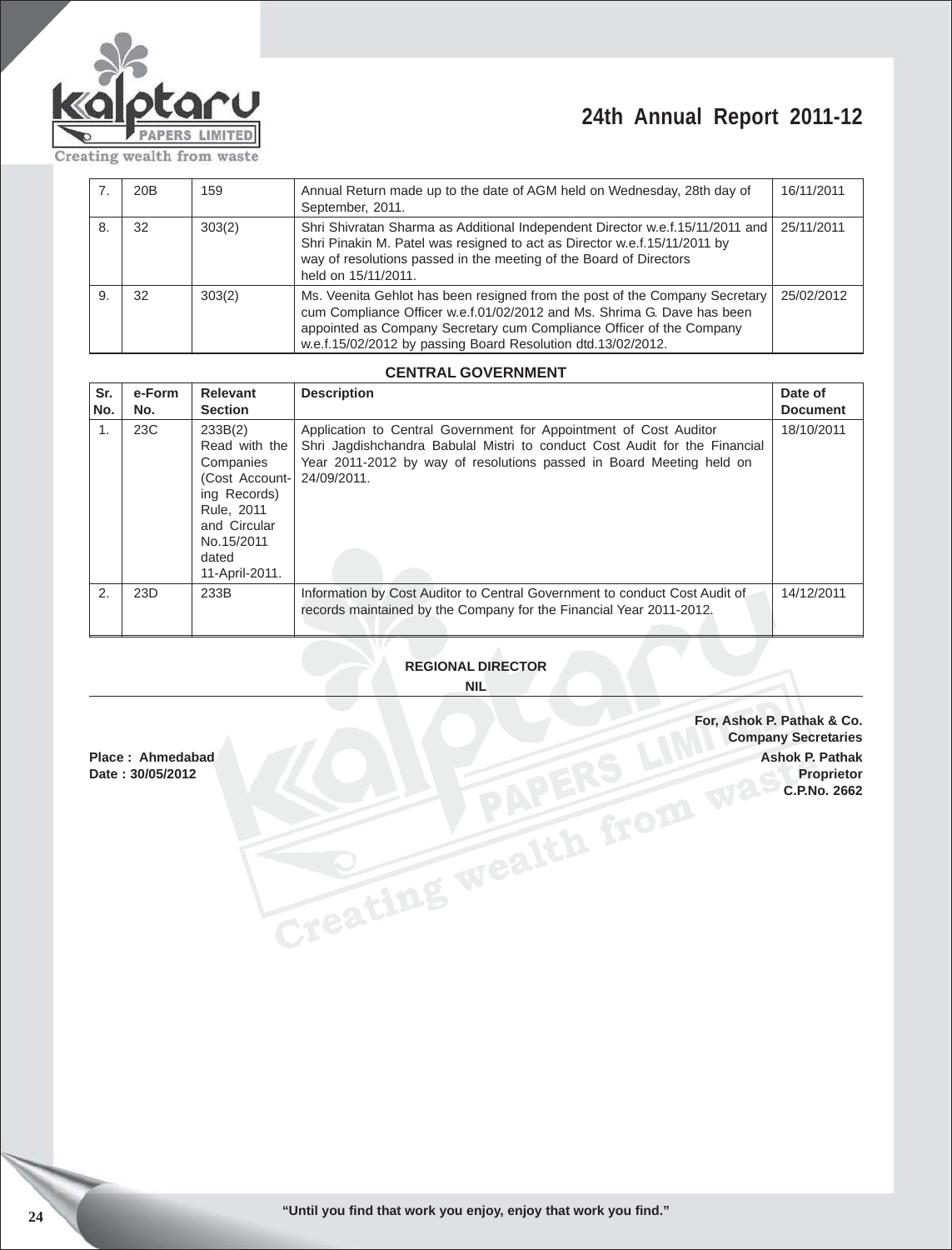

#### **AUDITOR'S CERTIFICATE ON CORPORATE GOVERNANCE**

#### To,

#### **The Members of M/s. Kalptaru Papers Limited**

We have examined the compliance of condition of Corporate Governance by M/s. Kalptaru Papers Limited ('the Company') for the year ended 31st March, 2012 as stipulated in Clause 49 of Listing Agreement of the company with Stock Exchanges.

The compliance of condition of Corporate Governance is the responsibility of the management. Our examination has been limited to a review of the procedures and implementation thereof, adopted by the Company for ensuring the compliance of the conditions of the Corporate Governance as stipulated in the said Clause. It is neither an audit nor an expression of opinion of the financial statements of the Company.

In our opinion and to the best of our information and according to the explanations given to us and based on the representations made by the Directors and the Management, we certify that the Company has complied with the conditions of Corporate Governance as stipulated in Clause 49 of the above mentioned Listing Agreement.

We further state that such compliance is neither an assurance as to future viability of the Company nor of the efficiency or effectiveness with which Management has conducted the affairs of the Company.

> **V. D. AGGARWAL & CO. Chartered Accountant**

**(CA ABHIJAI AGGARWAL) Place : Ahmedabad Partner Date : 30/05/2012 Membership No. 517463 FRN No. 008332N**

#### **CEO / MD CERTIFICATION PURSUANT TO CLAUSE 49 (V) OF THE LISTING AGREEMENT**

To,

#### The Board of Directors **Kalptaru Papers Limited**,

701, Avdhesh House, Opp. Gurudwara, Near Thaltej Chokdi, Ahmedabad-380054

#### **CERTIFICATION BY CHIEF EXECUTIVE OFFICER / MANAGING DIRECTOR**

I, Naveen J. Gupta, Managing Director of the Company M/s. Kalptaru Papers Limited, hereby certify that for the financial year ending 31st March, 2012 on the basis of the review of the financial statements and the cash flow statement and to the best of my knowledge and belief that **:**

- 1 These statements do not contain any materially untrue statement or omit any material fact or contain statements that might be misleading.
- 2 These statements together present a true and fair view of the Company's affairs and are in compliance with existing accounting standards, applicable laws and regulations.
- 3 There are, to the best of my knowledge and belief, no transactions entered into by the Company during the year 2011-2012 which are fraudulent, illegal or in violation of the Company's code of conduct.
- 4 I accept responsibility for establishing and maintaining internal controls. I have evaluated the effectiveness of the internal control systems of the company and I have disclosed to the auditors and the Audit Committee those deficiencies, of which I am aware, in the design or operation of the internal control systems and that I have taken the required steps to rectify these deficiencies.

5 I further certify that **:**

- a) there have been no significant changes in internal control during this year.
- b) there have been no significant changes in accounting policies during this year.
- c) there have been no instances of significant fraud of which I have become aware and the involvement therein, of management or an employee having a significant role in the Company's internal control system.

**Place : Ahmedabad Naveen J. Gupta Date : 30/05/2012 Managing Director**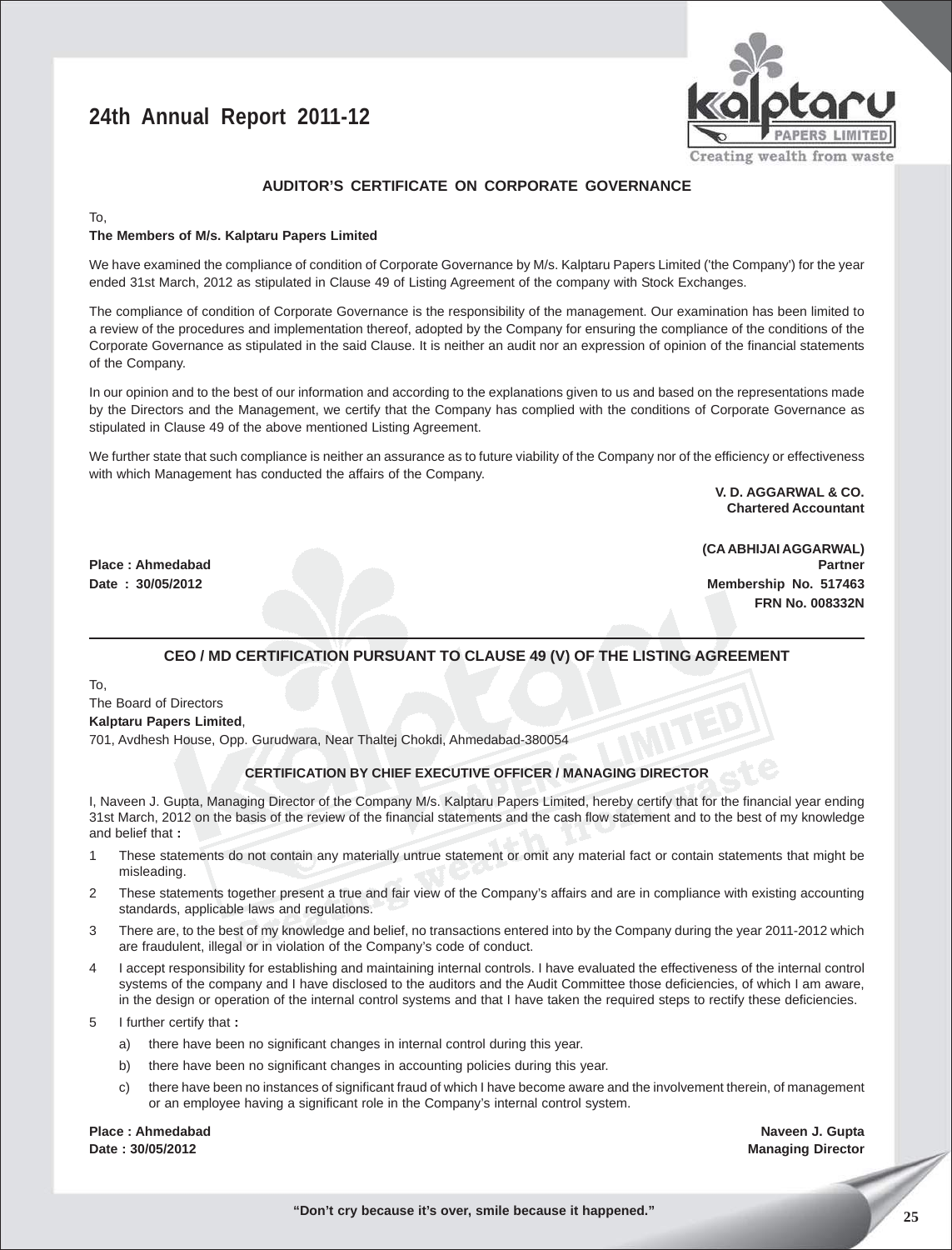

#### **CERTIFICATE OF COMPLIANCE WITH THE CODE OF CONDUCT FOR BOARD OF DIRECTOR AND SENIOR MANAGEMENT PERSONNEL**

#### To,

#### **The Members of M/s. Kalptaru Papers Limited**

As required under Clause 49(I) (D) of the Listing Agreement with the Stock Exchanges, I hereby declare that all the Board Members and senior management personnel of the Company have complied with the Code of Conduct of the Company for the year ended 31st March, 2012.

**For, Kalptaru Papers Limited**

**Place: Ahmedabad Naveen Gupta Date : 30/05/2012 Managing Director**

#### **AUDITOR'S REPORT**

To,

The Shareholders

#### **KALPTARU PAPERS LIMITED**

We have audited the attached Balance Sheet of **KALPTARU PAPERS LIMITED** as at 31st March 2012 and the Profit & Loss Account and also the Cash Flow statement for the year ended on that date annexed thereto. These financial statements are the responsibility of the Company's management. Our responsibility is to express an opinion on these financial statements based on our audit.

We conducted our audit in accordance with auditing standards generally accepted in India. These Standards require that we plan and perform the audit to obtain reasonable assurance about whether the financial statements are free of material misstatement. An audit includes examining, on a test basis, evidence supporting the amounts and disclosures in the financial statements. An audit also includes assessing the accounting principles used and significant estimates made by management, as well as evaluating the overall financial statement presentation. We believe that our audit provides a reasonable basis for our opinion.

As required by the companies (Auditor's Report) Order, 2003 issued by the Central Government of India in terms of sub-section (4A) of Section 227 of the Companies Act, 1956, we enclose in the Annexure a statement on the matters specified in paragraphs 4 and 5 of the said Order.

Further to our comments in the Annexure referred to above, we report that:

- (a) We have obtained all the information & explanations which to the best of our knowledge and belief were necessary for the purpose of our audit;
- (b) In our opinion proper books of accounts, as required by law, have been kept by the Company as far as appears from our examination of those books;
- (c) The Balance Sheet and Profit and Loss Account dealt with by this report are in agreement with books of account;
- (d) In our opinion, the Balance Sheet and Profit & Loss Account dealt with by this report comply with the accounting standards referred to in sub-section 3 (C) of Section 211 of the Companies Act, 1956;
- (e) Based on the representations made by all the Directors of the company as on 31st March, 2012 and taken on record by the Board of Directors of the company and in accordance with the information and explanations as made available, the directors of the company do not, Prima Facie have any disqualification as referred to in clause (g) of Sub Section (1) to section 274 of the Act.;
- (f) In our opinion and to the best of our information and according to the explanations given to us, the said accounts give the information required by the Companies Act, 1956, in the manner so required and give a true and fair view in conformity with the accounting principles generally accepted in India:
	- (i) In the case of the Balance Sheet, of the state of affairs of the company as at 31st March, 2012; and
	- (ii) In the case of the Profit & Loss Account, of the profit for the year ended on that date.
	- (iii) In case of Cash Flow Statement, of the cash flow for the year ended on that date.

**For V. D. AGGARWAL & CO. CHARTERED ACCOUNTANTS**

**CA ABHIJAI AGGARWAL (PARTNER) Place : Ahmedabad Membership No. 517463 Date : 30/05/2012 FRN No. 008332N**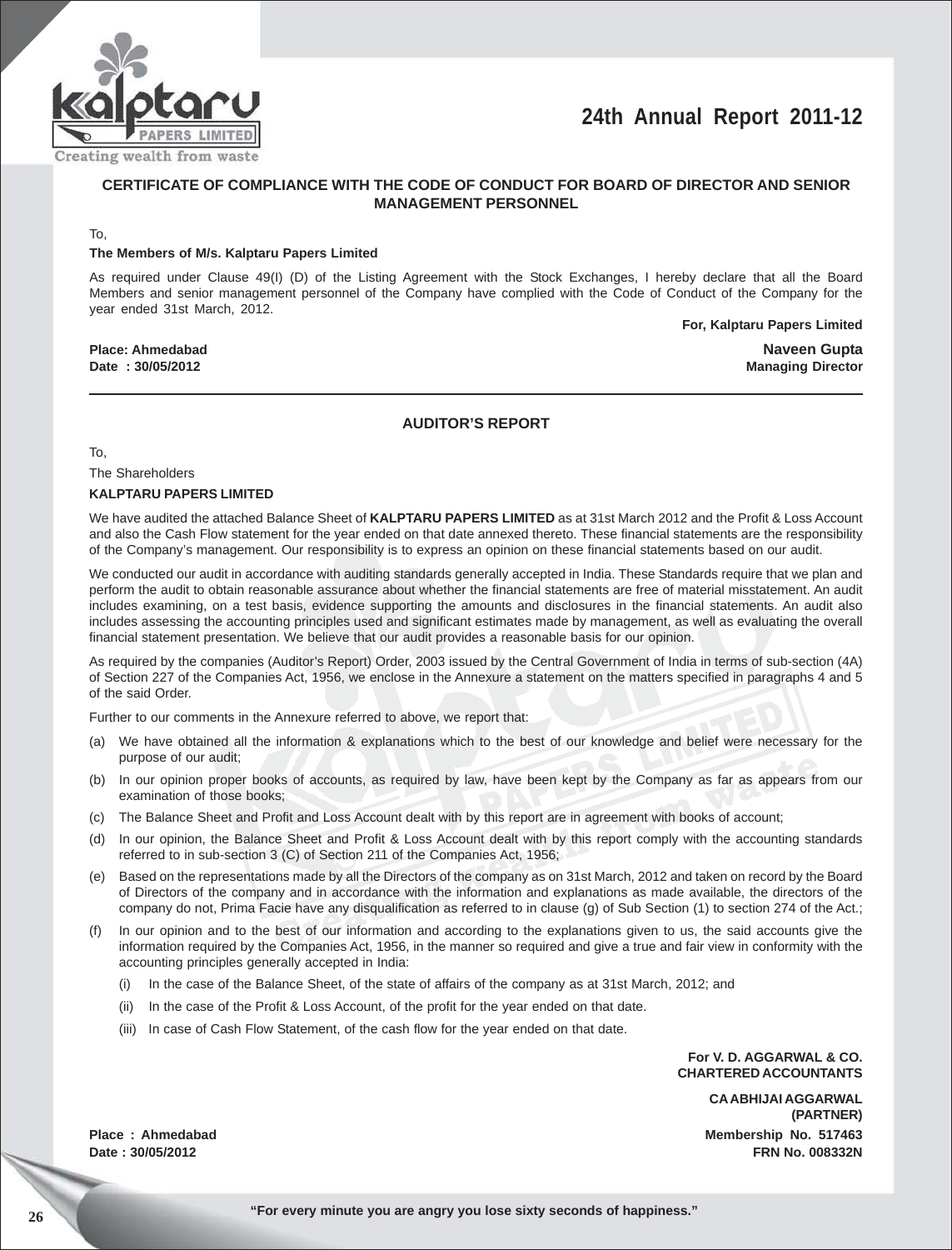

#### **ANNEXURE TO THE AUDITOR'S REPORT**

(Annexure referred to in paragraph (1) of our report of even date as on 31st March 2012)

- 1) a) i) The company has maintained proper records showing full particulars including quantitative details & situation of fixed assets.
	- b) i) All the assets were physically verified by the management during the year & no material discrepancies were noticed on such verification. In our opinion frequency of verification is reasonable with regard to size of the company & the nature of its assets.
	- c) i) During the year, company has disposed off a small part of fixed assets. According to information & explanation given to us, we are of the opinion that the sale of the said fixed assets has not affected the going concern status of the company.
- 2) a) i) The stocks of finished goods, spare parts and raw materials have been physically verified during the year by the management. In our opinion the frequency of verification is reasonable.
	- b) The procedures of physical verification of stocks followed by the management are reasonable and adequate in relation to the size of the company and the nature of its business.
		- i) No discrepancies noticed on verification between physical stock and the book records.
- 2) a) i) The company has taken, secured or unsecured loan from companies, firm or other parties covered in the register maintained under section 301 of the Act. Details of which are as follows:

| No. of Parties | Maximum        | Year End       |
|----------------|----------------|----------------|
|                | Amount (₹)     | Balance $(₹)$  |
| -5             | 8.09.12.000.00 | 6,34,57,000.00 |

ii) The company has granted secured or unsecured loan to companies, firms or other parties covered in the register maintained under section 301 of the Act. Details of which are as follows:

| No. of Parties | Maximum      | Year End    |
|----------------|--------------|-------------|
|                | Amount (₹)   | Balance (₹) |
|                | 12,60,000.00 | <b>NIL</b>  |

- b) i) According to information & explanations given to us the rate of interest & other terms & conditions of secured/unsecured loans taken by the company from companies, firms or other parties listed in the register maintained u/s 301 of the Companies Act,1956 are prima facie not prejudicial to the interest of the company.
- c) i) Stipulations regarding repayment of principal amount have not been made. However loans are repayable on demand, as we have been explained.
- d) i) There is no over due amount of loan of more than one lakh taken from or granted to companies, firms or other parties listed in the register maintained under section 301 of the Companies Act.
- 4) In our opinion and according to information and explanations given to us, there are adequate internal control procedures commensurate with the size of the company and the nature of the business with regard to purchase of inventory & fixed assets and with regard to sale of goods. During the course of our audit, we have not observed any continuing failure to correct major weaknesses in internal control.
- 5) a) According to the information & explanations given to us, we are of the opinion that the transaction that need to be entered into the register maintained under section 301 of the Companies Act, 1956 have been so entered.
	- b) In our opinion & according to information & explanation given to us, the transactions entered in the register maintained u/s 301 & aggregating during the year to  $\bar{x}$  5,00,000 or more in respect of each party have been made at prices which are reasonable having regard to prevailing market prices for such goods, materials or services or prices at which transactions for similar goods, materials or services have been made with other parties.
- 6) a) ii) In our opinion and according to information and explanations given to us the company has not accepted any deposit from the public under the provisions of Section 58-A & Section 58AA of the Companies Act, 1956 and Companies (Acceptance of deposits) Rules, 1975.
- 7) In our opinion, the company has an adequate internal audit system commensurate with size and nature of the business.
- 8) a) ii) In our opinion and according to information and explanations given to us the company has made and maintained cost records u/s 209(1)(d) of the Companies Act, 1956. We have, however not made a detailed examination of the records with a view to determining whether they are accurate or complete.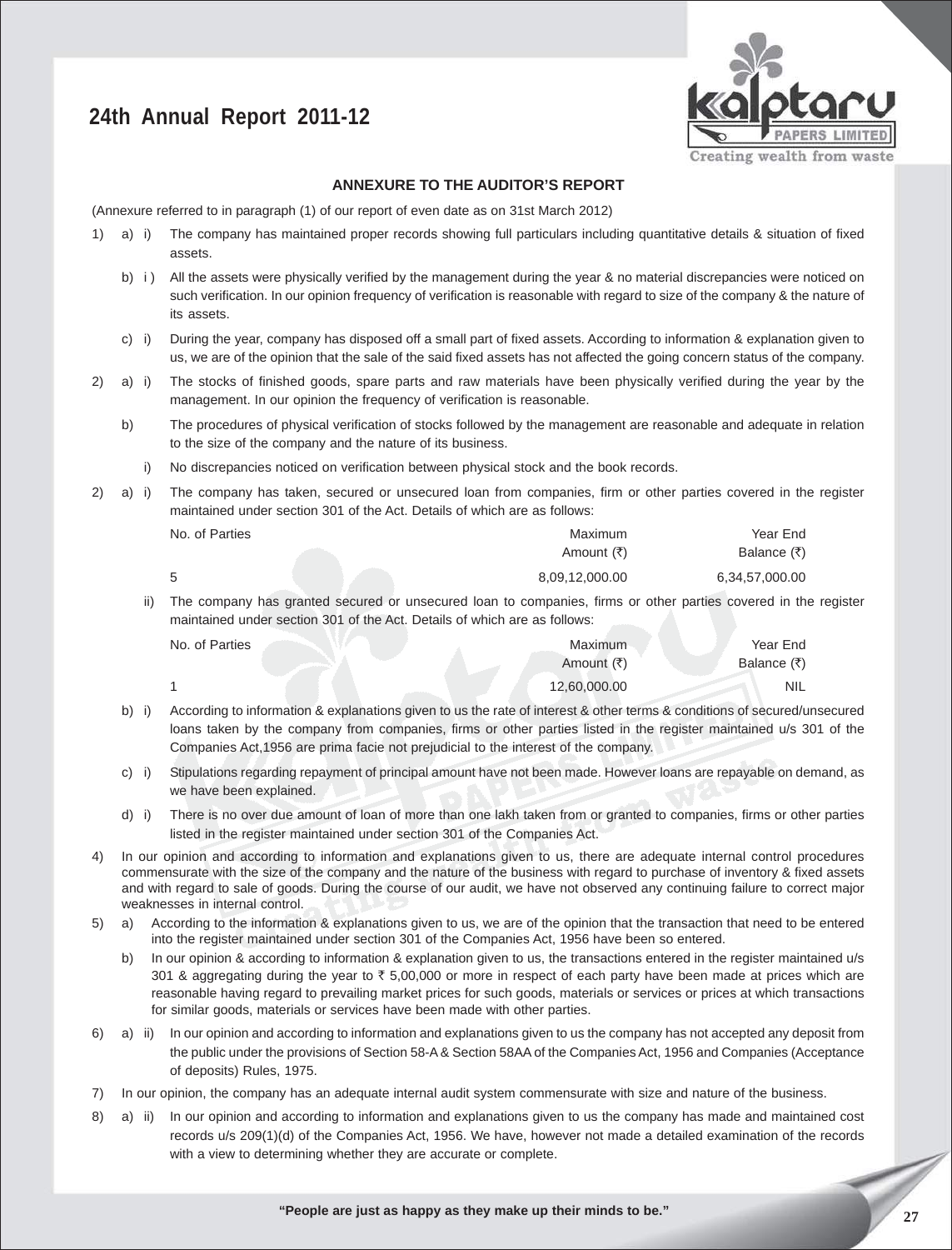

9) i) According to information & explanations given to us an amount of  $\bar{\tau}$  1,49,410.00 in respect of sales tax is disputed & appeal for the same is still pending with Gujrat Sales tax Department. The details of which are

| <b>Name of Statute</b> | <b>Nature of Dues</b>                                   | Amount (₹)  | Forum where<br>Dispute is pending |
|------------------------|---------------------------------------------------------|-------------|-----------------------------------|
| Gujarat Sales Tax Act  | Excess benefit<br><b>Claimed Under</b><br>Deferment Tax | 1.49.410.00 | Gujarat Sales Tax Deptt.          |
|                        | Scheme In F.Y 04-05.                                    |             |                                   |

- ii) There are some delays in payment of employees provident fund in favour of central government of Satpuda unit.
- 10) a) ii) There are no accumulated losses at the end of the financial year and The Company has not incurred cash losses during the year under report.
- 11) a) i) According to information & explanations given to us the, there are some delays by company in repayment of Term Loans to financial institution and Banks.
- 12) We are of the opinion that the company has maintained adequate documents & records in cases where the company has granted loans & advances on the basis of security by way of pledge of shares, debentures & other securities.
- 13) In our opinion, the company is not a chit fund or a nidhi/mutual benefit fund/society. There for the provisions of clause 4(xiii) of the companies (Auditor Report) order 2003 are not applicable to the company.
- 14) a) i) In our opinion, the company is not dealing in or trading in shares, securities, debentures and others investments. Accordingly, the provisions of clause 4(xiv) of the Companies (Auditors Report) order, 2003 are not applicable to the company.
- 15) a) i) As per the information & explanation given to us, the company has not g iven any guarantee for loans taken by others from banks/ financial institutions.
- 16) In our opinion, the term loans have been applied for the purpose for which they were raised.
- 17) According to the information and explanations given to us and on overall examination of the balance Sheet of the Company, we report that the no funds raised on short-term basis have been used for long term investment. No long-term funds have been used to finance short-term assets except permanent working capital.
- 18) a) i) The company has not made any preferential allotment of shares during the year under consideration to parties and companies covered in the register maintained under section 301 of the Act, hence the question of whether the price at which shares have been issued is prejudicial to the interest of the company does not arise.
- 19) According to the information & explanations given to us & records examined by us during the period covered by our audit report, the company has not issued any Debentures.
- 20) a) i) The company has not raised moneys during the year under consideration from public issue & hence the question of disclosure & verification of end-use of such monies does not arise.
- 21) According to the information & explanations given to us no fraud on or by company has been noticed/reported during the course of our audit.
- 22) The nature of the company's business/activities during the year have been such that other provisions of Companies (Auditors Report) order 2003, are not applicable to the company.

**For V. D. AGGARWAL & CO. CHARTERED ACCOUNTANTS**

**CA ABHIJAI AGGARWAL (PARTNER) Place : Ahmedabad Membership No. 517463 Date : 30/05/2012 FRN No. 008332N**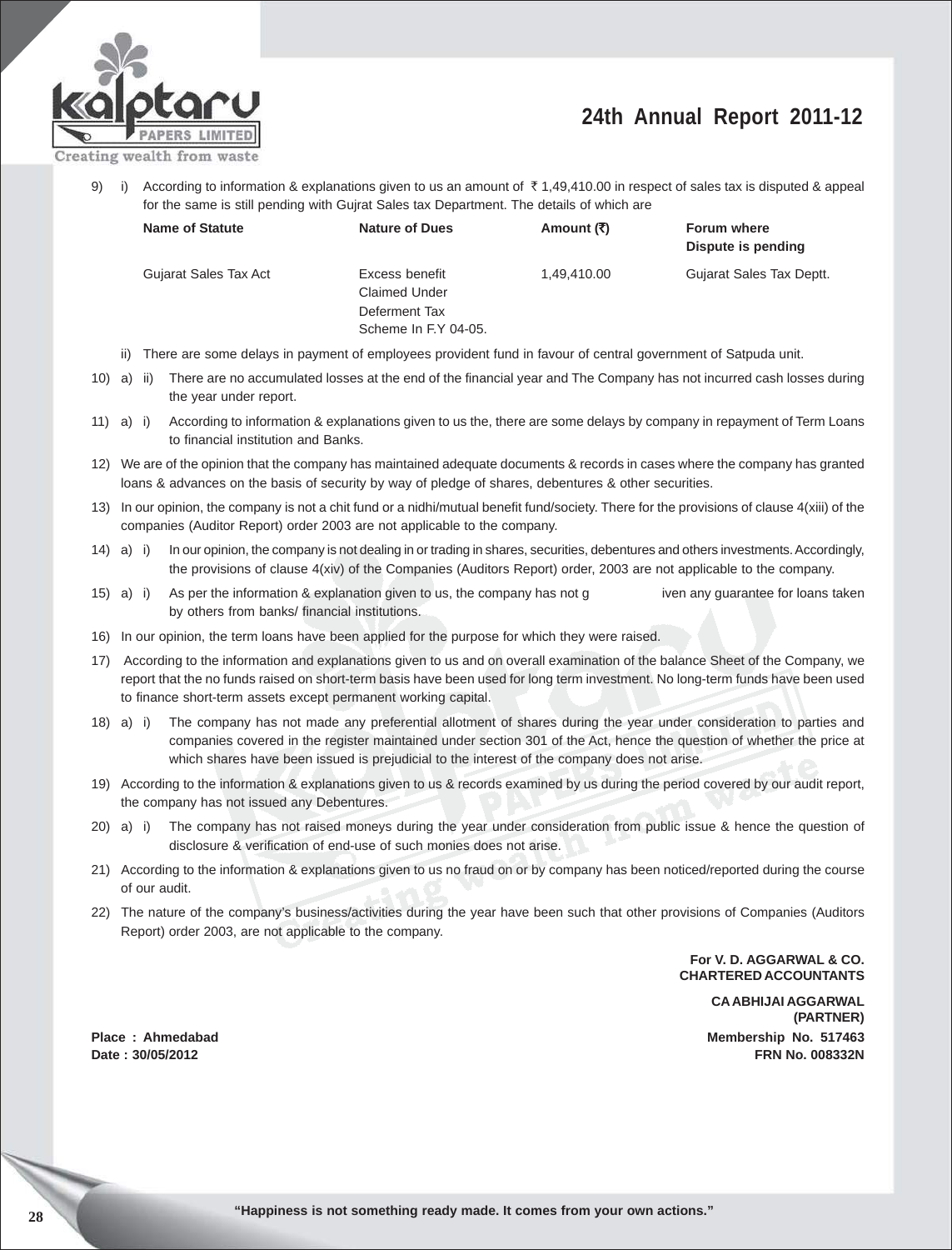

#### **BALANCE SHEET AS AT 31ST MARCH, 2012**

| <b>Particulars</b>                                                    | <b>Note</b><br>No. | <b>Figures as at the</b><br>end of the current<br>reporting period<br>(3) | Figures as at the<br>end of the Previous<br>reporting period<br>(₹) |
|-----------------------------------------------------------------------|--------------------|---------------------------------------------------------------------------|---------------------------------------------------------------------|
| <b>I. EQUITY AND LIABILITIES</b>                                      |                    |                                                                           |                                                                     |
| (1)<br><b>Shareholder's Funds</b>                                     |                    |                                                                           |                                                                     |
| (a) Share Capital                                                     | 1                  | 4,46,81,200.00                                                            | 4,46,81,200.00                                                      |
| (b) Reserves and Surplus                                              | 2                  | 6,96,97,060.39                                                            | 7,20,27,284.05                                                      |
| (c) Money received against share warrants                             |                    |                                                                           |                                                                     |
| Share Application money pending allotment<br>(2)                      |                    |                                                                           |                                                                     |
| <b>Non-Current Liabilities</b><br>(3)                                 |                    |                                                                           |                                                                     |
| (a) Long-Term Borrowings                                              | 3                  | 19,53,46,892.57                                                           | 21,17,16,299.47                                                     |
| (b) Deferred Tax Liabilities (Net)                                    | 4                  | 3,52,70,143.00                                                            | 3,60,37,806.00                                                      |
| (c) Other Long Term Liabilities                                       | 5                  | 5,87,09,474.00                                                            | 9,10,53,627.00                                                      |
| (d) Long Term Provisions                                              | 6                  | 11,75,000.00                                                              | 16,10,019.00                                                        |
| <b>Current Liabilities</b><br>(4)                                     |                    |                                                                           |                                                                     |
| (a) Short-Term Borrowings                                             | $\overline{7}$     | 10,17,39,205.11                                                           | 8,67,24,157.46                                                      |
| (b) Trade Payables                                                    | 8                  | 4,81,87,261.66                                                            | 4,73,61,607.53                                                      |
| (c) Other Current Liabilities                                         | 9                  | 9,07,14,922.21                                                            | 7,35,82,474.17                                                      |
| (d) Short-Term Provisions                                             | 10                 | 35,70,539.00                                                              | 72,65,547.00                                                        |
| <b>Total Equity &amp; Liabilities</b>                                 |                    | 64,90,91,697.94                                                           | 67,20,60,021.68                                                     |
| <b>II. ASSETS</b>                                                     |                    |                                                                           |                                                                     |
|                                                                       |                    |                                                                           |                                                                     |
| (1)<br><b>Non-Current Assets</b>                                      |                    |                                                                           |                                                                     |
| (a) Fixed Assets                                                      | 11                 |                                                                           |                                                                     |
| 1) Tangible Assets                                                    |                    | 36,78,21,869.05                                                           | 38,73,67,515.09                                                     |
| 2) Intangible Assets                                                  |                    | 2,19,374.11                                                               | 1,88,667.38                                                         |
| 3) Capital Work-in-progress<br>4) Intangible Assets under Development |                    | 8,73,77,537.38                                                            | 7,94,41,871.33                                                      |
| (b) Non-current investments                                           | 12                 | 46,000.00                                                                 |                                                                     |
|                                                                       |                    |                                                                           | 46,000.00                                                           |
| (c) Deferred tax assets (net)<br>(d) Long term loans and advances     | 13                 | 42,66,159.88                                                              | 1,36,71,284.88                                                      |
| (e) Other non-current assets                                          | 14                 | 2,37,20,483.57                                                            | 2,37,18,034.50                                                      |
| <b>Current Assets</b><br>(2)                                          |                    |                                                                           |                                                                     |
| (a) Current investments                                               |                    |                                                                           |                                                                     |
| (b) Inventories                                                       | 15                 | 4,85,35,613.31                                                            | 5,36,33,414.31                                                      |
| (c) Trade receivables                                                 | 16                 | 9,82,93,524.63                                                            | 9,72,30,724.20                                                      |
| (d) Cash and cash equivalents                                         | 17                 | 80,89,288.52                                                              | 62,88,478.84                                                        |
| wea<br>(e) Short-term loans and advances                              |                    |                                                                           |                                                                     |
| (f) Other current assets                                              | 18                 | 1,07,21,847.49                                                            | 1,04,74,031.15                                                      |
| <b>Total Assets</b>                                                   |                    | 64,90,91,697.94                                                           | 67,20,60,021.68                                                     |
| <b>NOTES TO ACCOUNTS</b>                                              | $01 - 33$          |                                                                           |                                                                     |
| The notes form an integral part of these Financial Statements         |                    |                                                                           |                                                                     |

**Managing Director** 

**Company Secretary** 

**Auditor's Report For and on behalf of the Board As per our report of even date attached** As per our report of even date attached **For V. D. Aggarwal and Co. Chartered Accountants Naveen Gupta Jaikishan Gupta CA Abhijai Aggarwal**

**M.N:517463 FRN No. 008332N Shrima Dave Place : Ahmedabad**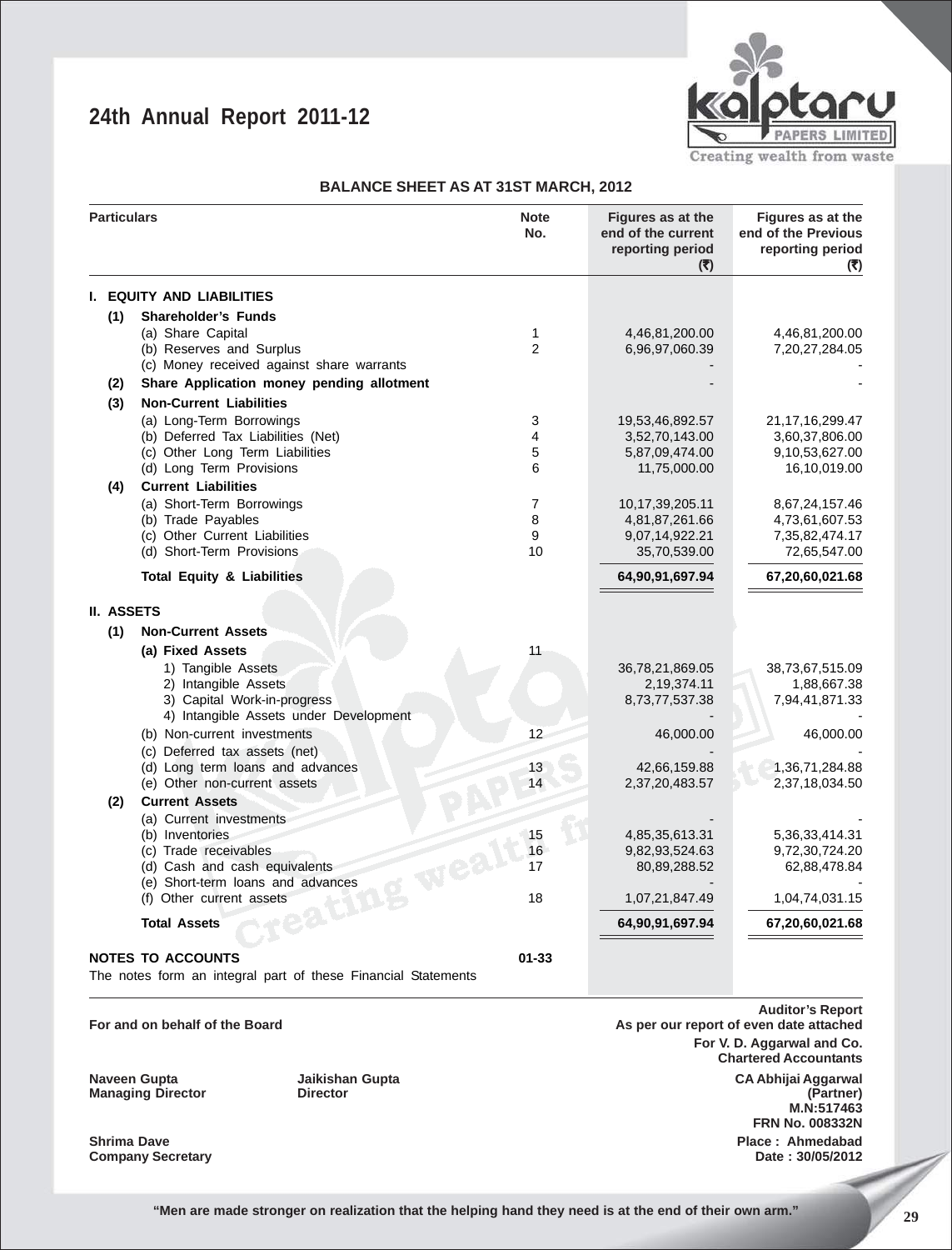

|      | <b>Particulars</b>                                                                        | <b>Note</b><br>No. | <b>Figures as at the</b><br>end of the current<br>reporting period<br>(3) | Figures as at the<br>end of the Previous<br>reporting period<br>(₹) |
|------|-------------------------------------------------------------------------------------------|--------------------|---------------------------------------------------------------------------|---------------------------------------------------------------------|
|      | Revenue from operations                                                                   | 19                 | 99,55,96,680.52                                                           | 59,81,14,806.65                                                     |
| Ш    | Other Income                                                                              | 20                 | 43, 11, 423.00                                                            | 15,50,589.74                                                        |
| ш    | III. Total Revenue (I +II)                                                                |                    | 99,99,08,103.52                                                           | 59,96,65,396.39                                                     |
| IV   | <b>Expenses:</b>                                                                          |                    |                                                                           |                                                                     |
|      | Cost of materials consumed                                                                | 21                 | 29, 24, 33, 858. 51                                                       | 35,12,79,287.88                                                     |
|      | Purchase of Stock-in-Trade                                                                | 22                 | 45,63,14,720.00                                                           |                                                                     |
|      | Manufacturing & Operating Cost                                                            | 23                 | 15,68,79,542.29                                                           | 14,05,97,657.62                                                     |
|      | Changes in inventories of finished goods, work-in-progress                                |                    |                                                                           |                                                                     |
|      | and Stock-in-Trade                                                                        | 24                 | $-54,65,961.00$                                                           | - 40,37,861.00                                                      |
|      | Employee Benefit Expense                                                                  | 25                 | 2,26,35,461.00                                                            | 2,19,32,406.50                                                      |
|      | <b>Financial Costs</b>                                                                    | 26                 | 3,89,86,593.76                                                            | 3,53,25,641.43                                                      |
|      | Depreciation and Amortization Expense                                                     | 27                 | 2,57,96,832.32                                                            | 2,47,96,221.57                                                      |
|      | Other Administrative Expenses                                                             | 28                 | 1,54,24,943.30                                                            | 1,40,33,997.82                                                      |
|      | <b>Total Expenses (IV)</b>                                                                |                    | 1,00,30,05,990.18                                                         | 58,39,27,351.82                                                     |
| ۷    | Profit before exceptional and extraordinary items and tax (III - IV)                      |                    | $-30,97,886.66$                                                           | 1,57,38,044.57                                                      |
| VI   | <b>Exceptional Items</b>                                                                  |                    |                                                                           |                                                                     |
| VII  | Profit before extraordinary items and tax (V - VI)                                        |                    | $-30,97,886.66$                                                           | 1,57,38,044.57                                                      |
| VIII | Extraordinary Items                                                                       |                    |                                                                           |                                                                     |
| IX   | Profit before tax (VII - VIII)                                                            |                    | $-30,97,886.66$                                                           | 1,57,38,044.57                                                      |
| X    | Tax expense:                                                                              |                    |                                                                           |                                                                     |
|      | (1) Current tax                                                                           |                    |                                                                           | 12,55,000.00                                                        |
|      | (2) Deferred tax                                                                          |                    | $-7,67,663.00$                                                            | 50,60,031.08                                                        |
| ΧI   | Profit(Loss) from the perid from continuing operations (IX-X)                             |                    | $-23,30,223.66$                                                           | 94,23,013.49                                                        |
| XII  | Profit/(Loss) from discontinuing operations                                               |                    |                                                                           |                                                                     |
| XIII | Tax expense of discounting operations                                                     |                    |                                                                           |                                                                     |
|      | XIV Profit/(Loss) from Discontinuing operations (XII - XIII)                              |                    |                                                                           |                                                                     |
|      | reating wealt.<br>XV Profit/(Loss) for the period $(XI + XIV)$                            |                    | $-23,30,223.66$                                                           | 94,23,013.49                                                        |
|      | XVI Earning per equity share:                                                             |                    |                                                                           |                                                                     |
|      | (1) Basic                                                                                 |                    | (0.52)                                                                    | 2.11                                                                |
|      | (2) Diluted                                                                               |                    | (0.52)                                                                    | 2.11                                                                |
|      | <b>NOTES TO ACCOUNTS</b><br>The notes form an integral part of these Financial Statements | 01-33              |                                                                           |                                                                     |

#### **PROFIT & LOSS STATEMENT FOR THE YEAR ENDED ON 31ST MARCH, 2012**

**Managing Director** 

**Company Secretary** 

**Auditor's Report For and on behalf of the Board As per our report of even date attached** As per our report of even date attached **For V. D. Aggarwal and Co. Chartered Accountants**

**Naveen Gupta Jaikishan Gupta CA Abhijai Aggarwal M.N:517463 FRN No. 008332N Shrima Dave Place : Ahmedabad**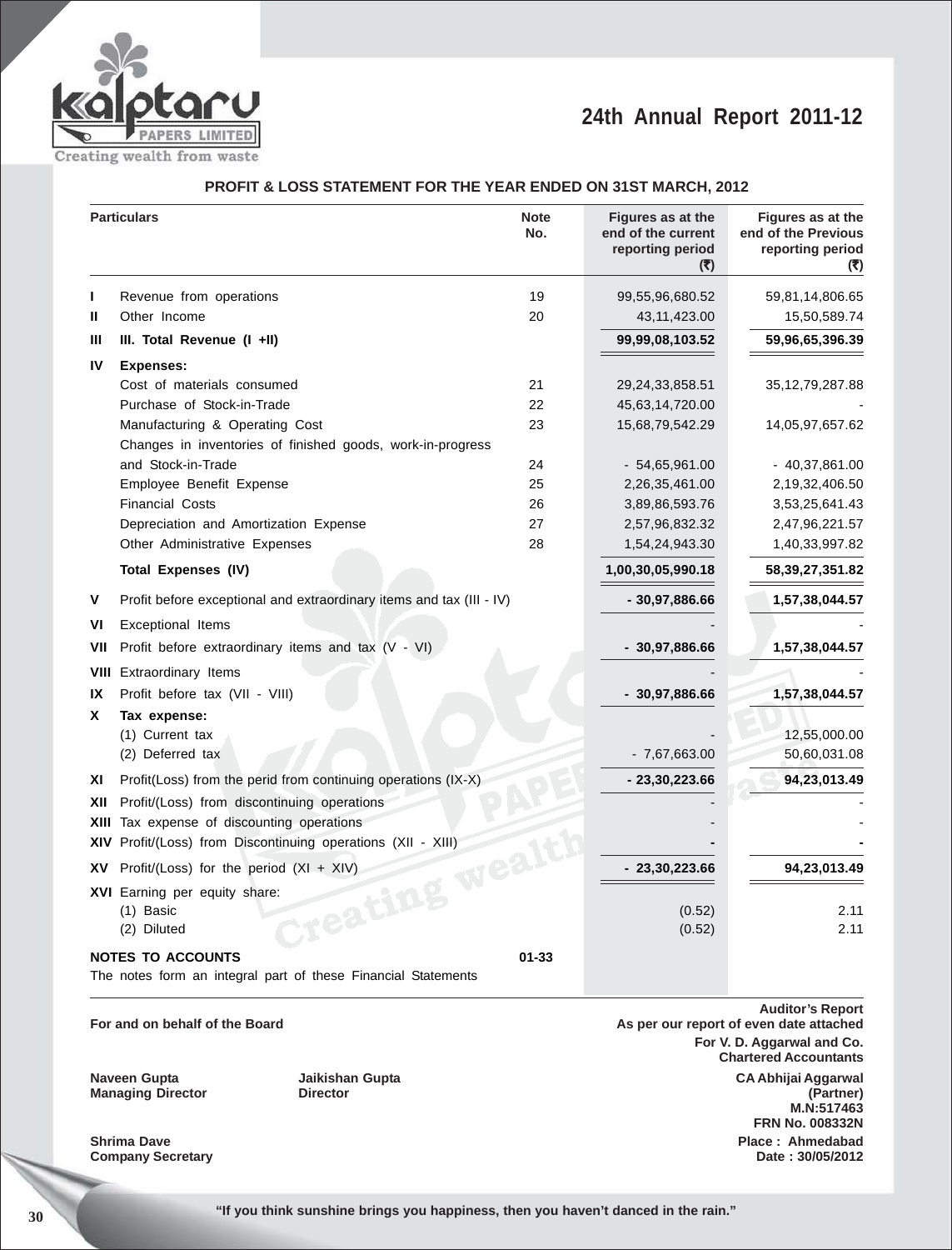

#### **NOTES TO THE FINANCIAL STATEMENTS**

| <b>Particulars</b>                                 | <b>Current Year</b><br>Amount (₹) | <b>Previous Year</b><br>Amount (₹) |
|----------------------------------------------------|-----------------------------------|------------------------------------|
| Note: 1 Share Capital                              |                                   |                                    |
| <b>Authorized Shares:-</b>                         |                                   |                                    |
| 10000000 Equity Shares of ₹10/- each.              | 10,00,00,000.00                   | 10,00,00,000.00                    |
| Issued, Subscribed & Paid up:-                     |                                   |                                    |
| To the Subscribers of the Memorandum               |                                   |                                    |
| 4468120 Equity Shares of ₹10/- each, Fully Paid Up | 4,46,81,200.00                    | 4,46,81,200.00                     |
| <b>Total</b>                                       | 4,46,81,200.00                    | 4,46,81,200.00                     |

The company has only one class of Equity Shares having a par value of  $\bar{x}$  10/- per share. Each shareholder is eligible for one vote per share. The dividend proposed by the Board of Directors is subject to the approval of shareholder, except in case of Interim Dividend. In the event of liquidation, the equity shareholders are eligible to receive the remaining assets of the company, after distribution of all prefential amounts, in proportion of their shareholding.

#### **Details of shares held by shareholders holding more than 5% of the aggregate shares in the company:-**

| Name of the Shareholder | As at 31st March, 2012             |       | As at 31st March, 2011 |              |
|-------------------------|------------------------------------|-------|------------------------|--------------|
|                         | No. of shares held<br>% of Holding |       | No. of shares held     | % of Holding |
| N.N. Papers Pyt. Ltd.   | 750700                             | 16.80 | 750700                 | 16.80        |
| Kalptaru Fincap Limited | 546650                             | 12.23 | 546650                 | 12.23        |
| Jai Kishan Gupta        | 420670                             | 9.41  | 420670                 | 9.41         |
| Naveen Jai Kishan Gupta | 311820                             | 6.98  | 311820                 | 6.98         |

| Note: 2 Reserve & Surplus<br><b>Capital Reserve*</b><br>22, 27, 481. 25<br>1<br>$\overline{2}$<br><b>Capital Redemption Reserve</b><br>3<br><b>Securities Premium Reserve</b><br>4<br><b>Debenture Redemption Reserve</b><br>5<br><b>Revaluation Reserve</b><br>6<br><b>Share option outstanding Account</b><br>7<br><b>Other Reserves</b><br>69,88,201.00<br><b>General Reserve</b><br>69,88,201.00<br><b>Surplus (Profit &amp; Loss Account)</b><br>8<br><b>Opening Balance</b><br>6,28,11,601.80<br>5,33,88,588.31<br>Less: Tax on Regular Assessment Paid<br>Add/(Less): Profit/(Loss) for the period<br>$-23,30,223.66$<br>94,23,013.49<br>Tansfer from/(to) GeneralReserve<br>Proposed Dividend<br>Tax on Proposed Dividend<br><b>Closing Balance</b><br>6,28,11,601.80<br>6,04,81,378.14<br><b>Total</b><br>6,96,97,060.39<br>* Capital Reserve includes G.S.F.C. Sudsidy received of Rs.609000<br>Note: 3 Long Term Borrowings<br>Bonds / Debentures<br>1<br>$\overline{2}$<br>Term Loan (Secured)<br>- From Bank (after 12 months)<br>6,79,83,971.40<br>- From Other Parties (after 12 mts)<br>5,92,70,107.17<br>3<br><b>Deferred Payment Liabilities</b><br>4<br>Deposit<br>5<br>Loans & Advances From Related Parties<br>2,61,50,000.00<br>2,78,32,000.00<br>6<br>Long Term Maturities of Finane lease obligation<br>7<br>Loans From Directors<br>3,56,25,000.00<br>8<br>Other Loans & Advances<br>46,35,814.00<br><b>Total</b><br>19,53,46,892.57<br>21, 17, 16, 299. 47 | <b>Particulars</b> | <b>Current Year</b><br>Amount (₹) | <b>Previous Year</b><br>Amount (そ) |
|--------------------------------------------------------------------------------------------------------------------------------------------------------------------------------------------------------------------------------------------------------------------------------------------------------------------------------------------------------------------------------------------------------------------------------------------------------------------------------------------------------------------------------------------------------------------------------------------------------------------------------------------------------------------------------------------------------------------------------------------------------------------------------------------------------------------------------------------------------------------------------------------------------------------------------------------------------------------------------------------------------------------------------------------------------------------------------------------------------------------------------------------------------------------------------------------------------------------------------------------------------------------------------------------------------------------------------------------------------------------------------------------------------------------------------------------------------------------------------------|--------------------|-----------------------------------|------------------------------------|
|                                                                                                                                                                                                                                                                                                                                                                                                                                                                                                                                                                                                                                                                                                                                                                                                                                                                                                                                                                                                                                                                                                                                                                                                                                                                                                                                                                                                                                                                                      |                    |                                   |                                    |
|                                                                                                                                                                                                                                                                                                                                                                                                                                                                                                                                                                                                                                                                                                                                                                                                                                                                                                                                                                                                                                                                                                                                                                                                                                                                                                                                                                                                                                                                                      |                    |                                   | 22, 27, 481. 25                    |
|                                                                                                                                                                                                                                                                                                                                                                                                                                                                                                                                                                                                                                                                                                                                                                                                                                                                                                                                                                                                                                                                                                                                                                                                                                                                                                                                                                                                                                                                                      |                    |                                   |                                    |
|                                                                                                                                                                                                                                                                                                                                                                                                                                                                                                                                                                                                                                                                                                                                                                                                                                                                                                                                                                                                                                                                                                                                                                                                                                                                                                                                                                                                                                                                                      |                    |                                   |                                    |
|                                                                                                                                                                                                                                                                                                                                                                                                                                                                                                                                                                                                                                                                                                                                                                                                                                                                                                                                                                                                                                                                                                                                                                                                                                                                                                                                                                                                                                                                                      |                    |                                   |                                    |
|                                                                                                                                                                                                                                                                                                                                                                                                                                                                                                                                                                                                                                                                                                                                                                                                                                                                                                                                                                                                                                                                                                                                                                                                                                                                                                                                                                                                                                                                                      |                    |                                   |                                    |
|                                                                                                                                                                                                                                                                                                                                                                                                                                                                                                                                                                                                                                                                                                                                                                                                                                                                                                                                                                                                                                                                                                                                                                                                                                                                                                                                                                                                                                                                                      |                    |                                   | 7,20,27,284.05                     |
|                                                                                                                                                                                                                                                                                                                                                                                                                                                                                                                                                                                                                                                                                                                                                                                                                                                                                                                                                                                                                                                                                                                                                                                                                                                                                                                                                                                                                                                                                      |                    |                                   |                                    |
|                                                                                                                                                                                                                                                                                                                                                                                                                                                                                                                                                                                                                                                                                                                                                                                                                                                                                                                                                                                                                                                                                                                                                                                                                                                                                                                                                                                                                                                                                      |                    |                                   |                                    |
|                                                                                                                                                                                                                                                                                                                                                                                                                                                                                                                                                                                                                                                                                                                                                                                                                                                                                                                                                                                                                                                                                                                                                                                                                                                                                                                                                                                                                                                                                      |                    |                                   |                                    |
|                                                                                                                                                                                                                                                                                                                                                                                                                                                                                                                                                                                                                                                                                                                                                                                                                                                                                                                                                                                                                                                                                                                                                                                                                                                                                                                                                                                                                                                                                      |                    |                                   | 11,50,69,337.20<br>4,26,51,962.27  |
|                                                                                                                                                                                                                                                                                                                                                                                                                                                                                                                                                                                                                                                                                                                                                                                                                                                                                                                                                                                                                                                                                                                                                                                                                                                                                                                                                                                                                                                                                      |                    |                                   |                                    |
|                                                                                                                                                                                                                                                                                                                                                                                                                                                                                                                                                                                                                                                                                                                                                                                                                                                                                                                                                                                                                                                                                                                                                                                                                                                                                                                                                                                                                                                                                      |                    |                                   | 2,78,45,000.00                     |
|                                                                                                                                                                                                                                                                                                                                                                                                                                                                                                                                                                                                                                                                                                                                                                                                                                                                                                                                                                                                                                                                                                                                                                                                                                                                                                                                                                                                                                                                                      |                    |                                   |                                    |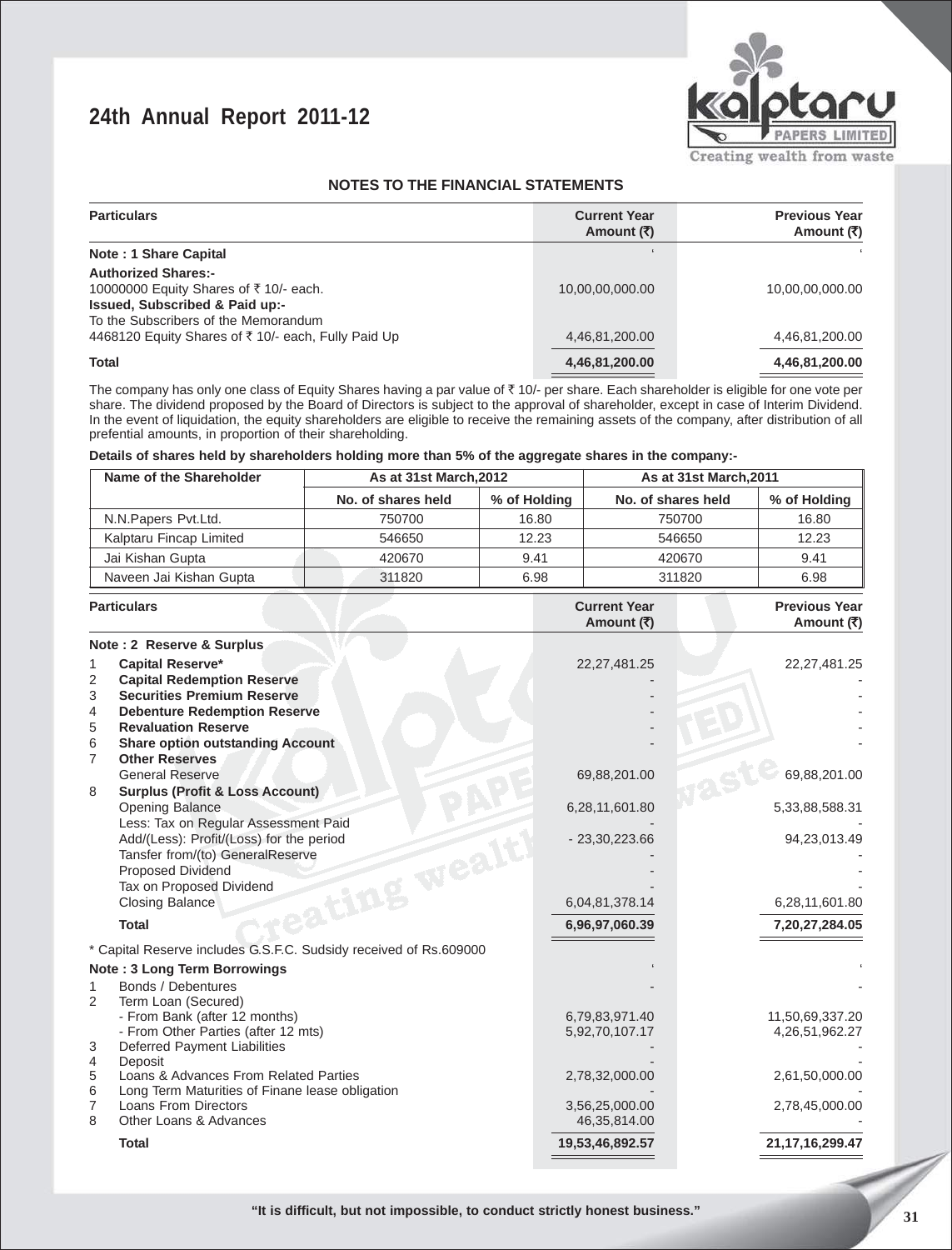

#### **NOTES TO THE FINANCIAL STATEMENTS**

#### **Nature of Security and Terms of Repayment for Long Term secured borrowings:**

|      | <b>Nature of Security</b>                                                                                                                                                                                                                                           | <b>Terms of Repayment</b>                                                                                                                                                                                                                              |
|------|---------------------------------------------------------------------------------------------------------------------------------------------------------------------------------------------------------------------------------------------------------------------|--------------------------------------------------------------------------------------------------------------------------------------------------------------------------------------------------------------------------------------------------------|
| i)   | Term Loan from Axis Bank Ltd.amounting to ₹16224317<br>(31/03/11: ₹ 20030303) is collaterally secured by<br>Residential property in the name of Directors of the<br>company and personal guarantee of the directors of the<br>company.                              | Repayable in monthly installment of ₹545570<br>including Interest amount calculated on Base Rate +4%<br>Rate of Interest 14% p.a. as at year end.                                                                                                      |
| ii)  | Term Loans from IOB (Refer Sub-Notes-1, 2 & 4):-<br>a) Amounting to ₹13493350 (31/03/11: ₹16870195)<br>b) Amounting to ₹7735963 (31/03/11: ₹9672010)<br>c) Amounting to ₹12064309 (31/03/11: ₹15112500)<br>d) Amounting to ₹ 57453683.62 (31/03/11: ₹ 71909169.2)   | Each Term Ioan Repayable in 60 monthly installments<br>commencing from October 2008. Last installment due<br>in September 2013.                                                                                                                        |
| iii) | Working Capital Term Loan from IOB to ₹ 27980879<br>(31/03/11: ₹ 35743000) is secured by a first charge on<br>the entire block of assets of the company.<br>(Refer Sub-Notes-1,2 & 4)                                                                               | Repayable in 60 monthly installments commencing<br>from July 2009. Last installment due in June 2014.                                                                                                                                                  |
| iv)  | Term Loan from Religare Finevest Ltd.amounting to<br>₹ 41498399 (31/03/11: ₹ 44248951) is secured by<br>specific and exclusive charge on Residential property in<br>the name of Directors of the company and personal<br>quarantee of the directors of the company. | Repayable in 117 monthly installments commencing<br>from October 2010. Last installment due in June 2020.                                                                                                                                              |
| V)   | Term Loan from Religare Finevest Ltd.amounting to<br>₹ 19534827 (31/03/11: ₹ Nil) is secured by<br>specific and exclusive charge on Residential property in<br>the name of Directors of the company and personal<br>guarantee of the directors of the company.      | Repayable in 135 monthly installments commencing<br>from September 2011. Last installment due in<br>November 2022.                                                                                                                                     |
| vi)  | Vehicle loan from HDFC Bank amounting to ₹ Nil<br>(31/03/11: ₹ 141741.53) is secured by specific and<br>hypothecation of vehicle.                                                                                                                                   | Repayable in 36 monthly installments commencing<br>from July 2008. Last installment due in<br>June 2011.                                                                                                                                               |
|      | vii) Vehicle loan from Tata Capital Limited amounting to<br>₹ 1063713.61(31/03/11: ₹ 1308583.86) is secured by<br>hypothecation of vehicle.                                                                                                                         | Repayable in 60 monthly installments commencing<br>from September 2010. Last installment due in<br>August 2015.                                                                                                                                        |
| vii) | Vehicle Ioan from Tata Motors Finance Limited amounting<br>to ₹83898.66 (31/03/11: ₹173295.24) is secured by<br>hypothecation of vehicle.                                                                                                                           | Repayable in 59 monthly installments commencing<br>from March 2008. Last installment due in<br>Janruary 2013.                                                                                                                                          |
|      | viii) Others Loans:-<br>Amounting ₹ 68092814 (31/03/11: ₹ 53995000)                                                                                                                                                                                                 | The terms of arrangement do not stipulate any repayment<br>schedule and the loan is repayable on demand.                                                                                                                                               |
|      | Sub-Notes:-                                                                                                                                                                                                                                                         |                                                                                                                                                                                                                                                        |
| 1)   | Gandhinagar.                                                                                                                                                                                                                                                        | Term Loans taken from IOB are primarily secured against Equitable mortgage of factory Land & Building and hypothecation of<br>plant & machinaries/misc.fixed assets of the company situated at survey No.116/P and 117/P of mouje Karoli, Kalol Distt, |

- 2) All type of Loans from IOB are collateraly secured by:
	- a) Residual value of exisiting fixed assets of the company valued by approved valuation officer.
	- b) Equitable mortgage of residential flats at B-4/101 & B-4/103, Goyal intercity, Drive-in-Road, Ahmedabad in the name of company and residential value of Factory & Building situated at Kalol Distt, Gandhinagar.
	- c) Personal guarantee of Directors and corporate guarantee of M/s Kalptaru Alloys Pvt.Ltd., Kalptaru Fincap Ltd., Kalptaru Insurance Brokers Ltd. And N.N.Papers Pvt.Ltd.
- 3) Installments falling due in respect of all the above Loans upto 31.03.2013 have been grouped under "Current maturities of Long Tewrm debt".(Refer to Note No-9)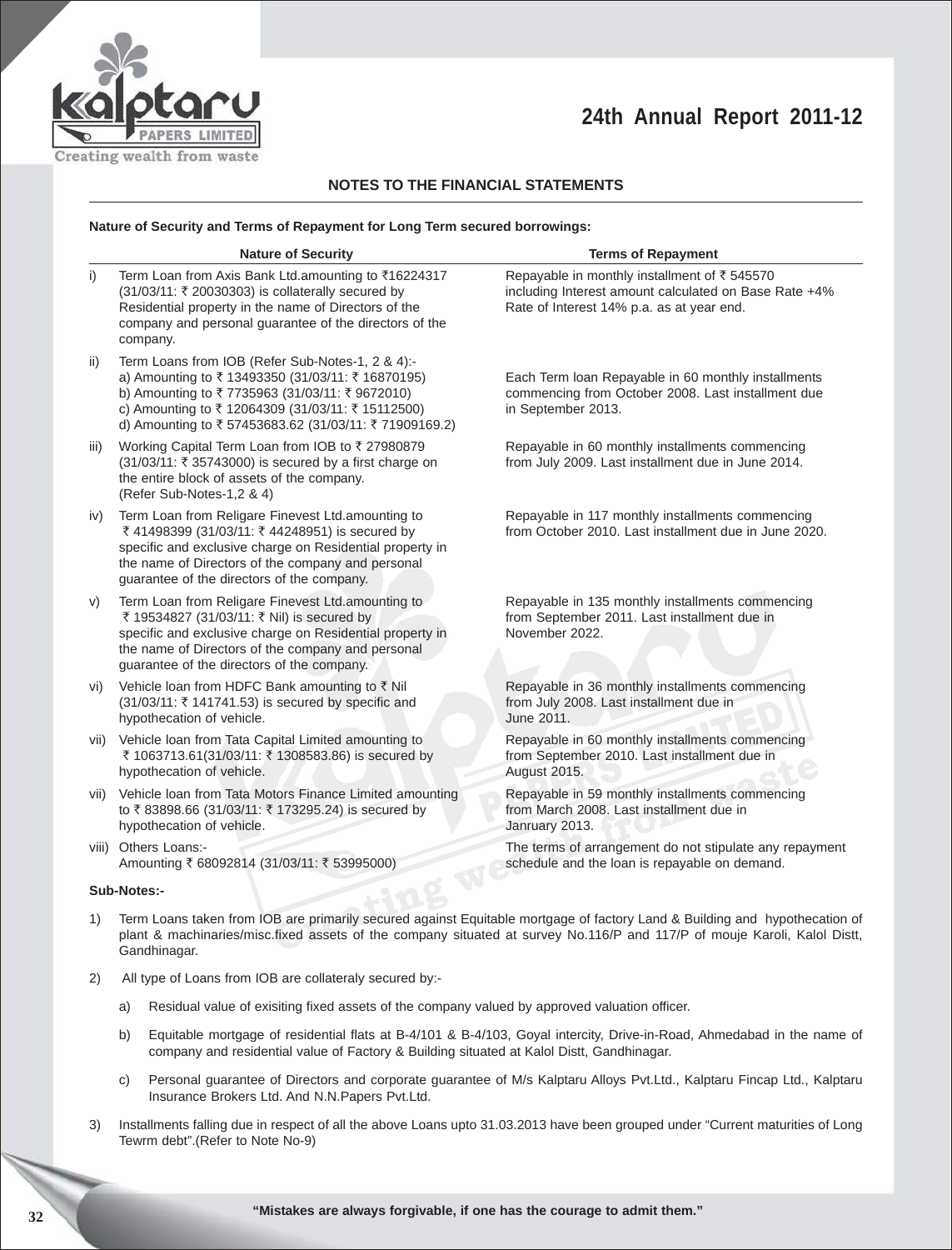

#### **NOTES TO THE FINANCIAL STATEMENTS**

| 4)<br>Following are the details of delays in repayment of Term Loans from IOB:- |      |                                                        |               |                  |                      |                                   |                                    |
|---------------------------------------------------------------------------------|------|--------------------------------------------------------|---------------|------------------|----------------------|-----------------------------------|------------------------------------|
|                                                                                 |      |                                                        |               |                  | <b>REPAYMENT DUE</b> | <b>AMOUNT REPAID</b>              | <b>NOT PAID</b>                    |
|                                                                                 |      |                                                        |               | <b>PRINCIPAL</b> | <b>INTEREST</b>      |                                   |                                    |
|                                                                                 | i)   | Term Loan-0026:-                                       | Oct-11        | 6,34,900.00      | 2,10,606.00          |                                   | 8,45,506                           |
|                                                                                 |      |                                                        | <b>Nov-11</b> | 6,34,900.00      | 2,01,267.00          |                                   | 16,81,673                          |
|                                                                                 |      |                                                        | Dec-11        | 6,34,900.00      | 2,10,034.00          | 5,29,342.00                       | 19,97,265                          |
|                                                                                 |      |                                                        | $Jan-12$      | 6,34,900.00      | 2,15,081.00          | 8,34,881.00                       | 20,12,365                          |
|                                                                                 |      |                                                        | Feb-12        | 6,34,900.00      | 1,80,089.00          | 8,44,934.00                       | 19,82,420                          |
|                                                                                 |      |                                                        | Mar-12        | 6,34,900.00      | 1,90,276.00          | 7,42,441.00                       | 20,65,155                          |
|                                                                                 |      |                                                        |               | 38,09,400.00     | 12,07,353.00         | 29,51,598.00                      | 20,65,155                          |
|                                                                                 | ii)  | Term Loan-0007:-                                       | Oct-11        | 3,64,000.00      | 1,20,745.00          |                                   | 4,84,745                           |
|                                                                                 |      |                                                        | <b>Nov-11</b> | 3,64,000.00      | 1,15,391.00          |                                   | 9,64,136                           |
|                                                                                 |      |                                                        | Dec-11        | 3,64,000.00      | 1,20,417.00          | 3,03,483.00                       | 11,45,070                          |
|                                                                                 |      |                                                        | Jan-12        | 3,64,000.00      | 1,23,311.00          | 4,78,653.00                       | 11,53,728                          |
|                                                                                 |      |                                                        | Feb-12        | 3,64,000.00      | 1,03,249.00          | 4,84,417.00                       | 11,36,560                          |
|                                                                                 |      |                                                        | Mar-12        | 3,64,000.00      | 1,09,089.00          | 4,25,696.00                       | 11,83,953                          |
|                                                                                 |      |                                                        |               | 21,84,000.00     | 6,92,202.00          | 16,92,249.00                      | 11,83,953                          |
|                                                                                 | iii) | Term Loan-0008:-                                       | Oct-11        | 5,68,750.00      | 1,88,663.00          |                                   | 7,57,413                           |
|                                                                                 |      |                                                        | <b>Nov-11</b> | 5,68,750.00      | 1,80,297.00          |                                   | 15,06,460                          |
|                                                                                 |      |                                                        | Dec-11        | 5,68,750.00      | 1,88,151.00          | 4,74,190.00                       | 17,89,171                          |
|                                                                                 |      |                                                        | Jan-12        | 5,68,750.00      | 1,92,672.00          | 7,47,895.00                       | 18,02,698                          |
|                                                                                 |      |                                                        | Feb-12        | 5,68,750.00      | 1,61,265.00          | 7,81,901.00                       | 17,50,812                          |
|                                                                                 |      |                                                        | Mar-12        | 5,68,750.00      | 1,70,073.00          | 6,62,826.00                       | 18,26,809                          |
|                                                                                 |      |                                                        |               | 34,12,500.00     | 10,81,121.00         | 26,66,812.00                      | 18,26,809                          |
|                                                                                 | iv)  | Term Loan-0041:-                                       | Oct-11        | 27,16,000.00     | 8,97,361.00          |                                   | 36,13,361                          |
|                                                                                 |      |                                                        | <b>Nov-11</b> | 27,16,000.00     | 8,57,582.00          |                                   | 71,86,943                          |
|                                                                                 |      |                                                        | Dec-11        | 27,16,000.00     | 8,94,701.00          | 23,20,970.00                      | 84,76,674                          |
|                                                                                 |      |                                                        | Jan-12        | 27,16,000.00     | 9,15,459.00          | 35,73,582.00                      | 85,34,551                          |
|                                                                                 |      |                                                        | Feb-12        | 27,16,000.00     | 7,66,414.00          | 35,45,092.00                      | 84,71,873                          |
|                                                                                 |      |                                                        | Mar-12        | 27,16,000.00     | 8,10,371.00          | 31,73,730.00                      | 88,24,514                          |
|                                                                                 |      |                                                        |               |                  |                      |                                   |                                    |
|                                                                                 |      |                                                        |               | 1,62,96,000.00   | 51,41,888.00         | 1,26,13,374.00                    | 88,24,514                          |
|                                                                                 | V)   | Term Loan-0004:-                                       | Oct-11        | 9,17,000.00      | 4,11,499.00          |                                   | 13,28,499                          |
|                                                                                 |      |                                                        | <b>Nov-11</b> | 9,17,000.00      | 3,92,521.00          |                                   | 26,38,020                          |
|                                                                                 |      |                                                        | Dec-11        | 9,17,000.00      | 4,09,661.00          | 8,72,015.00                       | 30,92,666                          |
|                                                                                 |      |                                                        | $Jan-12$      | 9,17,000.00      | 4,20,845.00          | 13,07,505.00                      | 31,23,006                          |
|                                                                                 |      |                                                        | Feb-12        | 9,17,000.00      | 3,56,882.00          | 13,26,661.00                      | 30,70,227                          |
|                                                                                 |      |                                                        | Mar-12        | 9,17,000.00      | 3,82,075.00          | 11,27,423.00                      | 32,41,879                          |
|                                                                                 |      |                                                        |               | 55,02,000.00     | 23,73,483.00         | 46,33,604.00                      | 32,41,879                          |
|                                                                                 |      | <b>Particulars</b>                                     |               |                  |                      | <b>Current Year</b><br>Amount (そ) | <b>Previous Year</b><br>Amount (₹) |
|                                                                                 |      | Note: 4 Deferred Tax Liabilities (Net)                 |               |                  |                      |                                   |                                    |
| 1                                                                               |      | Deferred Tax Liability on account of:-<br>Depreciation |               |                  |                      |                                   |                                    |
|                                                                                 |      |                                                        |               |                  |                      | 5,14,97,981.10                    | 4,93,66,251.00                     |
| 2                                                                               |      | Deferred Tax Assets on account of:-                    |               |                  |                      | 5,14,97,981.10                    | 4,93,66,251.00                     |
|                                                                                 |      | (i) Gratuity                                           |               |                  |                      | 3,63,075.00                       | 4,97,496.00                        |
|                                                                                 |      | (ii) Earn Leave                                        |               |                  |                      | 2,53,587.03                       | 1,88,503.00                        |
|                                                                                 |      | (iii) Bonus Payable                                    |               |                  |                      | 1,86,855.08                       | 1,66,187.00                        |
|                                                                                 |      | (iv) Loss c/f                                          |               |                  |                      | 1,54,24,321.10                    | 1,24,76,259.00                     |
|                                                                                 |      |                                                        |               |                  |                      |                                   |                                    |
|                                                                                 |      |                                                        |               |                  |                      | 1,62,27,838.21                    | 1,33,28,445.00                     |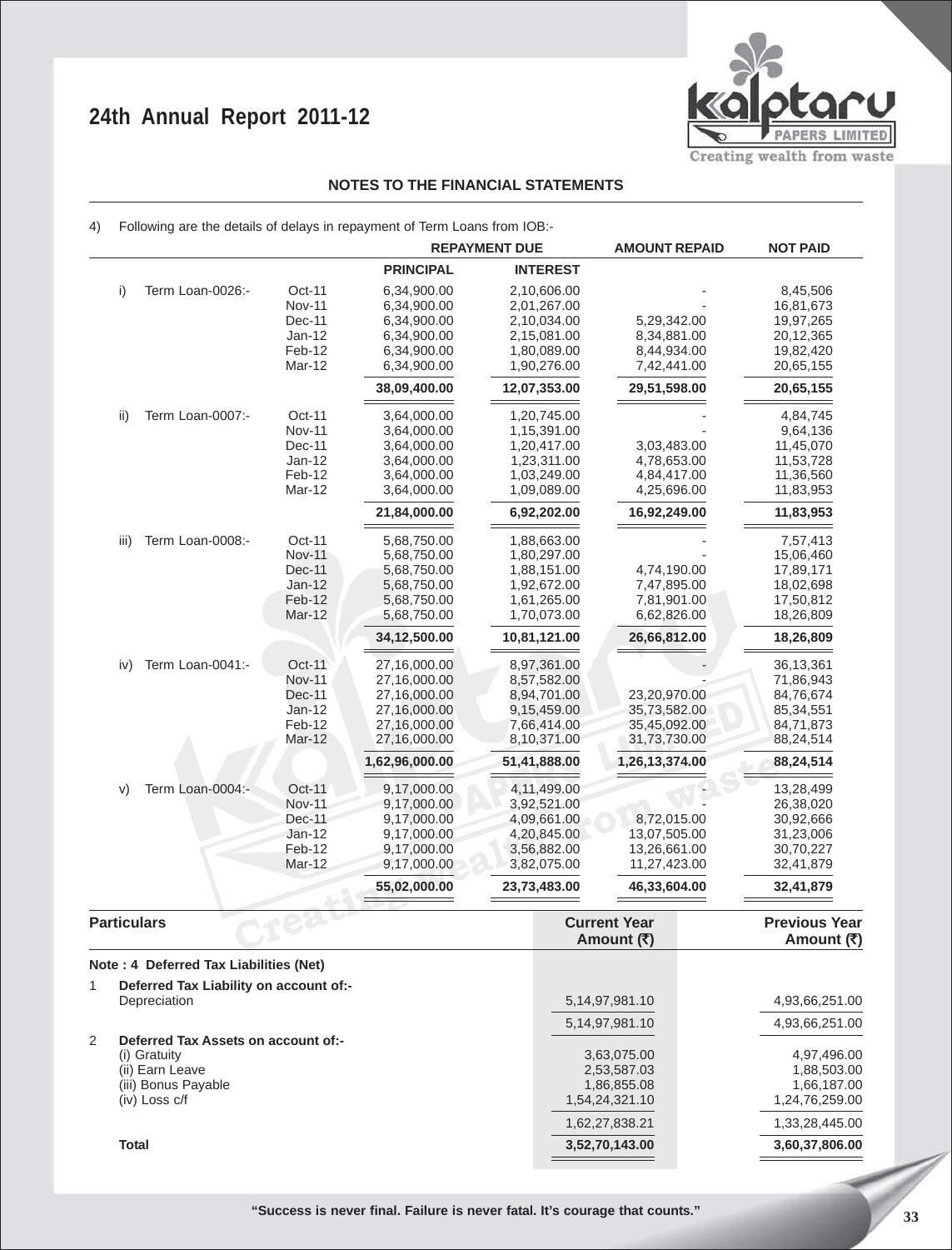

- i) Deferred tax is recognised only on timing difference between the accounting income and taxable income, which are capable of reversal in subsequent periods.
- ii) Deferred assets on carried forward business loss and unabsorbed depreciation is recognised only if management certifies with virtual certainity & convincing evidence that there will be sufficient future taxable income.
- iii) Value of deferred tax is assessed on each balance Sheet date and any change in value is recognised in the profit & loss appropriation account.

| <b>Particulars</b>                                | <b>Current Year</b><br>Amount (₹) | <b>Previous Year</b><br>Amount (₹) |
|---------------------------------------------------|-----------------------------------|------------------------------------|
| Note: 5 Other Long Term Liabilities               |                                   |                                    |
| Advance from Spl.Land Acquisition Authority*<br>1 | 44.688.00                         |                                    |
| <b>Trade Deposits</b><br>2                        | 5,83,50,000.00                    | 9,07,50,000.00                     |
| <b>Other Payables</b><br>3                        | 3,14,786.00                       | 3,03,627.00                        |
| <b>Total</b>                                      | 5,87,09,474.00                    | 9,10,53,627.00                     |

\* Advance from Spl.Land Acquisition Authority of ₹ 44688 is claim received by company against Compulsory acquisition of a part of land situated in Satpuda.This amount is not a final compensation. Proceedings are still going with authority against this compulsory acquisition.

|                | <b>Particulars</b>                                                | <b>Current Year</b><br>Amount (₹) | <b>Previous Year</b><br>Amount (₹) |
|----------------|-------------------------------------------------------------------|-----------------------------------|------------------------------------|
|                | <b>Note: 6 Long Term Provisions</b>                               |                                   |                                    |
| 1              | <b>Provision For Employees Benefit</b><br><b>Gratuity Payable</b> | 11,75,000.00                      | 16,10,019.00                       |
| $\mathcal{P}$  | <b>Others</b>                                                     |                                   |                                    |
|                | Total                                                             | 11,75,000.00                      | 16,10,019.00                       |
|                | <b>Note: 7 Short Term Borrowings</b>                              |                                   |                                    |
| 1              | Loan Repayable on Demand<br>- From Bank<br>- From Other Parties   |                                   |                                    |
| 2              | Loans & Advances From Related Parties                             |                                   |                                    |
| 3              | Depsoits                                                          |                                   |                                    |
| $\overline{4}$ | Others Ioans & Advances (Secured)                                 | 10,17,39,205.11                   | 8,67,24,157.46                     |
|                | <b>Total</b>                                                      | 10,17,39,205.11                   | 8,67,24,157.46                     |

- i) Working Capital Loan from Axis Bank Limited is collaterally secured by residential property in the name of directors of the company and the personal guarantee of the directors of the company.
- ii) Cash Credit facility from IOB is primarily secured against hypothecation of paid up stock upto 90 days and entire current assets of the company.
- iii) Limit for letter of credits from IOB primarily Secured against documents of title to goods/underlying stocks/ accepted hundies.
- iv) Limit for letter of guarantee from IOB primarily Secured against counter guarantee of the company.
- v) All type of borrowings from IOB are collaterally secured by:
	- a) Residual value of exisiting fixed assets of the company valued by approved valuation officer.
	- b) Equitable mortgage of residential flats at B-4/101 & B-4/103, Goyal intercity, Drive-in-Road, Ahmedabad in the name of company and residential value of Factory & Building situated at Kalol Distt, Gandhinagar.
	- c) Personal guarantee of Directors and corporate guarantee of M/s Kalptaru Alloys Pvt.Ltd., Kalptaru Fincap Ltd., Kalptaru Insurance Brokers Ltd. and N.N.Papers Pvt.Ltd.

| <b>Particulars</b>                | <b>Current Year</b><br>Amount (₹) | <b>Previous Year</b><br>Amount (₹) |  |
|-----------------------------------|-----------------------------------|------------------------------------|--|
| Note: 8 Trade Payable             |                                   |                                    |  |
| Payable against Materiel/Supplies | 4,81,87,261.66                    | 4,73,61,607.53                     |  |
| <b>Total</b>                      | 4,81,87,261.66                    | 4,73,61,607.53                     |  |

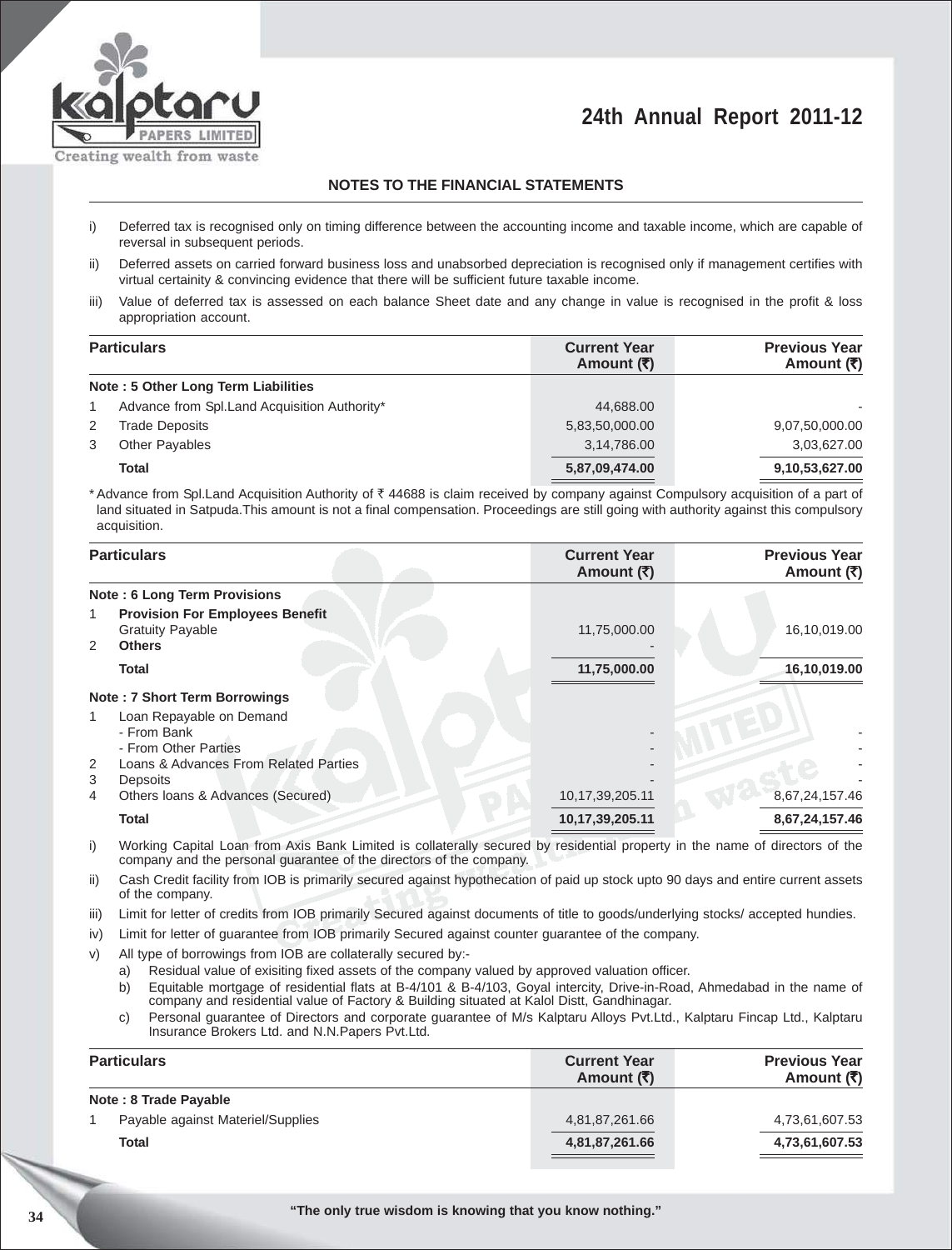

#### **NOTES TO THE FINANCIAL STATEMENTS**

| <b>Particulars</b>                                                                                                                                                                                                                                                                                                                                                                                    | <b>Current Year</b><br>Amount (₹)                                                                             | <b>Previous Year</b><br>Amount (₹)                                                                  |
|-------------------------------------------------------------------------------------------------------------------------------------------------------------------------------------------------------------------------------------------------------------------------------------------------------------------------------------------------------------------------------------------------------|---------------------------------------------------------------------------------------------------------------|-----------------------------------------------------------------------------------------------------|
| Note: 9 Other Current Liabilities                                                                                                                                                                                                                                                                                                                                                                     |                                                                                                               |                                                                                                     |
| 1<br>Current Maturities of Long Term Debt (Secured)<br>- From Bank (within 12 months)<br>- From Other Parties (within 12 mts)<br>Interest accrued but not due on borrowings<br>2<br>3<br>Interest accrued and due on borrowings<br>4<br><b>Statutory Dues</b><br>5<br><b>Unclaimed Dividend</b><br>6<br><b>Other Payables</b><br><b>Creditors against Expenses</b><br>Creditors against Capital goods | 6,69,68,530.22<br>39,45,731.10<br>15,57,847.00<br>3,75,096.29<br>94,77,359.00<br>70,27,786.60                 | 5,42,67,840.00<br>40,97,418.51<br>13,73,241.00<br>62,59,347.06<br>62,58,440.60                      |
| Advance from Customers                                                                                                                                                                                                                                                                                                                                                                                | 13,62,572.00                                                                                                  | 13,26,187.00                                                                                        |
| <b>Total</b>                                                                                                                                                                                                                                                                                                                                                                                          | 9,07,14,922.21                                                                                                | 7,35,82,474.17                                                                                      |
| <b>Note: 10 Short Term Provisions</b>                                                                                                                                                                                                                                                                                                                                                                 |                                                                                                               |                                                                                                     |
| <b>Provision For Employees Benefit</b><br>1<br>Providend Fund Payable<br>Bonus Payable (10-11)<br>Bonus Payable (11-12)<br>Earn Leave Payable<br>2<br><b>Others</b><br>Provision of Internal Audit Fee<br>Provision for Expenses (others)<br>Income Tax Provision<br>Provision of Telephone Expense<br>Provision of Electricity Expense                                                               | 1,16,968.00<br>57,707.00<br>5,47,002.00<br>8,20,670.00<br>60,000.00<br>69,192.00<br>45,000.00<br>18,54,000.00 | 1,17,671.00<br>5,37,823.00<br>6,10,042.00<br>43,241.00<br>12,55,000.00<br>37,920.00<br>46,63,850.00 |
| <b>Total</b>                                                                                                                                                                                                                                                                                                                                                                                          | 35,70,539.00                                                                                                  | 72,65,547.00                                                                                        |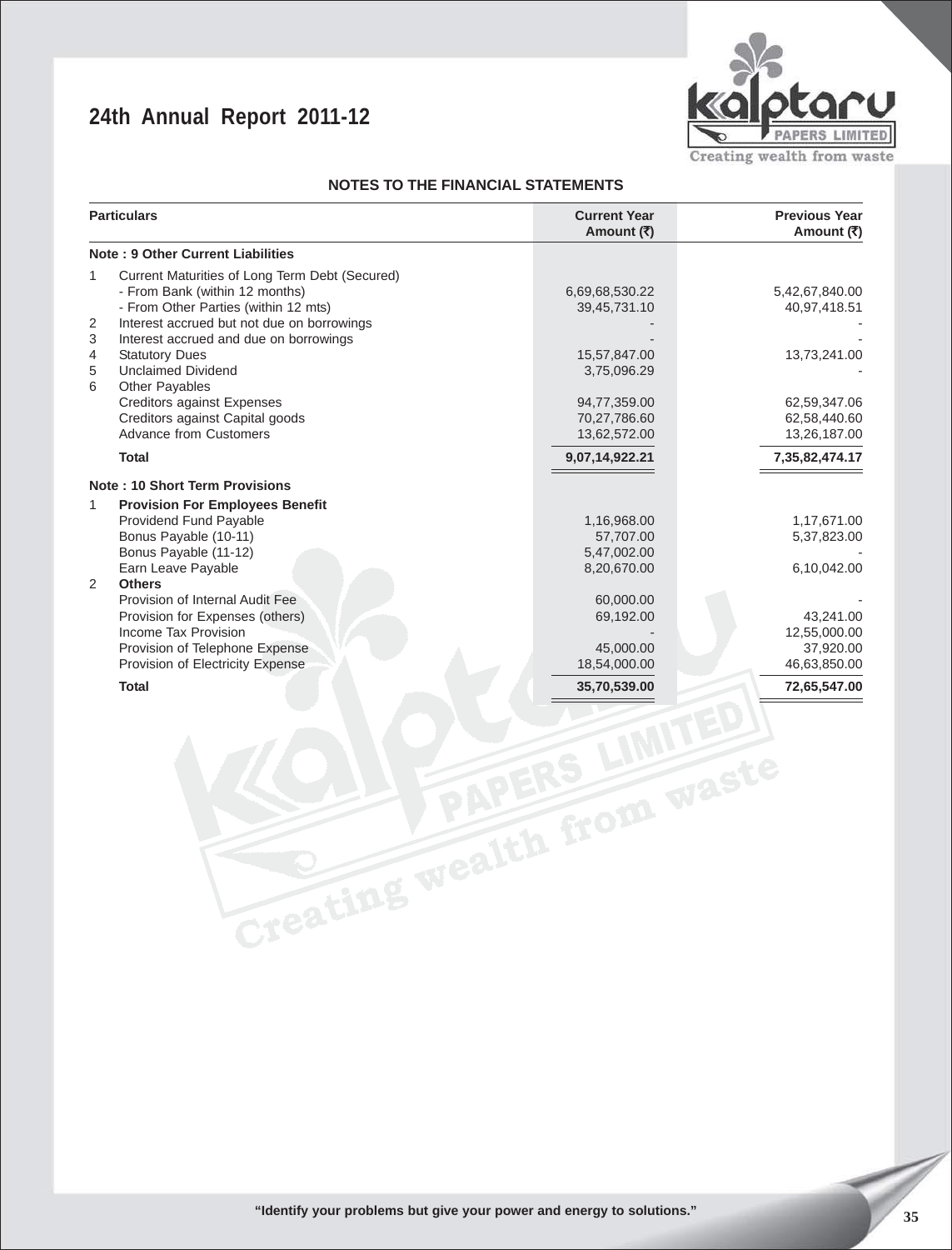

| NOTE 11 - FIXED ASSETS                   |                           |                                           |                              |                     |                                             |                        |                             |                                  | Amount in                                                            | ₩                       |
|------------------------------------------|---------------------------|-------------------------------------------|------------------------------|---------------------|---------------------------------------------|------------------------|-----------------------------|----------------------------------|----------------------------------------------------------------------|-------------------------|
|                                          |                           | GROSS BLOCK                               |                              |                     |                                             | <b>DEPRECIATION</b>    |                             |                                  | <b>NET BLOCK</b>                                                     |                         |
| Description<br>Assets                    | Value at the<br>beginning | during the Year<br><b>Additions</b>       | during the year<br>Deduction | at the end<br>Value | Value at the<br>beginning                   | Adjustments<br>Sales / | Depreciation<br>of the year | Depreciation<br><b>Total</b>     | 31.03.2012<br>WDV as on                                              | WDV as on<br>31.03.2011 |
| Tangible Assets                          |                           |                                           |                              |                     |                                             |                        |                             |                                  |                                                                      |                         |
| Land                                     | 10,57,469.00              |                                           |                              | 10,57,469.00        |                                             |                        |                             |                                  | 10,57,469.00                                                         | 10,57,469.00            |
| Building<br>2                            | 8,22,28,382.99            | 3,21,045.00                               |                              | 8,25,49,427.99      | 1,29,01,632.00                              |                        | 26,57,620.31                | 1,55,59,252.31                   | 6,69,90,175.68                                                       | 6,93,26,750.99          |
| Machinery<br>Plant and<br>S              | 38,42,86,187.62           | 35, 18, 312.00                            |                              |                     | 38,78,04,499.62 10,13,53,697.75             |                        | 1,97,74,393.45              | 12, 11, 28, 091. 20              | 26,66,76,408.42                                                      | 28, 29, 32, 489.87      |
| Installation<br>Electrical<br>4          | 3,44,75,818.99            | 23,44,878.00                              |                              | 3,68,20,696.99      | 1,10,29,798.00                              |                        | 17,00,660.34                | 1,27,30,458.34                   | 2,40,90,238.65                                                       | 2,34,46,020.99          |
| Furnitures &<br><b>Fixtures</b><br>မာ    | 25,29,974.80              |                                           |                              | 25,29,974.80        | 15,91,797.65                                |                        | 1,60,147.40                 | 17,51,945.05                     | 7,78,029.75                                                          | 9,38,177.15             |
| Office Equipment<br>ဖ                    | 64,48,575.00              | 1,54,306.00                               |                              | 66,02,881.00        | 49,51,275.78                                |                        | 1,89,344.69                 | 51,40,620.47                     | 14,62,260.53                                                         | 14,97,299.22            |
| Vehicles                                 | 1,36,96,312.40            | $\blacksquare$                            | 4,65,911.00                  | 1,32,30,401.40      | 55,27,004.53                                | 3,34,263.01            | 12,70,372.85                | 64,63,114.37                     | 67,67,287.03                                                         | 81,69,307.87            |
| SUB TOTAL (A)                            | 52,47,22,720.80           | 63,38,541.00                              | 4,65,911.00                  |                     | 53,05,95,350.80 13,73,55,205.71             | 3,34,263.01            |                             | 2,57,52,539.05   16,27,73,481.75 | 36,78,21,869.05                                                      | 38,73,67,515.09         |
| Il Intangible Assets                     |                           |                                           |                              |                     |                                             |                        |                             |                                  |                                                                      |                         |
| Software                                 | 2,04,000.00               | 75,000.00                                 |                              | 2,79,000.00         | 15,332.62                                   | 44,293.27              | 59,625.89                   | 2, 19, 374. 11                   | 1,88,667.38                                                          |                         |
| SUB TOTAL (B)                            | 2,04,000.00               | 75,000.00                                 |                              | 2,79,000.00         | 15,332.62                                   |                        | 44,293.27                   | 59,625.89                        | 2,19,374.11                                                          | 1,88,667.38             |
| Work-in-progress<br>III Capital          |                           |                                           |                              |                     |                                             |                        |                             |                                  |                                                                      |                         |
| <b>Building Under</b><br>Construction    | 7,94,41,871.33            | 79,35,666.00                              |                              | 8,73,77,537.33      |                                             | 0.05                   |                             | $-0.05$                          | 8,73,77,537.38                                                       | 7,94,41,871.33          |
| SUB TOTAL (C)                            | 7,94,41,871.33            | 79,35,666.00                              |                              | 8,73,77,537.33      |                                             | 0.05                   |                             | $-0.05$                          | 8,73,77,537.38                                                       | 7,94,41,871.33          |
| IV Intangible Assets<br>Under            |                           |                                           |                              |                     |                                             |                        |                             |                                  |                                                                      |                         |
| Development                              |                           |                                           |                              |                     |                                             |                        |                             |                                  |                                                                      |                         |
| SUB TOTAL (D)                            |                           | ٠                                         |                              |                     |                                             |                        |                             |                                  |                                                                      |                         |
| Total $[A + B + C + D]$<br>Current Year) | 60,43,68,592.13           | ,43,49,207.00<br>$\overline{\phantom{0}}$ |                              |                     | 4,65,911.00 61,82,51,888.13 13,73,70,538.33 | 3,34,263.06            |                             |                                  | 2,57,96,832.32   16,28,33,107.59   45,54,18,780.54   46,69,98,053.80 |                         |
| (Previous Year)                          | 58,81,54,724.45           | 16, 10, 93, 463. 70                       | 14,48,79,596.02              |                     | 60,43,68,592.13 11,31,08,533.10             | 5,34,216.35            |                             |                                  | 2,47,96,221.57 13,73,70,538.32 46,69,98,053.81 47,50,46,191.35       |                         |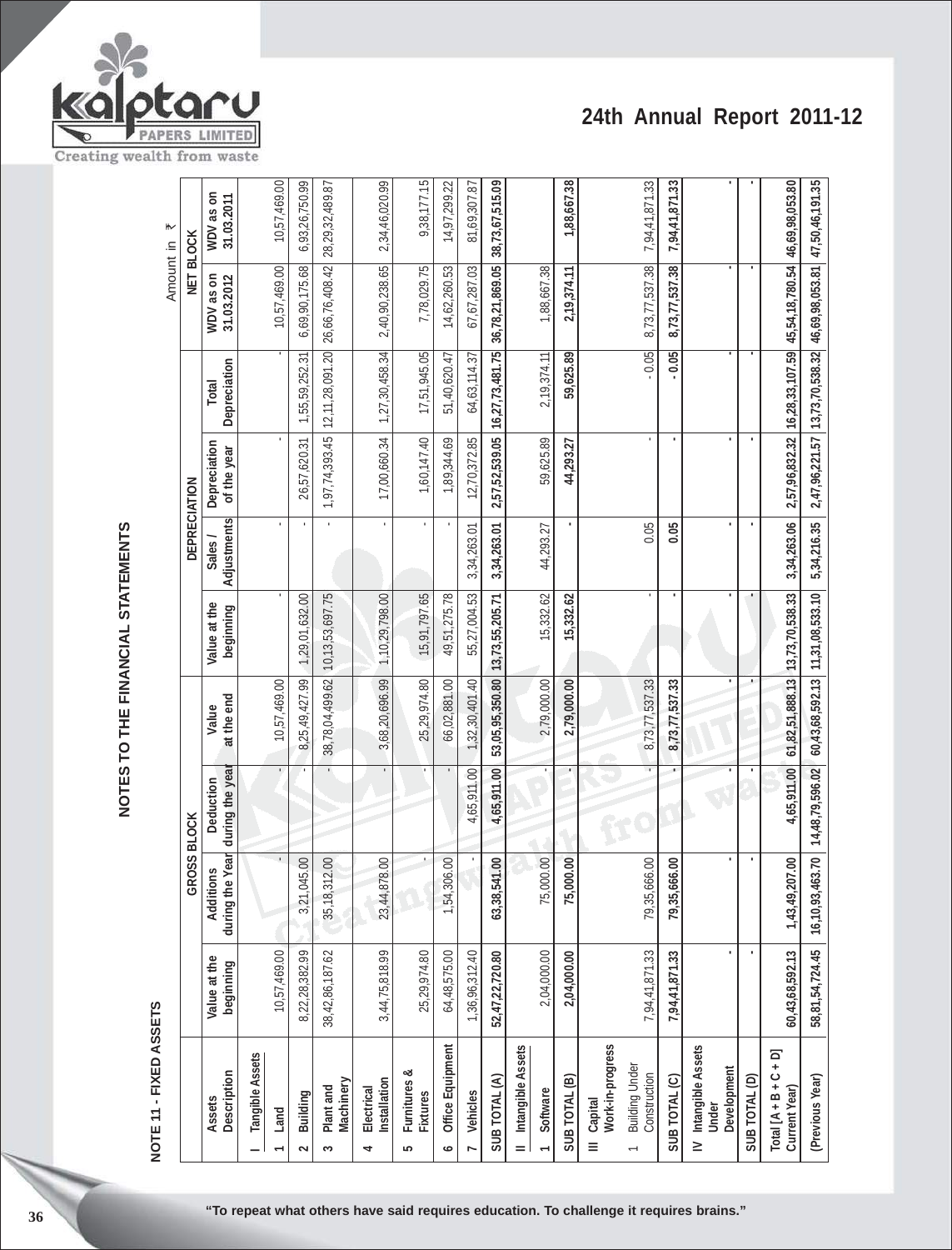

#### **NOTES TO THE FINANCIAL STATEMENTS**

| <b>Particulars</b>                                                                                                                                                                                                                                                                                                         | <b>Current Year</b><br>Amount (₹)                                                             | <b>Previous Year</b><br>Amount (₹)                                             |
|----------------------------------------------------------------------------------------------------------------------------------------------------------------------------------------------------------------------------------------------------------------------------------------------------------------------------|-----------------------------------------------------------------------------------------------|--------------------------------------------------------------------------------|
| Note: 12 Non Current Investment                                                                                                                                                                                                                                                                                            |                                                                                               |                                                                                |
| 1<br>Investment in Property<br>$\overline{2}$<br>Investment in Equity Instrument<br>Investment in Preference shares<br>3<br>4<br>Investment in Government or Trust Securities<br>5<br>Investment in Debentures & Bonds<br>6<br>Investment in Mutual Fund<br>$\overline{7}$<br>Investment in Partnership Firm<br>8<br>Other | 46,000.00                                                                                     | 46,000.00                                                                      |
| <b>Total</b>                                                                                                                                                                                                                                                                                                               | 46,000.00                                                                                     | 46,000.00                                                                      |
| <b>Investment in Equity Shares:-</b><br>(Quoted, Non-Trade)<br>4600 shares of ₹10/- face value of Gujrat State Financial Corporation Ltd.<br>(G.S.F.C.) having market value of ₹ 2.48/- per share as on 31/03/2012.                                                                                                        |                                                                                               |                                                                                |
| Note: 13 Long Term Loans and Advances                                                                                                                                                                                                                                                                                      |                                                                                               |                                                                                |
| <b>Capital Advances</b><br>$\vert$                                                                                                                                                                                                                                                                                         |                                                                                               |                                                                                |
| a) Secured, Considered Good:<br>b) Unsecured, Considered Good:<br>c) Doubtful                                                                                                                                                                                                                                              | 35,92,958.88                                                                                  | 50,30,994.88                                                                   |
| <b>Security Deposit</b><br>$\vert \vert$                                                                                                                                                                                                                                                                                   |                                                                                               |                                                                                |
| a) Secured, Considered Good:<br>b) Unsecured, Considered Good:<br>c) Doubtful                                                                                                                                                                                                                                              | 6,73,201.00                                                                                   | 86,40,290.00                                                                   |
| Loans & Advances to related parties<br>III)                                                                                                                                                                                                                                                                                |                                                                                               |                                                                                |
| <b>Other Loans &amp; Advances</b><br>IV)                                                                                                                                                                                                                                                                                   |                                                                                               |                                                                                |
| <b>Total</b>                                                                                                                                                                                                                                                                                                               | 42,66,159.88                                                                                  | 1,36,71,284.88                                                                 |
| <b>Note: 14 Other Non Current Assets</b>                                                                                                                                                                                                                                                                                   |                                                                                               |                                                                                |
| <b>Long Term Trade Recievables</b><br>a)                                                                                                                                                                                                                                                                                   |                                                                                               |                                                                                |
| i) Secured, Considered Good:<br>ii) Unsecured, Considered Good:<br>iii) Doubtful                                                                                                                                                                                                                                           | wealt                                                                                         |                                                                                |
| <b>Others</b><br>b)                                                                                                                                                                                                                                                                                                        |                                                                                               |                                                                                |
| Advance Recoverable in Cash or in Kind<br>1                                                                                                                                                                                                                                                                                | 74, 12, 706. 57                                                                               | 74,10,257.50                                                                   |
| 2<br>Advance to Suppliers                                                                                                                                                                                                                                                                                                  | 1,28,08,414.00                                                                                | 1,28,08,414.00                                                                 |
| 3<br>Indirect Taxes/claims recoverables                                                                                                                                                                                                                                                                                    | 34,99,363.00                                                                                  | 34,99,363.00                                                                   |
| <b>Total</b>                                                                                                                                                                                                                                                                                                               | 2,37,20,483.57                                                                                | 2,37,18,034.50                                                                 |
| Note: 15 Inventories                                                                                                                                                                                                                                                                                                       |                                                                                               |                                                                                |
| <b>Finished Goods</b><br>$\mathbf{1}$<br>2<br><b>Raw Material</b><br>(+) Goods in Transit<br>Stores & Spare Parts<br>3<br>Work in Progress<br>4<br>5<br>Packing Material                                                                                                                                                   | 1,40,15,751.00<br>83,75,210.31<br>4,85,217.00<br>2,51,86,797.00<br>2,72,000.00<br>2,00,638.00 | 84,97,790.00<br>1,28,20,190.31<br>3,15,69,551.00<br>3,24,000.00<br>4,21,883.00 |
| <b>Total</b>                                                                                                                                                                                                                                                                                                               | 4,85,35,613.31                                                                                | 5,36,33,414.31                                                                 |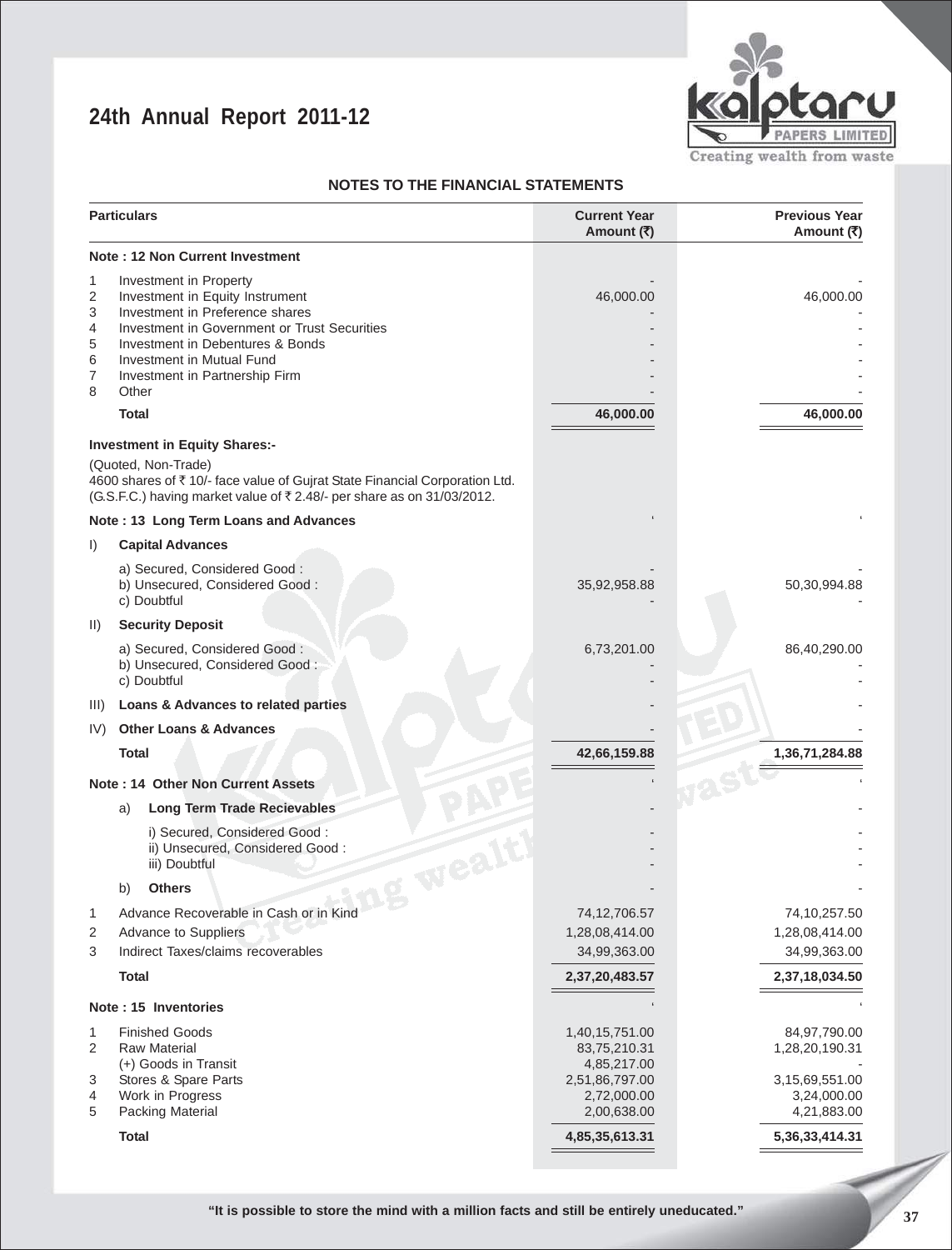

#### **NOTES TO THE FINANCIAL STATEMENTS**

|              | <b>Particulars</b> |                                                                                                                                                                                                                                                                                                        | <b>Current Year</b><br>Amount (₹)             | <b>Previous Year</b><br>Amount (₹) |
|--------------|--------------------|--------------------------------------------------------------------------------------------------------------------------------------------------------------------------------------------------------------------------------------------------------------------------------------------------------|-----------------------------------------------|------------------------------------|
|              | i)                 | Mode of Valuation of Inventories:-                                                                                                                                                                                                                                                                     |                                               |                                    |
|              |                    | a) Raw Material, stores & spares are valued at cost on FIFO basis.<br>b) Work in Progress at estimated cost.<br>c) Stock in transit are valued at cost.<br>d) Finished goods are valued at cost or net realizible value<br>whichever is lower on FIFO basis.<br>e) Packing Material is valued at cost. |                                               |                                    |
|              | ii)                | <b>Detail of Raw Material:-</b>                                                                                                                                                                                                                                                                        |                                               |                                    |
|              |                    | Ahmedabad                                                                                                                                                                                                                                                                                              |                                               |                                    |
|              |                    | a) Kraft Waste<br>b) News Waste<br>c) Colour & Material                                                                                                                                                                                                                                                | 59, 15, 359.00<br>13,00,162.00<br>8,06,470.00 |                                    |
|              |                    | Satpuda                                                                                                                                                                                                                                                                                                |                                               |                                    |
|              |                    | a) Bagasse                                                                                                                                                                                                                                                                                             | 3,53,219.31                                   |                                    |
|              |                    | Total                                                                                                                                                                                                                                                                                                  | 83,75,210.31                                  |                                    |
|              | iii)               | <b>Detail of Finished Goods:-</b>                                                                                                                                                                                                                                                                      |                                               |                                    |
|              |                    | Ahmedabad                                                                                                                                                                                                                                                                                              |                                               |                                    |
|              |                    | a) Kraft Waste<br>b) News Print<br>c) Sundry Board                                                                                                                                                                                                                                                     | 76,40,763<br>63,19,848<br>55,140              |                                    |
|              |                    | <b>Total</b>                                                                                                                                                                                                                                                                                           | 1,40,15,751                                   |                                    |
|              |                    | Note: 16 Trade Recievables                                                                                                                                                                                                                                                                             |                                               |                                    |
| $\mathbf{1}$ |                    | Outstanding for more than six months                                                                                                                                                                                                                                                                   |                                               |                                    |
|              |                    | a) Secured, Considered Good:<br>b) Unsecured, Considered Good:<br>c) Doubtful                                                                                                                                                                                                                          | 1,61,76,849.06                                | 1,74,87,093.70                     |
| 2            |                    | <b>Others</b>                                                                                                                                                                                                                                                                                          |                                               |                                    |
|              |                    | a) Secured, Considered Good:<br>b) Unsecured, Considered Good:<br>c) Doubtful<br>eating wet                                                                                                                                                                                                            | 8,21,16,675.57                                | 7,97,43,630.50                     |
|              | <b>Total</b>       |                                                                                                                                                                                                                                                                                                        | 9,82,93,524.63                                | 9,72,30,724.20                     |
|              |                    | Note: 17 Cash & Cash Equivalents                                                                                                                                                                                                                                                                       |                                               |                                    |
| 1            |                    | <b>Cash &amp; Bank Balances</b>                                                                                                                                                                                                                                                                        |                                               |                                    |
|              |                    | a) Cash in Hand<br>b) Balance with Banks                                                                                                                                                                                                                                                               | 6,04,383.00<br>1,73,859.23                    | 8,12,762.00<br>2,19,716.84         |
| 2            |                    | <b>Other Bank Balances</b>                                                                                                                                                                                                                                                                             |                                               |                                    |
|              |                    | a) Unclaimed Dividend Account                                                                                                                                                                                                                                                                          | 375096.29                                     |                                    |
| 3            |                    | Cheques on Hand (C)                                                                                                                                                                                                                                                                                    |                                               |                                    |
| 4            |                    | <b>Others</b>                                                                                                                                                                                                                                                                                          |                                               |                                    |
|              |                    | Margin Money with Bank                                                                                                                                                                                                                                                                                 | 69,35,950.00                                  | 52,56,000.00                       |
|              |                    | Total $[1 + 2 + 3]$                                                                                                                                                                                                                                                                                    | 80,89,288.52                                  | 62,88,478.84                       |
|              |                    |                                                                                                                                                                                                                                                                                                        |                                               |                                    |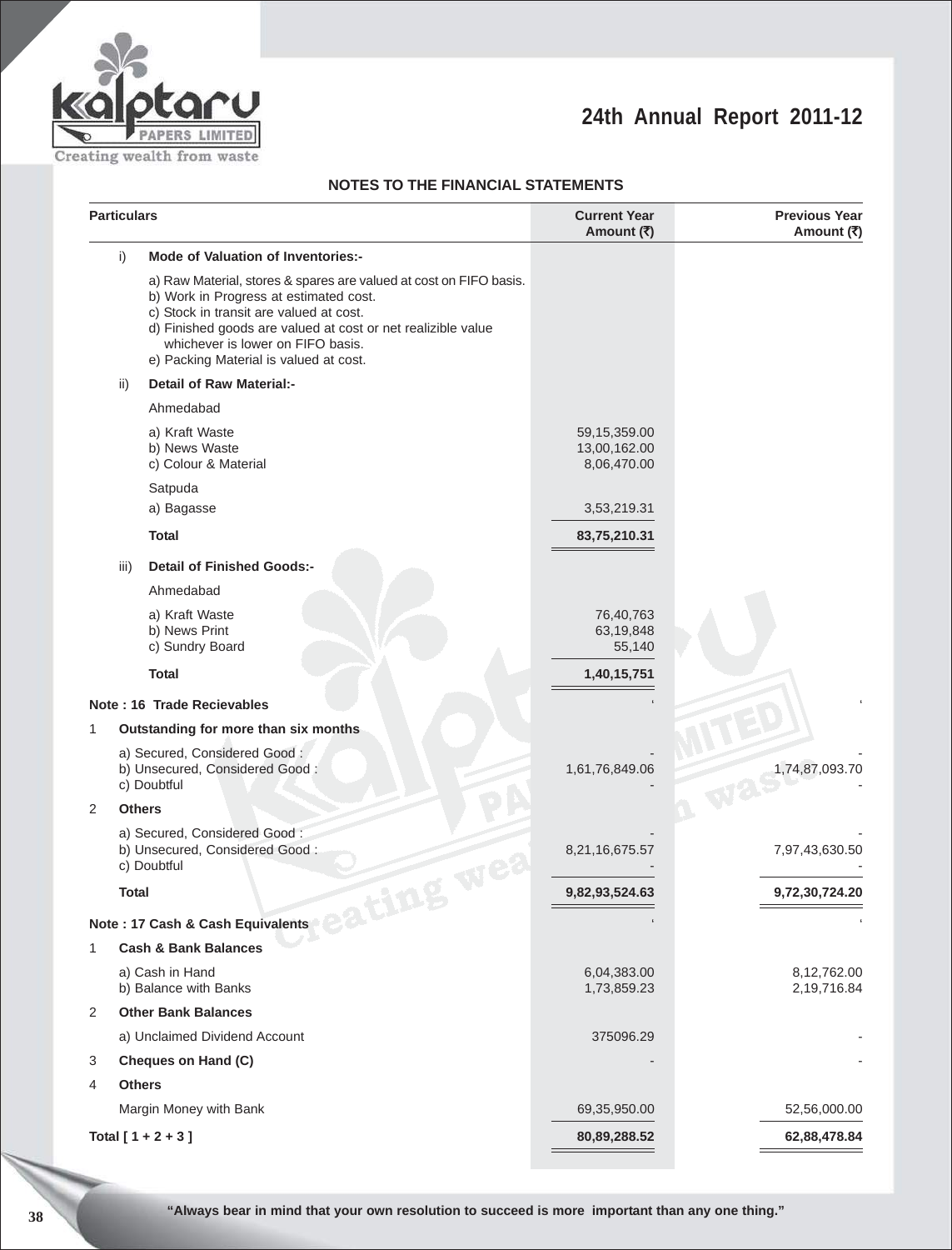

#### **NOTES TO THE FINANCIAL STATEMENTS**

|                | <b>Particulars</b>                                                      |                 |       | <b>Current Year</b><br>Amount (₹) |                 | <b>Previous Year</b><br>Amount (₹) |
|----------------|-------------------------------------------------------------------------|-----------------|-------|-----------------------------------|-----------------|------------------------------------|
|                | <b>Note: 18 Other Current Assets</b>                                    |                 |       |                                   |                 |                                    |
| 1              | Advance Recoverable in cash or in kind                                  |                 |       | 46,88,436.51                      |                 | 32,44,428.86                       |
| 2              | Advance to Staff                                                        |                 |       | 3,40,277.00                       |                 | 2,95,491.00                        |
| 3              | Advance to Suppliers                                                    |                 |       | 40,57,519.17                      |                 | 28,62,982.30                       |
| $\overline{4}$ | Advance Income Tax/Refund Due                                           |                 |       | 4,85,770.18                       |                 | 11,76,465.00                       |
| 5              | Indirect Tax/claims Recoverables                                        |                 |       | 9,01,731.33                       |                 | 25,84,613.69                       |
| 6              | Advance against Expenses                                                |                 |       | 2,48,113.30                       |                 | 3,10,050.30                        |
|                | Total                                                                   |                 |       | 1,07,21,847.49                    |                 | 1,04,74,031.15                     |
|                |                                                                         |                 |       |                                   |                 |                                    |
|                | Note: 19 Revenue from Operations                                        |                 |       |                                   |                 |                                    |
|                | Sale of Products                                                        |                 |       |                                   |                 |                                    |
| $\mathbf{1}$   | Sales of Manufactured Goods (Net of Return)                             |                 |       | 51,67,69,630.52                   |                 | 61,94,31,433.65                    |
| 2              | Sales of Stock in Trade                                                 |                 |       | 49,84,95,346.00                   |                 |                                    |
|                | Less:-Excise Duty                                                       |                 |       | $-1,96,68,296.00$                 |                 | $-2,13,16,627.00$                  |
|                | Total                                                                   |                 |       | 99,55,96,680.52                   |                 | 59,81,14,806.65                    |
|                | Note: 20 Other Income                                                   |                 |       |                                   |                 |                                    |
| 1              | Interest Income                                                         |                 |       |                                   |                 |                                    |
|                | (i) Interest Received                                                   |                 |       | 12,35,671.00                      |                 | 3,69,284.00                        |
|                | (ii) Interest on I.Tax Refund<br>(iii) Interest on GSFC & GIIC & GEB-SD |                 |       | 4,610.00                          |                 | 1,62,690.00<br>3,30,846.38         |
| 2              | Dividend Income                                                         |                 |       |                                   |                 |                                    |
| 3              | Net Gain on Sale of Investments                                         |                 |       |                                   |                 |                                    |
| 4              | Other non-operating income                                              |                 |       |                                   |                 |                                    |
|                | (i) Insurance Claim Received                                            |                 |       | 3,94,578.00                       |                 |                                    |
|                | (ii) Miscellaneous Income                                               |                 |       | 500.00                            |                 | 2,10,538.50                        |
|                | (iii) Provision of Gratuity no longer required                          |                 |       | 4,17,654.00                       |                 |                                    |
|                | (iv) Prior period adjustments (Net)                                     |                 |       | 2,03,041.00                       |                 |                                    |
|                | (v) Sale Others<br>(vi) Foreign Exchange Fluctuation                    |                 |       | 20,55,369.00                      |                 | 2,16,074.93<br>1,17,871.23         |
|                | (vii) Balance W/off                                                     |                 |       |                                   |                 | 39,623.70                          |
|                | (viii) Profit on Sale of Assets                                         |                 |       |                                   |                 | 1,03,661.00                        |
|                | Total                                                                   | weal            |       | 43,11,423.00                      |                 | 15,50,589.74                       |
|                | Note: 21 Cost of Material Consumed                                      |                 |       |                                   |                 |                                    |
|                | <b>Raw Materials</b>                                                    |                 |       |                                   |                 |                                    |
|                | <b>Opening Stock</b>                                                    |                 |       | 1,24,66,971.00                    |                 | 76,18,418.00                       |
|                | Purchases (including Direct cost)                                       |                 |       | 28,79,88,878.51                   |                 | 35,61,27,840.88                    |
|                | Less:-Closing Stock                                                     |                 |       | $-80,21,991.00$                   |                 | $-1,24,66,971.00$                  |
|                | <b>Total</b>                                                            |                 |       | 29,24,33,858.51                   |                 | 35, 12, 79, 287.88                 |
|                | Import & Indigenous Raw Material Consumend:-                            |                 |       |                                   |                 |                                    |
|                |                                                                         |                 |       | <b>Current Year</b>               |                 | <b>Previous Year</b>               |
|                |                                                                         |                 | Value | Percentage                        | Value           | Percentage                         |
|                | Imported                                                                | 1,56,31,897.00  |       | 5.35                              | 1,13,54,516.05  | 3.23                               |
|                | Indigenous                                                              | 27,68,01,962.00 |       | 94.65                             | 33,99,24,771.83 | 96.77                              |

**<u>2 9,24,33,859.00**</u> **100.00 100.00 100.00 100.00**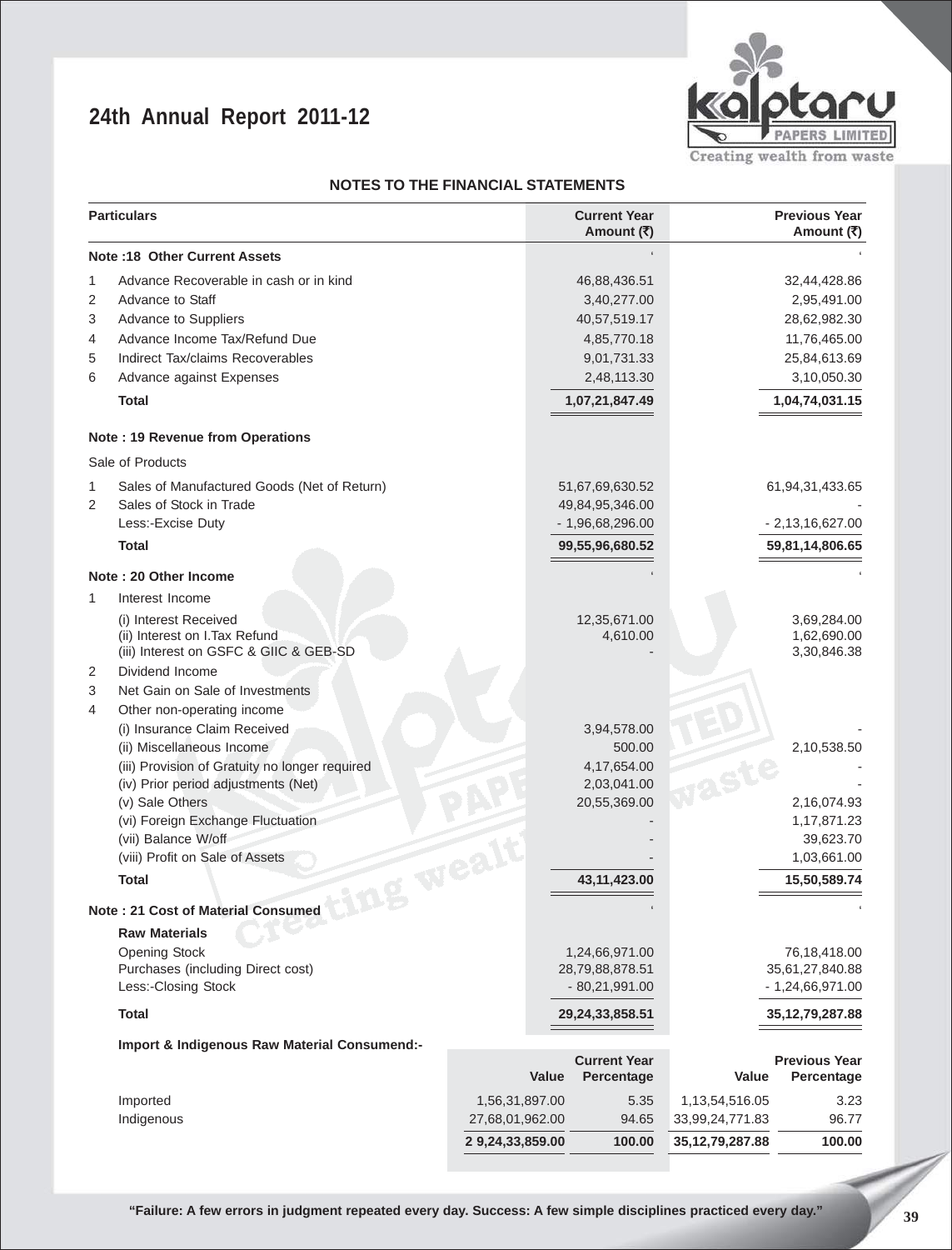

#### **NOTES TO THE FINANCIAL STATEMENTS**

|                | <b>Particulars</b>                                                    |                |       | <b>Current Year</b><br>Amount (₹) |                | <b>Previous Year</b><br>Amount (₹) |
|----------------|-----------------------------------------------------------------------|----------------|-------|-----------------------------------|----------------|------------------------------------|
|                | Note: 22 Purchase of Stock-in-Trade                                   |                |       |                                   |                |                                    |
| $\mathbf{1}$   | <b>Purchase Account Trading</b>                                       |                |       | 45,63,14,720.00                   |                |                                    |
|                | Total                                                                 |                |       | 45,63,14,720.00                   |                |                                    |
|                | Note: 23 Manufacturing & Operating Cost                               |                |       |                                   |                |                                    |
|                | <b>Building Repair &amp; Mainteance</b>                               |                |       | 3,79,238.94                       |                | 9,10,344.32                        |
|                | Machinary Repairs & Maintenace                                        |                |       | 11, 19, 772.00                    |                |                                    |
|                | Power, Electricity & Water Charges<br>Manufacturing Expenses (Others) |                |       | 7,33,86,076.20<br>6,75,709.00     |                | 7,60,43,057.66<br>14,79,018.00     |
|                | <b>Stores Consumed</b>                                                |                |       | 8,07,56,795.15                    |                | 5,75,34,782.99                     |
|                | Packing Material Consumed                                             |                |       | 5,61,951.00                       |                | 46,30,454.65                       |
|                | <b>Total</b>                                                          |                |       | 15,68,79,542.29                   |                | 14,05,97,657.62                    |
|                | Import & Indigenous Raw Material Consumend:-                          |                |       |                                   |                |                                    |
|                |                                                                       |                | Value | <b>Current Year</b><br>Percentage | Value          | <b>Previous Year</b><br>Percentage |
|                | Imported                                                              | 18,95,098.10   |       | 2.35                              | 16,63,108.15   | 2.89                               |
|                | Indigenous                                                            | 7,88,61,697.05 |       | 97.65                             | 5,58,71,674.84 | 97.11                              |
|                |                                                                       | 8,07,56,795.15 |       | 100.00                            | 5,75,34,782.99 | 100.00                             |
|                | Note: 24 Change in Inventories                                        |                |       |                                   |                |                                    |
| $\mathbf{1}$   | <b>Opening Stock</b>                                                  |                |       |                                   |                |                                    |
|                | (i) Finished Goods<br>(ii) Work in Progress                           |                |       | 84,97,790.00<br>3,24,000.00       |                | 45,07,929.00<br>2,76,000.00        |
|                |                                                                       |                |       | 88,21,790.00                      |                | 47,83,929.00                       |
| $\overline{2}$ | <b>Closing Stock</b><br>(i) Finished Goods                            |                |       | 1,40,15,751.00                    |                | 84,97,790.00                       |
|                | (ii) Work in Progress                                                 |                |       | 2,72,000.00                       |                | 3,24,000.00                        |
|                |                                                                       |                |       | 1,42,87,751.00                    |                | 88,21,790.00                       |
|                | <b>Total</b>                                                          |                |       | $-54,65,961.00$                   |                | $-40,37,861.00$                    |
|                | <b>Note: 25 Employment Benefit Expenses</b>                           |                |       |                                   |                |                                    |
| $\mathbf{1}$   | <b>Bonus Expense</b>                                                  |                |       | 5,42,171.00                       |                | 5,52,123.00                        |
| 2              | eating we?<br>Earn Leave Expense                                      |                |       | 7,09,788.00                       |                | 6,61,030.00                        |
| 3              | <b>Gratuity Expense</b>                                               |                |       |                                   |                | 11,41,355.00                       |
| 4              | Providend Fund Contribution                                           |                |       | 7,92,255.00                       |                | 6,67,116.00                        |
| 5              | <b>Recruitment Expense</b>                                            |                |       | 10,996.00                         |                |                                    |
|                | Salary (Staff)                                                        |                |       | 60,67,776.00                      |                | 56,33,211.50                       |
| 7              | Salary (Worker)                                                       |                |       | 1,40,21,394.00                    |                | 1,26,32,047.00                     |
| 8              | Staff Walfare & Medical Exp.                                          |                |       | 4,91,081.00                       |                | 6,45,524.00                        |
|                | <b>Total</b>                                                          |                |       | 2,26,35,461.00                    |                | 2,19,32,406.50                     |
|                | <b>Note :26 Financial Cost</b>                                        |                |       |                                   |                |                                    |
| 1              | Bank Charges & Commission                                             |                |       | 3,88,34,015.34                    |                | 3,51,24,383.38                     |
| 2              | Interest on Car Loan                                                  |                |       | 1,52,578.42                       |                | 1,59,936.05                        |
| 3              | Other Interest                                                        |                |       |                                   |                | 41,322.00                          |
|                | <b>Total</b>                                                          |                |       | 3,89,86,593.76                    |                | 3,53,25,641.43                     |
|                |                                                                       |                |       |                                   |                |                                    |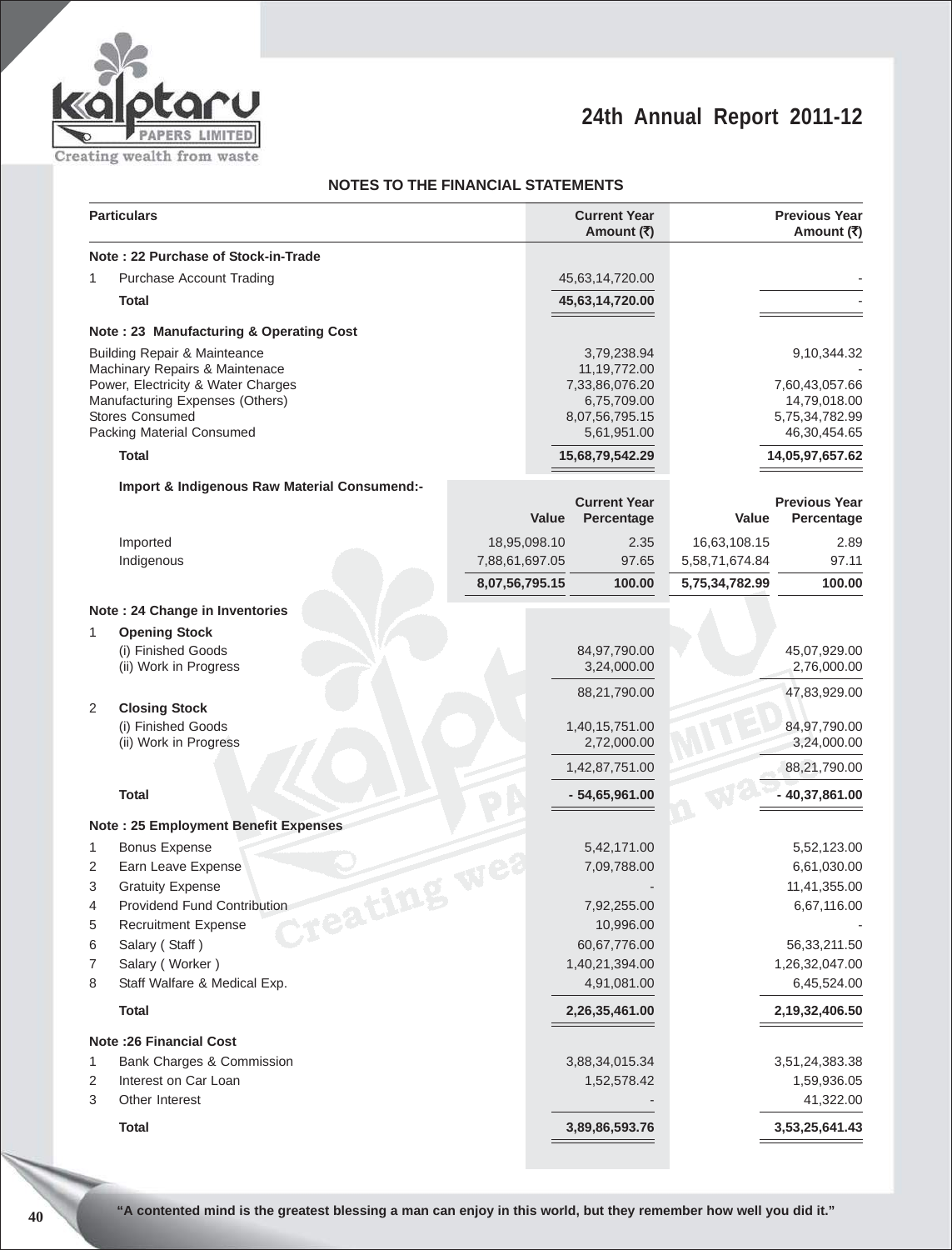

#### **NOTES TO THE FINANCIAL STATEMENTS**

|    | <b>Particulars</b>                                | <b>Current Year</b><br>Amount (₹) | <b>Previous Year</b><br>Amount (₹) |
|----|---------------------------------------------------|-----------------------------------|------------------------------------|
|    | <b>Note: 27 Depreciation &amp; Amortised Cost</b> |                                   |                                    |
| 1  | Depreciation                                      | 2,57,96,832.32                    | 2,47,96,221.57                     |
| 2  | Preliminary Expenses W/O                          |                                   |                                    |
|    | Total                                             | 2,57,96,832.32                    | 2,47,96,221.57                     |
|    | Note: 28 Other Expenses                           |                                   |                                    |
| 1  | <b>Advertisement Expenses</b>                     | 1,19,090.00                       | 1,47,327.00                        |
| 2  | <b>Audit Fees</b>                                 | 1,00,000.00                       | 1,16,683.00                        |
| 3  | Balance W/off                                     | 14,21,201.64                      |                                    |
| 4  | Commission, Rebate & Discount                     | 38,79,299.00                      | 40,75,450.25                       |
| 5  | <b>Director Remuneration</b>                      | 12,00,000.00                      | 10,08,000.00                       |
| 6  | Donation & Charity                                | 2,10,750.00                       |                                    |
| 7  | Electric Power (Office)                           | 3,10,669.00                       | 3,75,703.00                        |
| 8  | Foreign Exchange Fluctuation                      | 3,32,048.45                       |                                    |
| 9  | Freight & Cartage Outward                         | 1,63,836.00                       | 1,27,169.00                        |
| 10 | <b>Insurance Expenses</b>                         | 9,57,702.62                       | 6,89,547.80                        |
| 11 | <b>Internal Audit Fee</b>                         | 2,40,000.00                       | 2,40,000.00                        |
| 12 | Legal & Professional Fee                          | 5,81,252.00                       | 7,67,256.00                        |
| 13 | Loss on Insurance Claim                           |                                   | 1,01,396.00                        |
| 14 | Loss on Sales of Assets                           | 57,648.00                         | 87,030.67                          |
| 15 | Miscellaneous Expenses                            | 4,29,936.51                       | 3,46,374.16                        |
| 16 | Prior Period Adjustment (Net)                     |                                   | 2,24,669.00                        |
| 17 | Postage & Telegram Expenses                       | 6,87,971.08                       | 7,45,028.54                        |
| 18 | Printing & Stationary                             | 2,58,876.00                       | 2,97,529.00                        |
| 19 | Rates & Taxes                                     | 1,51,055.00                       | 3,38,270.40                        |
| 20 | Rent                                              | 6,78,000.00                       | 5,59,500.00                        |
| 21 | Repair & Maintenace (Others)                      | 3,10,470.00                       | 5,02,422.00                        |
| 22 | Sales Tax Expense (06-07)                         | 68,764.00                         |                                    |
| 23 | Subscription & Membership Fee                     | 90,602.00                         | 74,565.00                          |
| 24 | Travelling Expense (Other Than Director)          | 2,76,582.00                       | 2,44,785.00                        |
| 25 | Travelling Expense (Director)                     | 2,33,137.00                       | 4,29,006.00                        |
| 26 | Vehicle Repair & Maintenace Exp.                  | 15, 16, 583.00                    | 16,12,087.00                       |
| 27 | weall<br>Watch & Ward                             | 11,49,470.00                      | 9,24,199.00                        |
|    | Total                                             | 1,54,24,943.30                    | 1,40,33,997.82                     |
|    |                                                   |                                   |                                    |
| i) | Payment made to auditor includes following:       | Year ended 2012                   | Year ended 2011                    |
|    | <b>Audit Fees</b>                                 | 78,000.00                         | 70,662.00                          |
|    | Income Tax matter                                 |                                   |                                    |
|    |                                                   | 22,000.00                         | 20,000.00                          |
|    | <b>Total</b>                                      | 1,00,000.00                       | 90,662.00                          |
|    | Note: 29 Expenditure in Foreign Currency:         |                                   |                                    |
|    | <b>Particulars</b>                                | <b>Current Year</b>               | <b>Previous Year</b>               |
|    | (a) Travelling (Director)                         | <b>Nil</b>                        | 296344                             |
|    | Note: 30 Earnings in Foreign Currency:            |                                   |                                    |
|    | <b>Particulars</b>                                | <b>Current Year</b>               | <b>Previous Year</b>               |
|    |                                                   |                                   |                                    |
|    |                                                   | 63466                             | Nil                                |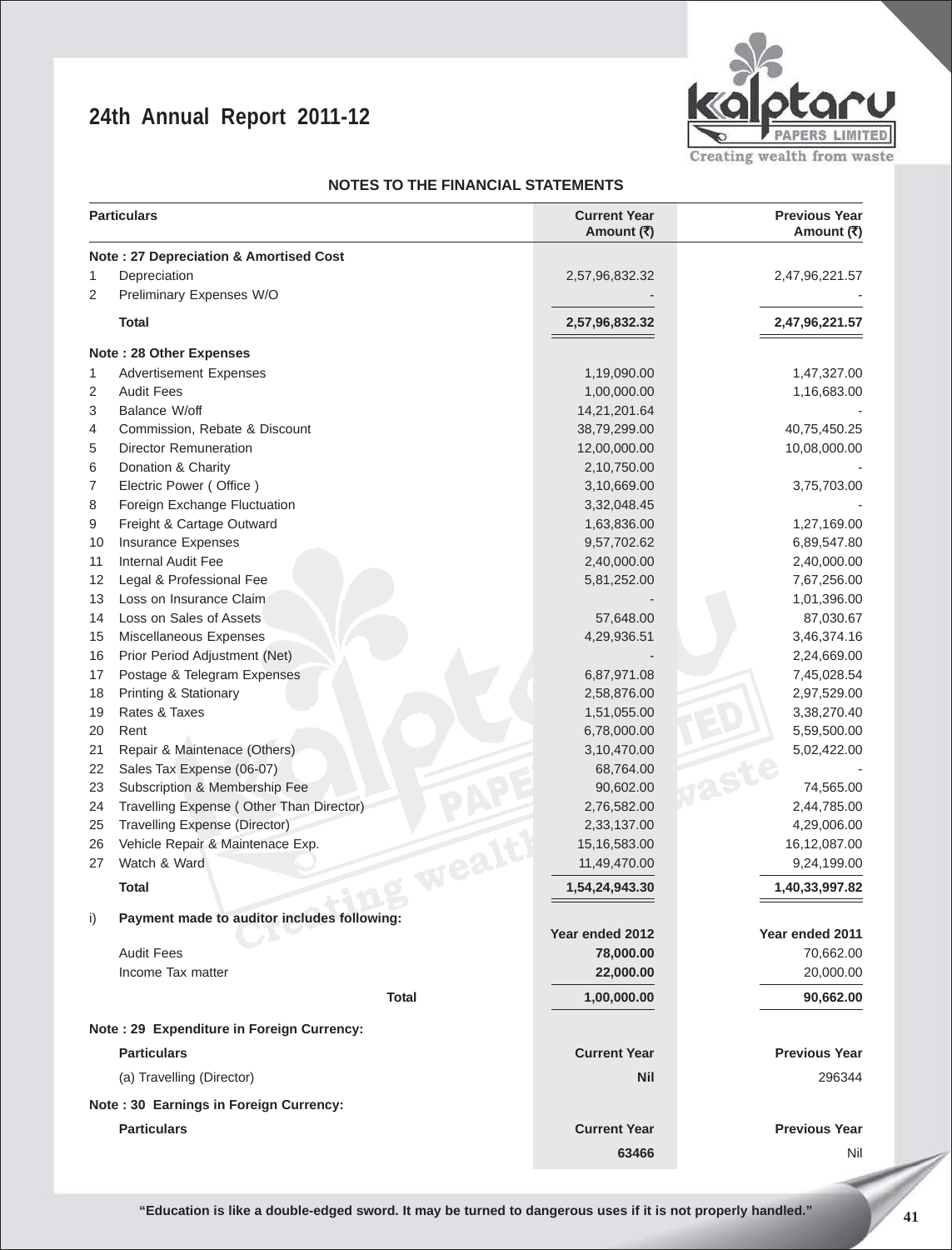

#### **NOTES TO THE FINANCIAL STATEMENTS**

#### **Note : 31 Related Party disclosures**

1 Relationships:-

|  |  |  | (A) Key Management Personnel |  |
|--|--|--|------------------------------|--|
|--|--|--|------------------------------|--|

- Sh. J.K. Gupta **(Director Cum Chairman)**
- 
- Sh. Paresh Pandya (Director)
- Sh. Ramesh Chand (Director)
- Sh.Shivratan Sharma (Additional Director)

Sh. Naveen Gupta **(Managing Director)** (Managing Director)

#### **Associate Concerns**

(B) Kalptaru Fincap Ltd.

N.N Papers (P) Ltd. (Earlier known as Kalptaru Softech Pvt Ltd)

Jai Kishan & Sons (HUF)

Naveen Gupta (HUF)

Kalptaru Alloys Pvt. Ltd.

Kalpatru Insurance Broker Ltd.

Kalpatru Infosoft Pvt. Ltd.

**Transections carried out with related parties referred in 1 above, in ordinary course of business:-**

<sup>2</sup>

| <b>Current year</b> |                                  |                                              |                              | <b>Previous year</b>       |                                              |                                     |                               |
|---------------------|----------------------------------|----------------------------------------------|------------------------------|----------------------------|----------------------------------------------|-------------------------------------|-------------------------------|
| S.<br>No.l          | Nature of<br><b>Transaction</b>  | Key<br><b>Management</b><br><b>Personnel</b> | Associate<br><b>Concerns</b> | Year end<br><b>Balance</b> | Key<br><b>Management</b><br><b>Personnel</b> | <b>Associate</b><br><b>Concerns</b> | Outstanding<br><b>Balance</b> |
| 1.                  | Director's<br>a)<br>Remuneration | 12,00,000.00                                 | Nil                          | 13,318.00                  | 9,00,000.00                                  | Nil                                 | 65,800.00                     |
|                     | Comp Cont<br>b)<br>to E.P.F      | 1,38,000.00                                  | Nil                          |                            | 1,08,000.00                                  | Nil                                 |                               |
| 2                   | <b>Rent Paid</b>                 |                                              | 4,80,000.00                  | Nil                        | 60,000.00                                    | 4,80,000.00                         | 36,000.00                     |
|                     | <b>Rent Security Paid</b>        |                                              |                              | Nil                        |                                              |                                     | 5,00,000.00                   |
| 3                   | Loans accepted                   | 1,41,45,500.00                               | 5,10,78,000.00               | 6,34,57,000.00             | 3,46,19,000.00                               | 4,24,50,000.00                      | 5,39,77,000.00                |
| 4                   | Loans repaid                     | 63,47,500.00                                 | 4,93,96,000.00               | 6,34,57,000.00             |                                              | 80, 36, 300.00   11, 55, 15, 000.00 | 5,39,77,000.00                |
| 5                   | Sales                            |                                              | 60,060.00                    | 60,060.00                  |                                              |                                     | Nil                           |

**Note : 32** The financial statements for the year ended 31st March 2011 had been prepared as per the then applicable, pre-revised schedule VI to the Companies Act 1956. Consequent to the notification under the Companies Act 1956, the financial statements for the year ended 31st March, 2012 are prepared under revised Schedule-VI. Accordingly, the previous year figures have also been reclassified to conform to this year's classification.

#### **Note : 33 Significant accounting policies and practices adopted by the company:-**

#### **Basis of Accounting:-**

1) Accounts of the company are prepared on mercantile system of accounting and on going concern basis. The accounting policies are consistent and in accordance with generally accepted Auditing Standards and Indian Accounting Standards specified by ICAI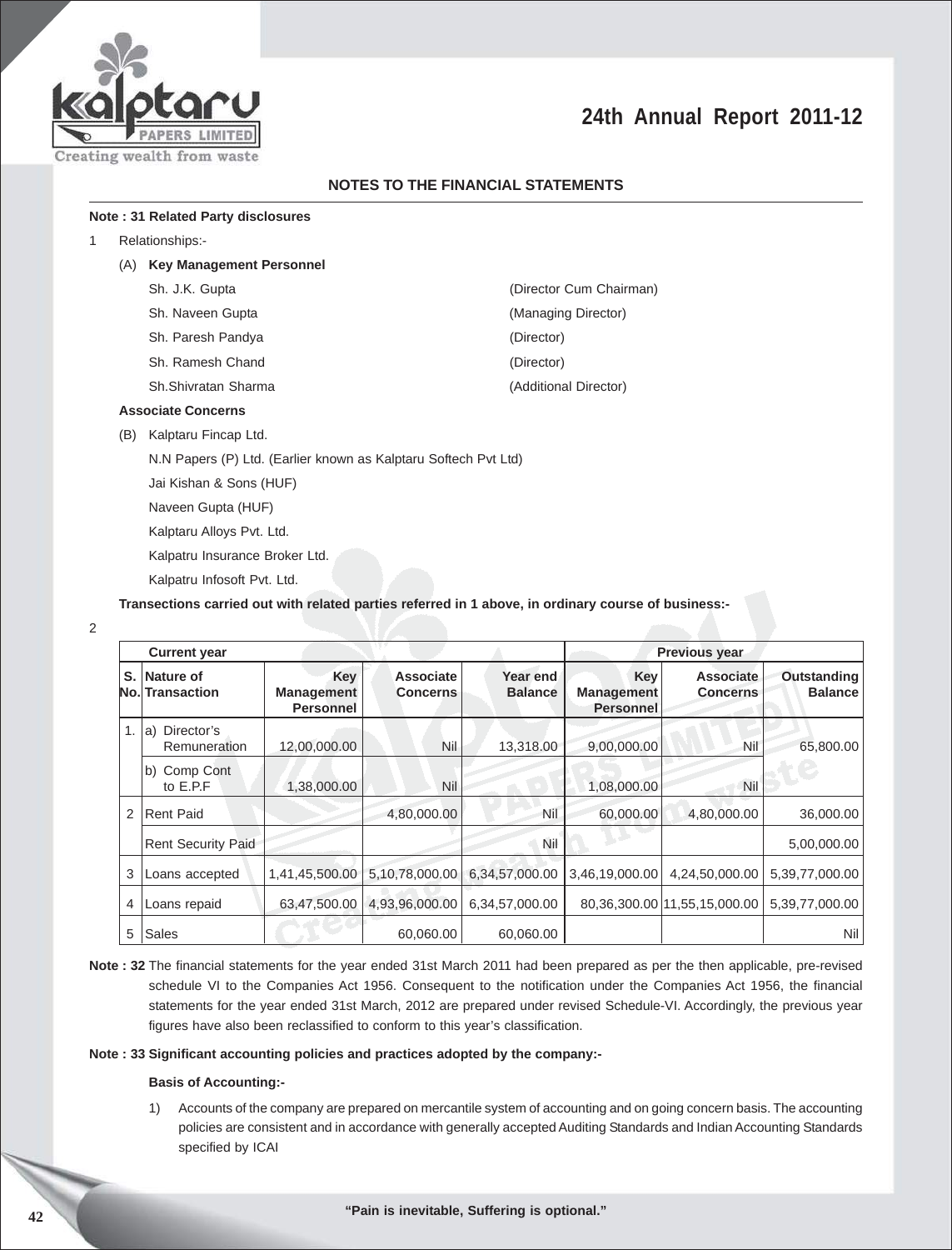

#### **Fixed Assets:-**

- 2) a) Fixed assets are stated at cost of acquisition or construction, net of accumulated depreciation, cenvat credit adjustments and inclusive of non refundable taxes, incidental Expenses and interest on borrowings till the Assets are put to use
	- b) Capital work in progress are valued at cost
	- c) Land is valued at cost.
	- d) Advances paid towards acquisition of Fixed assets are Shown as advance Against Capital Goods.

#### **Depreciation:-**

- 3) a) Depreciation on fixed assets has been provided on straight-line basis at the rates prescribed in schedule XIV of the Companies act, 1956
	- b) Fixed Assets acquired below  $\bar{\tau}$  5000/- has been fully written off in the year.

#### **Recognition of Income & Expenditure**

Items of income and expenditure are recognized on accrual basis, except various Govt. revenues, Insurance claims and prior period incomes.

#### **Excise Duty**

5) Excise duty on manufactured goods is accounted for at the time of their clearance from the factory rather than at the time of manufacturing. The above policy has, however no impact on the operating results of the company.

#### **Investments**

6) Permanent investments are valued at cost less permanent diminution, if any in value of investment.

#### **Employment Benefits**

#### 7) **A) Retirement Benefits**

i) **Gratuity**

Liability for gratuity is accounted as per actuarial valuation and in accordance with the Accounting Standard 15 issued by ICAI.

ii) **Provident Fund**

Retirement benefits in the form of provident fund are charged to profit & loss account for the year.

#### **B) Short Term Employee Benefits**

i) **Leave Encashment**

Provision for leave encashment made on 31/03/2012 is paid within 12 months.

#### **Borrowing Costs**

- 8) a. Interest on borrowing costs & other incidental expenses are charged to Profit & Loss except for the:
	- i) Interest on borrowings for acquisition of capital assets till the date of its put to use.

#### **Foreign Exchange Transactions**

9) **Initial recognition**

Import purchases and foreign creditors are initially recognised in the books at the exchange rates prevailing on the date of bill of entry.

#### **Year End Disclosure**

Foreign exchange creditors are translated at the exchange rates prevailing on the last day of accounting year and amount of fluctuation from initial recognition is charged to profit & loss account.

#### **Revenue Recognition**

- 10) i) Revenue is recognised on completion of sale of goods
	- ii) Sales are stated at inclusive of excise duty and net of sales tax /vat & other incidental amount collected.

#### **Taxation**

11) Income tax on current year profits has been accounted for as per provisions of Income Tax Act, 1961.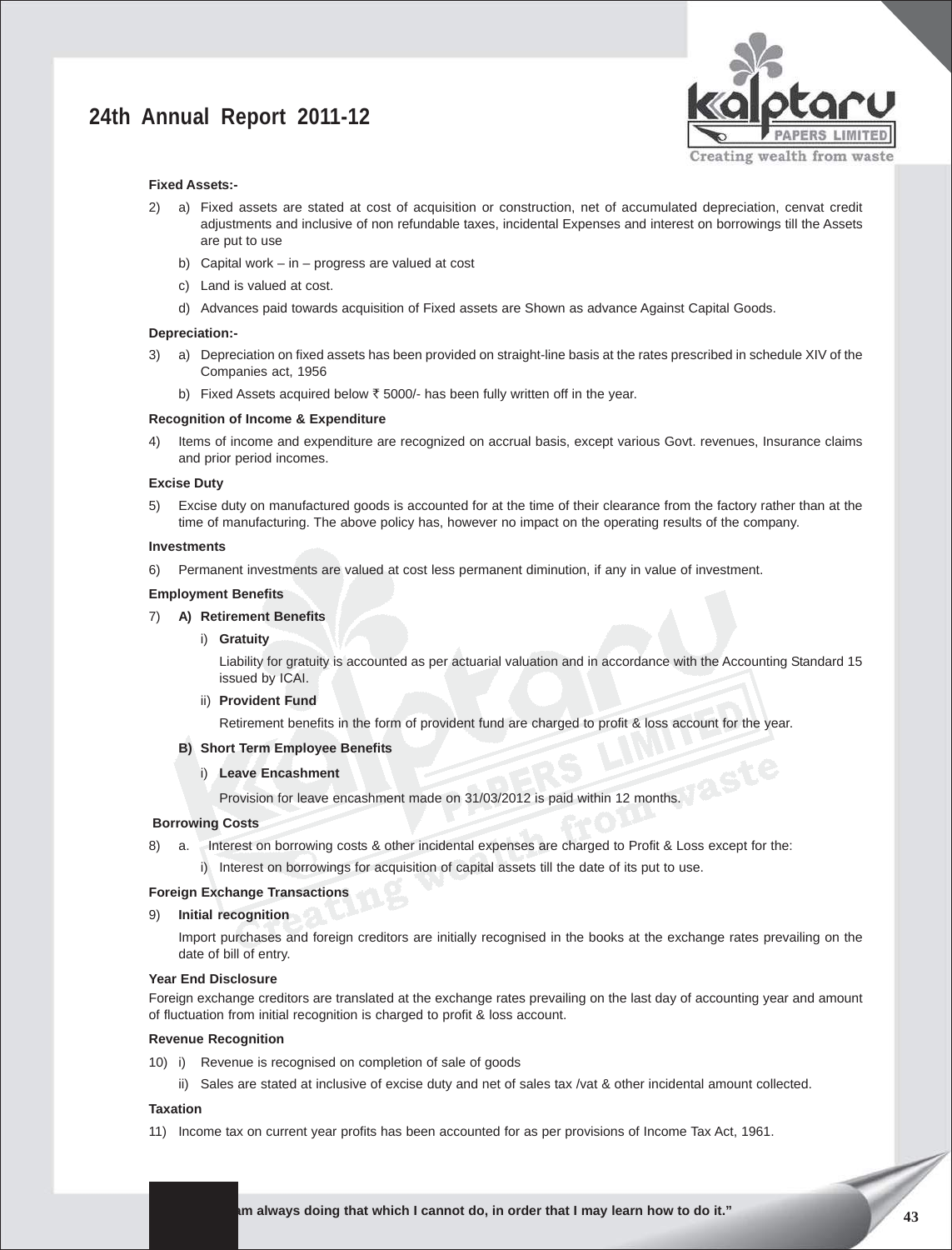

#### **Cash Flow Statement**

12) Cash flow statement is prepared as per indirect method prescribed under Accounting Standard 3 issued By ICAI.

#### **Prior period Items**

13) i) Prior period items are incomes/ expenses, which arise in the current period due to error or omissions in the preparation of financial statements of one or more earlier Period.

#### **Segment Reporting**

14) Company is engaged in the core business of manufacturing of paper; therefore reporting requirements of under AS-17 are not applicable in the company case.

**Estimated amount of contracts remaining to be executed on capital A/c and not provided for:-**

| 15) CURRENT YEAR     | ₹ Nil |
|----------------------|-------|
| <b>PREVIOUS YEAR</b> | ₹ Nil |

#### **Claims against the company not acknowledged as debts:-**

| 16) CURRENT YEAR     | ₹ Nil |
|----------------------|-------|
| <b>PREVIOUS YEAR</b> | ₹ Nil |

17) In the opinion of the Board of Directors, the current assets, loans and advances have a value on realization in the ordinary course of business at least equal to the amount at which they are stated in the Balance Sheet.

| <b>Place: Ahmedabad</b><br>Date: 30/05/2012 | <b>NAVEEN GUPTA</b><br><b>Managing Director</b> | <b>JAI KISHAN GUPTA</b><br><b>Director</b> | <b>CA ABHIJAI AGGARWAL</b><br><b>Chartered Accountant</b> |
|---------------------------------------------|-------------------------------------------------|--------------------------------------------|-----------------------------------------------------------|
|                                             |                                                 |                                            |                                                           |
|                                             |                                                 |                                            |                                                           |
|                                             |                                                 |                                            |                                                           |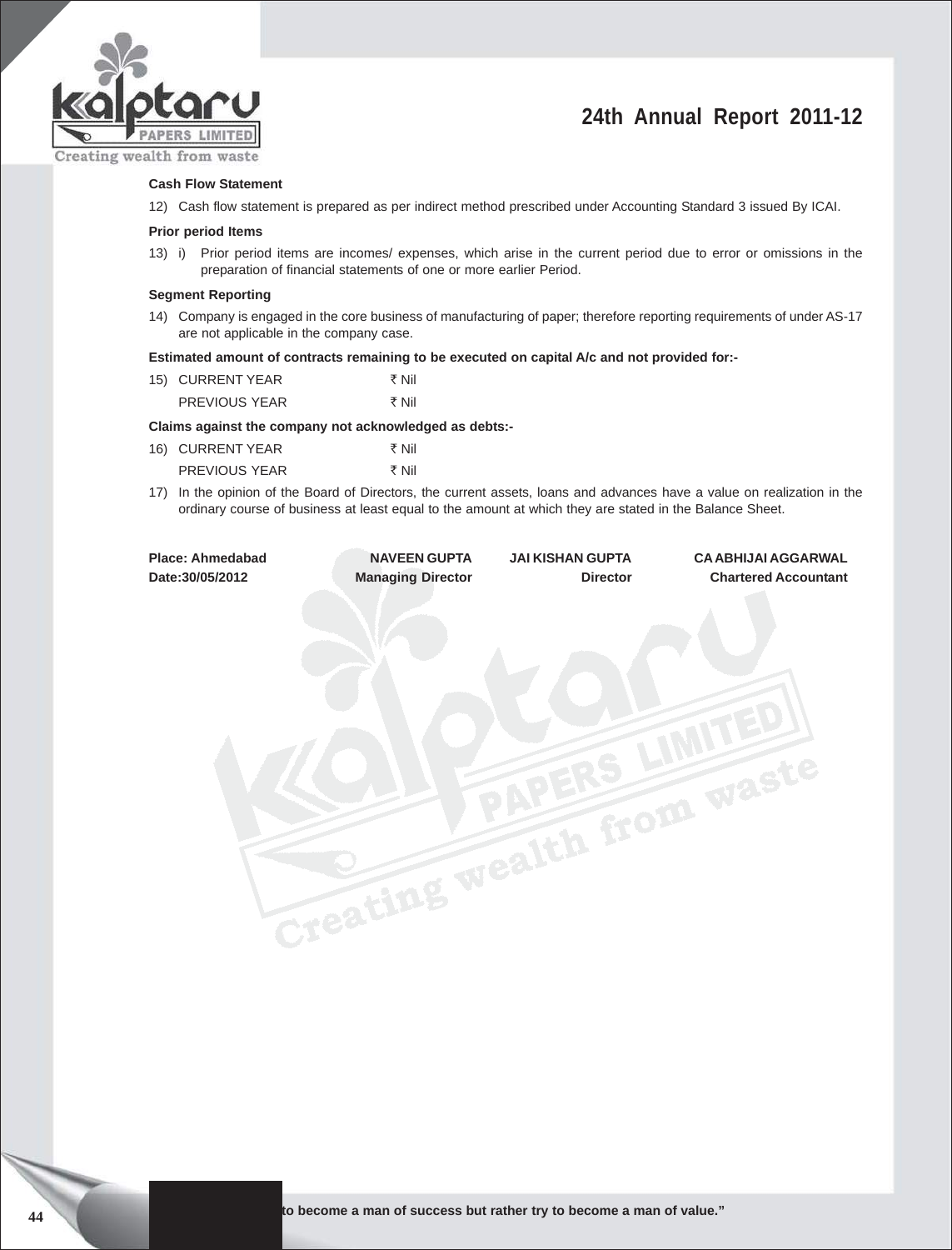

#### **CASH FLOW STATEMENT FOR THE YEAR ENDED ON 31.03.2012**

| <b>Particulars</b>                                                                                   | <b>Current Year</b><br>Amount (₹) |                                  | <b>Previous Year</b><br>Amount (₹) |                                  |
|------------------------------------------------------------------------------------------------------|-----------------------------------|----------------------------------|------------------------------------|----------------------------------|
| [A] Cash Flow from Operating Activities                                                              |                                   |                                  |                                    |                                  |
| Net Profit after tax as per Profit and Loss Account                                                  | (23, 30, 223.66)                  |                                  | 94,23,013.49                       |                                  |
| Add: Adjustments for Non Cash Items                                                                  |                                   |                                  |                                    |                                  |
| Deferred Tax                                                                                         | (7,67,663.00)                     |                                  | 50,60,031.08                       |                                  |
| Depreciation                                                                                         | 2,57,96,832.32                    |                                  | 2,47,96,221.57                     |                                  |
| Loss on Sale of Assets                                                                               | 57,648.00                         |                                  | 87,030.65                          |                                  |
| Profit on Sale of Assets                                                                             |                                   |                                  | 1,03,661.00                        |                                  |
| <b>Provision for Taxes</b>                                                                           |                                   |                                  | 12,55,000.00                       |                                  |
| <b>Financial Charges Paid</b>                                                                        | 3,89,86,593.76                    |                                  | 3,53,25,641.43                     |                                  |
| <b>Operating Profit before Working Capital changes</b>                                               | 6, 17, 43, 187. 42                |                                  | 7,58,43,277.22                     |                                  |
| Adjustment for changes in working capital                                                            |                                   |                                  |                                    |                                  |
| Change in Inventories                                                                                | 50,97,801.00                      |                                  | (1,66,20,263.95)                   |                                  |
| Change in Trade Receivables                                                                          | (10,62,800.43)                    |                                  | 40,07,784.36                       |                                  |
| Change in Loans and Advances                                                                         | 94,05,125.00                      |                                  | 10,28,321.42                       |                                  |
| Change in Other current Assets                                                                       | 2,37,953.84                       |                                  |                                    |                                  |
| Change in Other non-current Assets                                                                   | (2,449.07)                        |                                  |                                    |                                  |
| Change in Advances for Capital Goods                                                                 |                                   |                                  | 5,72,703.12                        |                                  |
| Change in Current Liabilities                                                                        |                                   |                                  | (42,66,791.42)                     |                                  |
| Change in Trade Payables                                                                             | 8,25,654.13                       |                                  |                                    |                                  |
| Change in Other Current Liabilities                                                                  | 45,83,957.23                      |                                  |                                    |                                  |
| Change in Long Term Liabilities                                                                      | (3,23,44,665.00)                  |                                  |                                    |                                  |
| Change in Long Term Provisions                                                                       | (4,35,019.00)                     |                                  |                                    |                                  |
| Change in Short Term Provisions                                                                      | (36,95,008.00)                    |                                  | (42, 50, 509.00)                   |                                  |
| Less: Taxes Paid                                                                                     | (4,85,770.18)                     |                                  | (11, 76, 465.00)                   |                                  |
|                                                                                                      | (1,78,75,220.48)                  |                                  | (2,07,05,220.47)                   |                                  |
| Net Cash Inflow from Operating Activities [A]<br>[B] Cash Flow from Investing Activities             |                                   | 4,38,67,966.94                   |                                    | 5,51,38,056.75                   |
| Net Addition to Fixed Assets including Capital WIP                                                   | (1,43,49,207.06)                  |                                  | (1,71,51,648.68)                   |                                  |
| Sale of Fixed Assets                                                                                 | 74,000.00                         |                                  | 4,20,195.00                        |                                  |
| Sale of Investments                                                                                  |                                   |                                  | 11,95,500.00                       |                                  |
| Net Cash Inflow from Investing Activities [B]<br>[C] Cash Flow from Financing Activities             |                                   | (1, 42, 75, 207.06)              |                                    | (1, 55, 35, 953.68)              |
| Proceeds from New Borrowings                                                                         | 1,50,15,047.65                    |                                  | 15,10,849.00                       |                                  |
| Repayment of Long Term Borrowings                                                                    | (38, 20, 404.09)                  |                                  | (29, 40, 350.00)                   |                                  |
| <b>Financial Charges Paid</b>                                                                        | (3,89,86,593.76)                  |                                  | (3,53,25,641.43)                   |                                  |
| Net Cash Inflow from Financing Activities [C]<br>Net Cash And Cash Equivalents $[A + B + C]$         |                                   | (2,77,91,950.20)<br>18,00,809.68 |                                    | (3,67,55,142.43)<br>28,46,960.64 |
| <b>Opening Balance of Cash and Cash Equivalents</b>                                                  |                                   | 62,88,478.84                     |                                    | 34,41,518.20                     |
| <b>Closing Balance of Cash and Cash Equivalents</b>                                                  |                                   | 80,89,288.52                     |                                    | 62,88,478.84                     |
| <b>Notes</b>                                                                                         |                                   |                                  |                                    |                                  |
| 1. The above Statement has been prepared as per indirect method specified under AS-3 issued by ICAI. |                                   |                                  |                                    |                                  |

- 2. Cash and Cash equivalents represent cash, bank balance and FDR held as margin money including interest thereon. 3. Addition to fixed assets are stated at inclusive of movement of capital work in progress between beginning and end of the year however exclusive of movement between advance against capital goods and treated as part of investing activities
- 4. Previous Year figures have been regrouped, wherever necessary

**This is the Cash Flow referred to in our report of even date. Chartered Accountants**

**CA Abhijai Aggarwal Naveen Gupta Jaikishan Gupta M.N:517463 FRN No. 008332N**

For and on behalf of the Board

**Managing Director** 

**Place : Ahmedabad Shrima Dave**

**Company Secretary**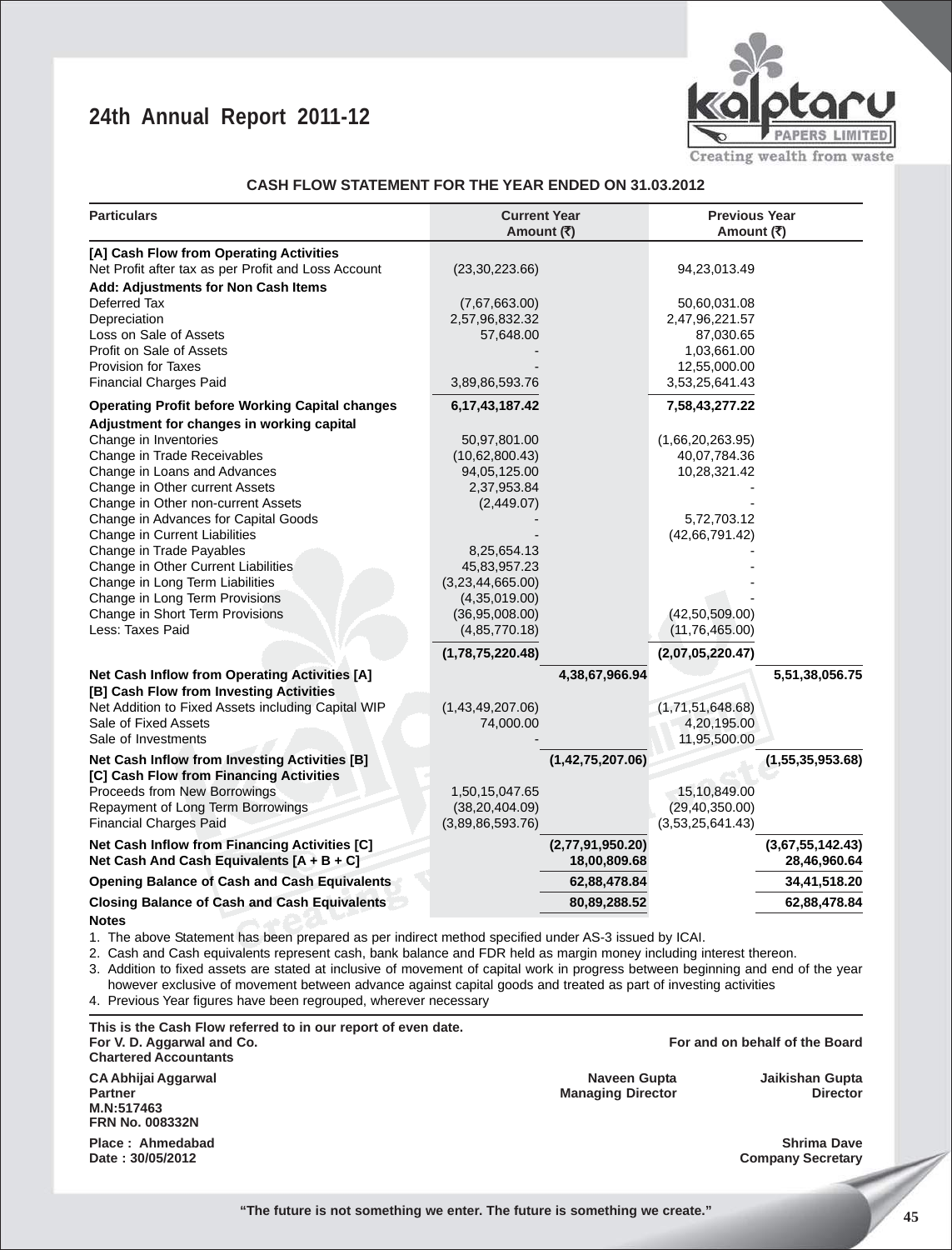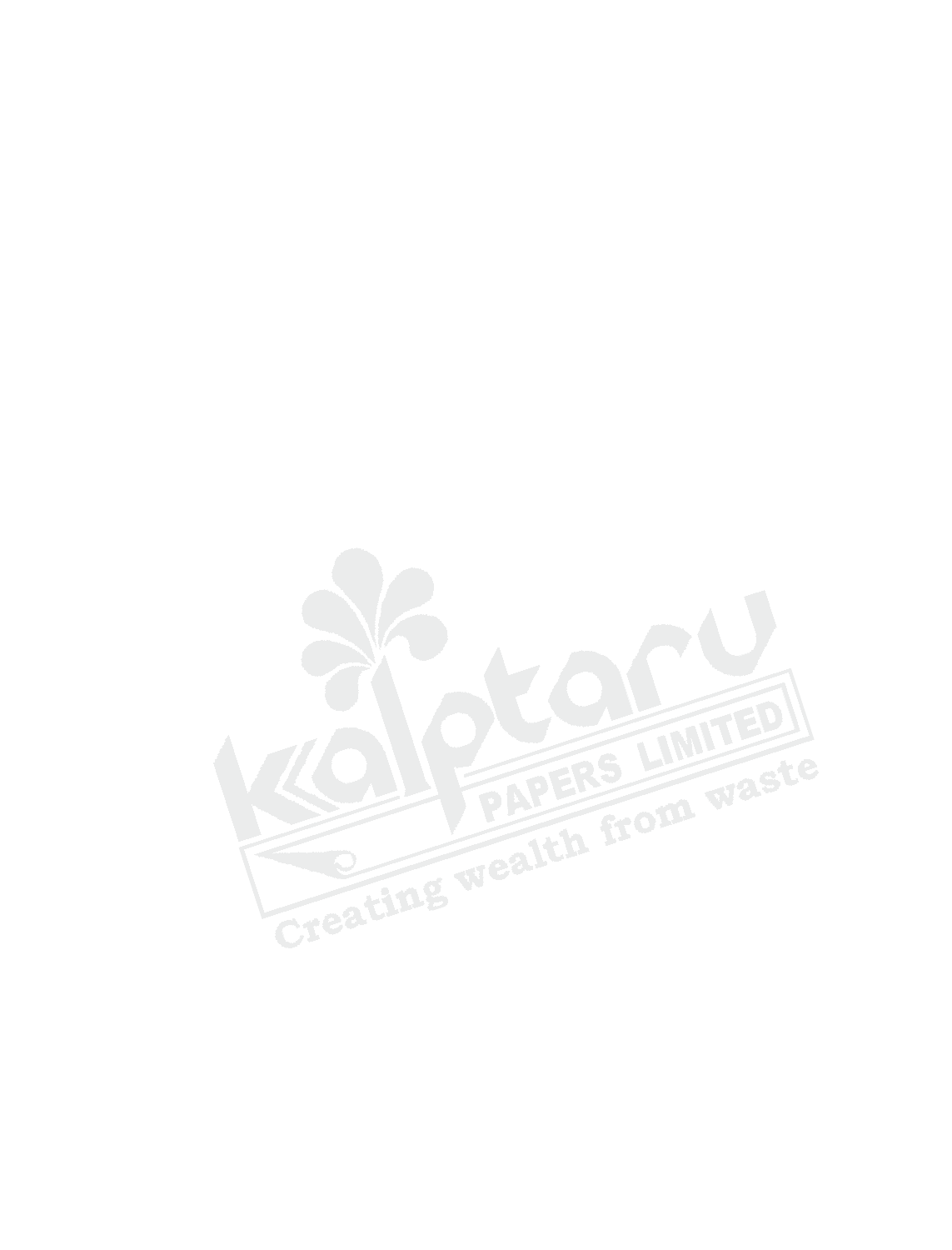

Regd. Office **:** 701, Avdhesh House, Opp. Gurudwara, Near Thaltej Chokdi, Ahmedabad – 380054

### **ATTENDANCE SLIP**

Registered Folio No. DP Id. No.\*

No. of Share Held Client Id.\*

I certify that I am a registered shareholder / proxy for the registered shareholder of the company.

I hereby record my presence at the 24th Annual General Meeting of Kalptaru Papers Limited held at 701, Avdhesh House, Opp. Gurudwara, Near Thaltej Chokdi, Ahmedabad – 380054 at 10:00 a.m. on Wednesday, 26th day of September, 2012.

Member's/Proxy's name in BLOCK letters Member's/Proxy's Signature

**Note :** Please fill in this attendance slip and hand it over at the entrance of the meeting hall. Members are requested to bring their copy of the Annual Report.

\*Applicable for investors holding shares in electronic form.

 $-$  (TEAR HERE) – — —



Regd. Office **:** 701, Avdhesh House, Opp. Gurudwara, Near Thaltej Chokdi, Ahmedabad – 380054

### **FORM OF PROXY**

| $of$ and $of$ and $of$ and $of$ and $of$ and $of$ and $of$ and $of$ and $of$ and $of$ and $of$ and $of$ and $of$ and $of$ and $of$ and $of$ and $of$ and $of$ and $of$ and $of$ and $of$ and $of$ and $of$ and $of$ and $of$ and $of$ and $of$ and $of$ a |                                                                                                                                                                                                                         | being a member / members of the above named company                                                                                                                                                                            |
|-----------------------------------------------------------------------------------------------------------------------------------------------------------------------------------------------------------------------------------------------------------|-------------------------------------------------------------------------------------------------------------------------------------------------------------------------------------------------------------------------|--------------------------------------------------------------------------------------------------------------------------------------------------------------------------------------------------------------------------------|
|                                                                                                                                                                                                                                                           |                                                                                                                                                                                                                         | of of contract of the contract of the contract of the contract of the contract of the contract of the contract of the contract of the contract of the contract of the contract of the contract of the contract of the contract |
|                                                                                                                                                                                                                                                           |                                                                                                                                                                                                                         | 0f                                                                                                                                                                                                                             |
|                                                                                                                                                                                                                                                           | as my / our proxy to vote for / me / us on my / our behalf at the                                                                                                                                                       |                                                                                                                                                                                                                                |
|                                                                                                                                                                                                                                                           | 24th Annual General Meeting of the members of the company to be held on Wednesday, 26th day of September,                                                                                                               |                                                                                                                                                                                                                                |
| 2012 at 10:00 a.m. and at any adjournment thereof.                                                                                                                                                                                                        |                                                                                                                                                                                                                         |                                                                                                                                                                                                                                |
| Registered Folio No. : New York Neglistered Folio No. :                                                                                                                                                                                                   |                                                                                                                                                                                                                         | Affix                                                                                                                                                                                                                          |
|                                                                                                                                                                                                                                                           |                                                                                                                                                                                                                         | 1 Rupee                                                                                                                                                                                                                        |
|                                                                                                                                                                                                                                                           |                                                                                                                                                                                                                         | Revenue                                                                                                                                                                                                                        |
|                                                                                                                                                                                                                                                           |                                                                                                                                                                                                                         | Stamp                                                                                                                                                                                                                          |
|                                                                                                                                                                                                                                                           |                                                                                                                                                                                                                         |                                                                                                                                                                                                                                |
|                                                                                                                                                                                                                                                           | <b>Notes :</b> a) This Form in order to be effective should be duly stamped, completed, signed and deposited at the<br>Registered Office of the Company, not less than 48 hours before the commencement of the meeting. |                                                                                                                                                                                                                                |

b) A Member entitled to attend and vote at this Meeting is entitled to appoint a proxy and the Proxy need not be a Member

\*Applicable for investors holding shares in electronic form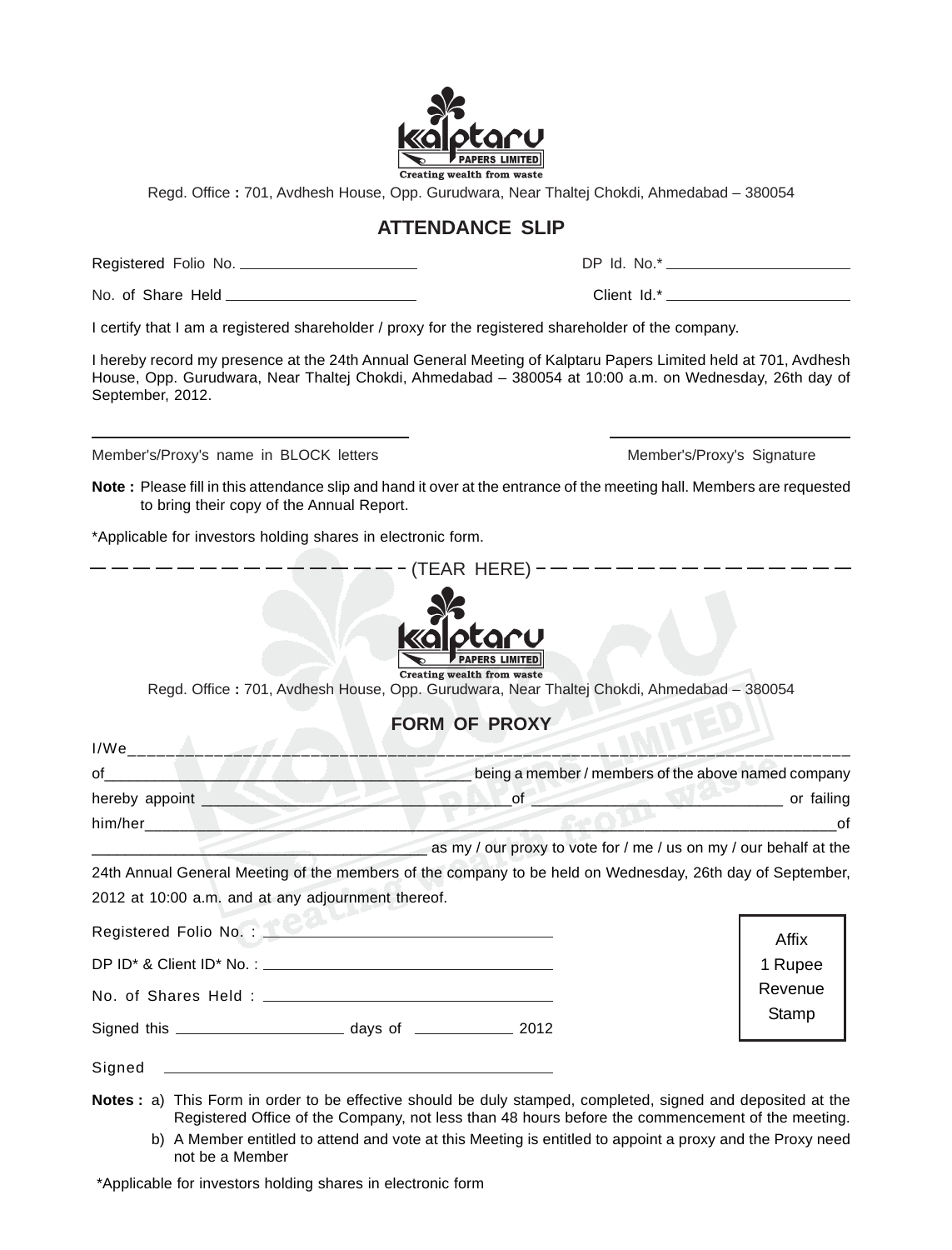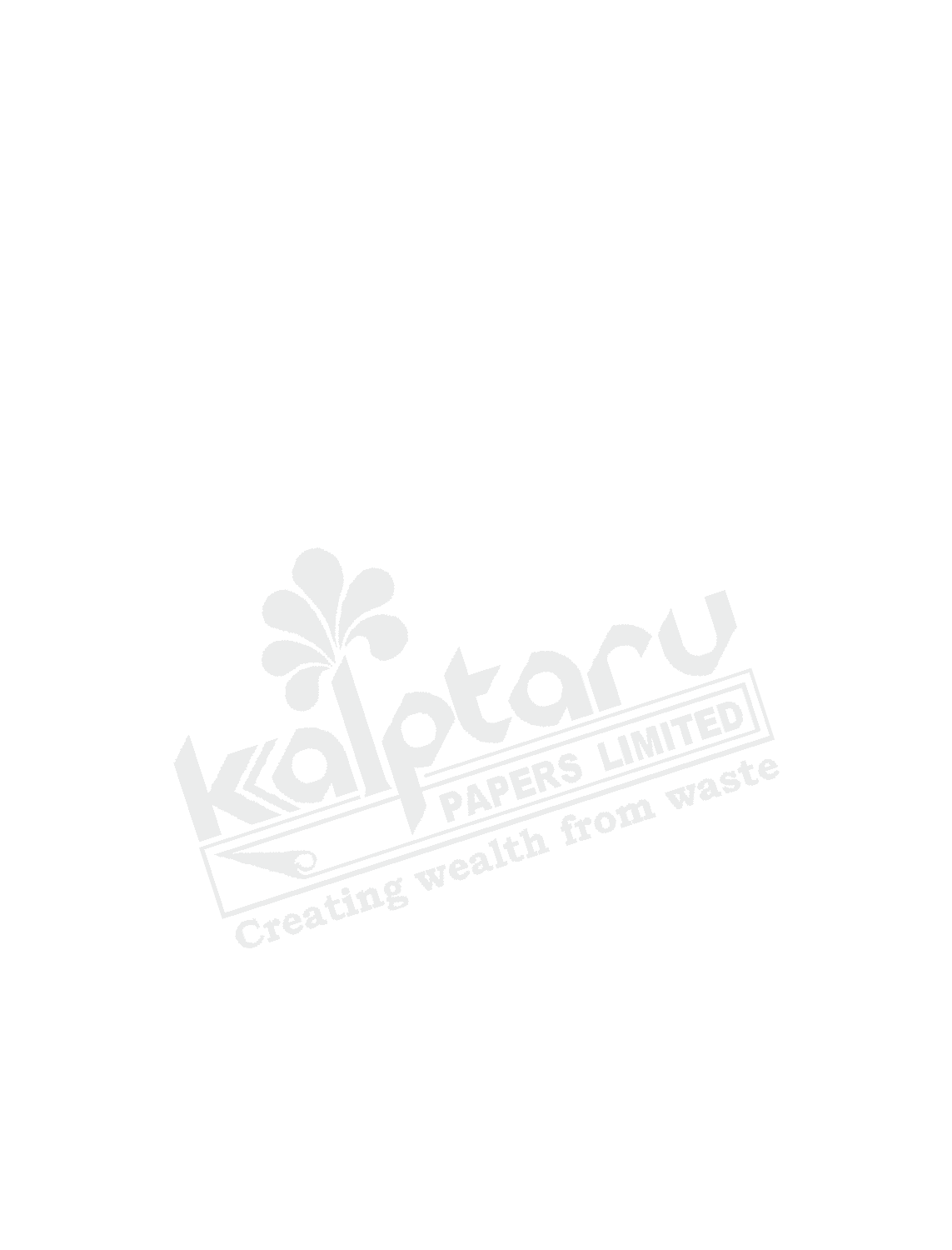# **Social Activities & Initiatives**